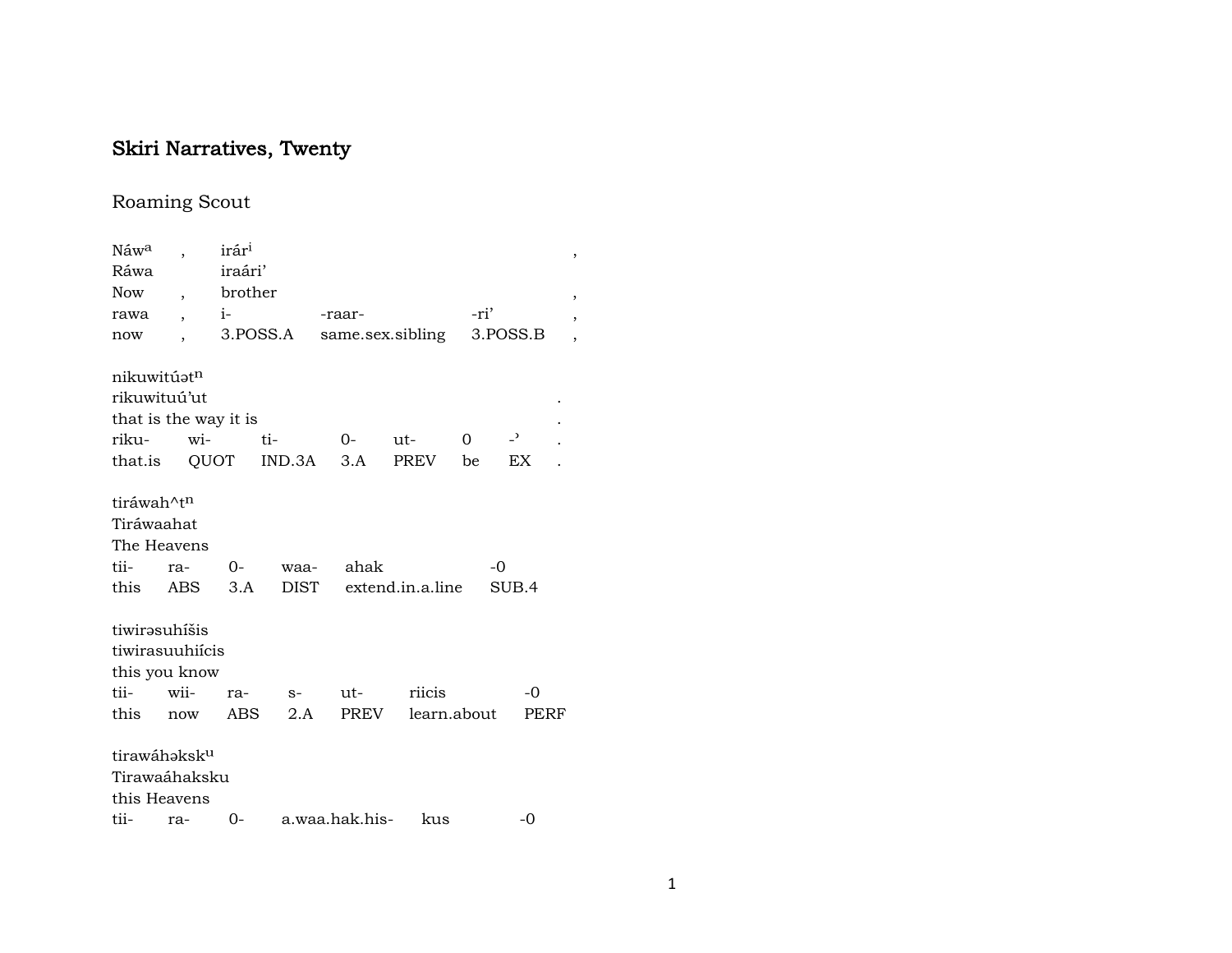| this                                                       | ABS                                                                                                                                                                                                 | 3.A    |                                                             | heavens          |                  | be sitting                                       | SUB.4            |                                                                |                                        |       |                |     |            |       |
|------------------------------------------------------------|-----------------------------------------------------------------------------------------------------------------------------------------------------------------------------------------------------|--------|-------------------------------------------------------------|------------------|------------------|--------------------------------------------------|------------------|----------------------------------------------------------------|----------------------------------------|-------|----------------|-----|------------|-------|
| ahikúha<br>ahikuúha                                        | it was given to me                                                                                                                                                                                  |        |                                                             |                  |                  |                                                  |                  |                                                                |                                        |       |                |     |            |       |
| ar-                                                        | ri-                                                                                                                                                                                                 |        | $O -$                                                       | ku-              | uh               | -a                                               |                  |                                                                |                                        |       |                |     |            |       |
| EV                                                         | CONT.3A                                                                                                                                                                                             |        | 3.A                                                         | 1.P              | give             | SUB.1                                            |                  |                                                                |                                        |       |                |     |            |       |
|                                                            | tirawahtirawahákskaku<br>Tiráwaahat<br>the Heavens                                                                                                                                                  |        |                                                             |                  |                  |                                                  |                  |                                                                | tiráwaahákskaku<br>this Heavens inside |       |                |     |            |       |
| tii-                                                       | ra-                                                                                                                                                                                                 | $0-$   |                                                             | waa-             | ahak             |                                                  | $-0$             | tii-                                                           | ra-                                    | $O -$ | a.waa.hak.his- | ka- | kus        | $-0$  |
| this                                                       | <b>ABS</b>                                                                                                                                                                                          | 3.A    |                                                             | <b>DIST</b>      | extend.in.a.line |                                                  | SUB.4            | this                                                           | <b>ABS</b>                             | 3.A   | heavens        | in  | be.sitting | SUB.4 |
| $\cdot$                                                    | $\mathbf{i}$<br>$\overline{\phantom{a}}$<br>$\mathbf I$<br>And<br>$\overline{\phantom{a}}$<br>$\mathbf{i}$<br>$\overline{\phantom{a}}$<br>and<br>$\overline{\phantom{a}}$<br>nikúrutak <sup>u</sup> |        | irár <sup>i</sup><br>iraári'<br>brother<br>$i-$<br>3.POSS.A |                  | -raar-           | same.sex.sibling                                 | -ri'<br>3.POSS.B | $\, ,$<br>$\overline{\phantom{a}}$<br>$\overline{\phantom{a}}$ | $\,$                                   |       |                |     |            |       |
|                                                            | rikúruutaku'                                                                                                                                                                                        |        |                                                             |                  |                  |                                                  |                  |                                                                |                                        |       |                |     |            |       |
|                                                            | that is the way it is                                                                                                                                                                               |        |                                                             |                  |                  |                                                  |                  |                                                                | ,                                      |       |                |     |            |       |
| riku-                                                      | ra-                                                                                                                                                                                                 |        | $0-$                                                        | ut-              | $\mathbf 0$      | $\mbox{-a}$                                      | -ka'uk           | $-0$                                                           | $\overline{\phantom{a}}$               |       |                |     |            |       |
| that.is                                                    | <b>ABS</b>                                                                                                                                                                                          |        | 3.A                                                         | <b>PREV</b>      | be               | SUB.1                                            | <b>DIST</b>      | <b>PERF</b>                                                    | $\overline{\phantom{a}}$               |       |                |     |            |       |
| irá <sup>i</sup><br>iraári'<br>brother<br>$i-$<br>3.POSS.A |                                                                                                                                                                                                     | -raar- |                                                             | same.sex.sibling | -ri'<br>3.POSS.B | $\,$<br>$\,$<br>$\,$<br>$\overline{\phantom{a}}$ |                  |                                                                |                                        |       |                |     |            |       |
| tirutakúki                                                 |                                                                                                                                                                                                     |        |                                                             |                  |                  |                                                  |                  |                                                                |                                        |       |                |     |            |       |

tiruutakuúki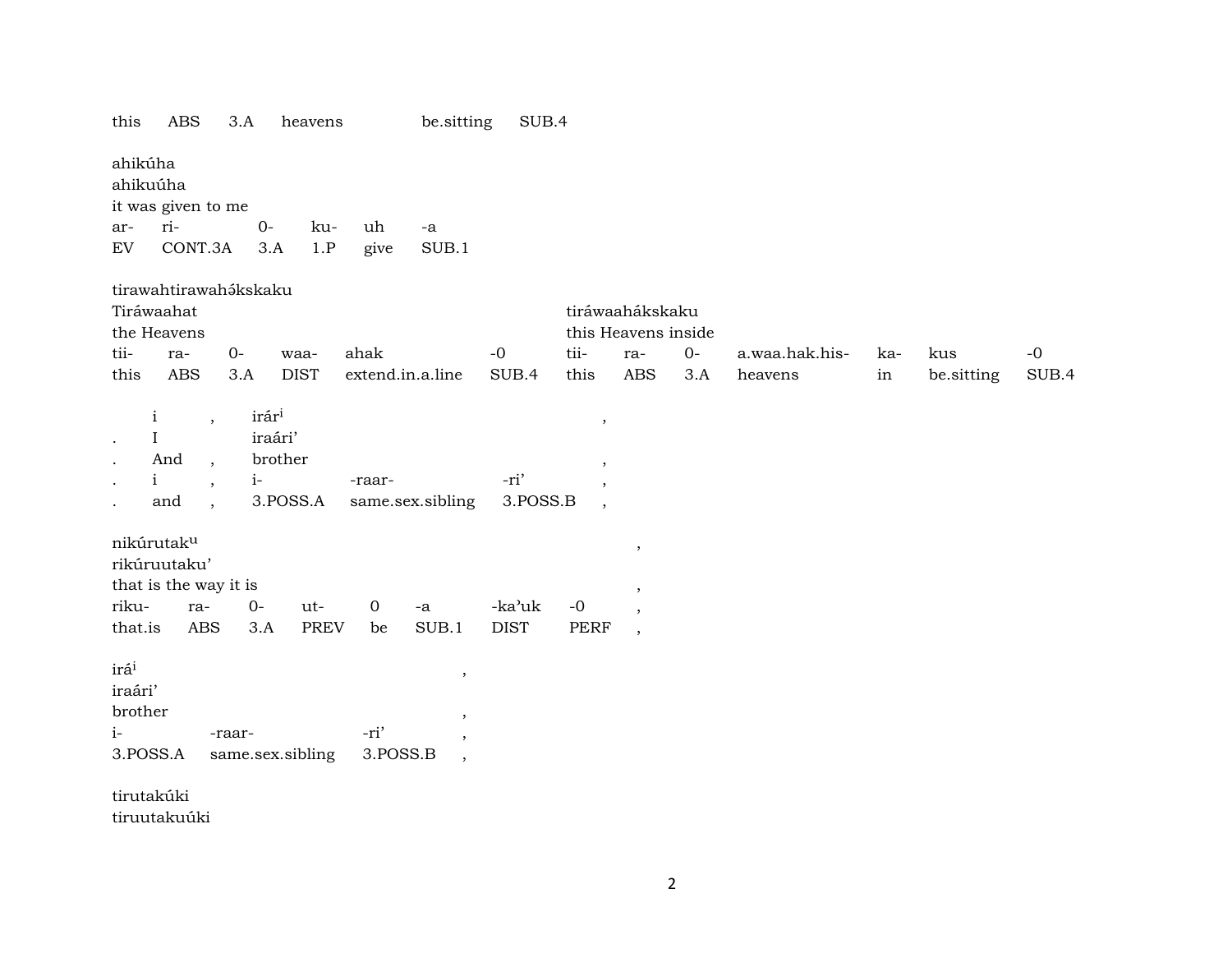| these things            |                       |                           |         |       |         |              |             |        |      |
|-------------------------|-----------------------|---------------------------|---------|-------|---------|--------------|-------------|--------|------|
| tii-                    | ra-                   | $0-$                      | $ut-$   | 0     | -a      | -ka'uk       | $-i$        |        |      |
| this                    | <b>ABS</b>            | 3.A                       | PREV    | be    | SUB.1   | <b>DIST</b>  |             | SUB.2  |      |
| hiki̇̃tu                |                       |                           |         |       |         |              |             |        |      |
| hi                      | kítuu'u'              |                           |         |       |         |              |             |        |      |
| and                     | all                   |                           |         |       |         |              |             |        |      |
| hi                      | kituu                 | $-u'$                     |         |       |         |              |             |        |      |
| and                     | all                   | <b>NOM</b>                |         |       |         |              |             |        |      |
| nikuahútak <sup>u</sup> |                       |                           |         |       |         |              |             |        |      |
|                         | riku'ahuútaku'        |                           |         |       |         |              |             |        |      |
|                         | that is the way it is |                           |         |       |         |              |             |        |      |
| riku-                   | ar-                   | ra-                       | 0-      | $ut-$ | 0       | -a           |             | -ka'uk | $-0$ |
| that.is                 | EV                    | ABS                       | 3.A     | PREV  | be      | SUB.1        | <b>DIST</b> |        | PERF |
|                         | tíkaraširíwari        |                           |         |       |         |              |             |        |      |
|                         | tikaraaciriíwari      |                           |         |       |         |              |             |        |      |
|                         |                       | our not going around here |         |       |         |              |             |        |      |
| tii-                    | ka-                   | ra-                       | aciir-  |       | uur-    | hi.wa.ar     |             | $-i$   |      |
| this                    | <b>NEG</b>            | ABS                       | IN.DU.A |       | PREV    | be.good.DIST |             | SUB.2  |      |
| nakuráriks <sup>a</sup> |                       |                           |         |       |         |              |             |        |      |
|                         | rakuraáriksa          |                           |         |       |         |              |             |        |      |
|                         | its being always true |                           |         |       |         |              |             |        |      |
| ra-                     | 0-                    | ku-                       | raariks |       | -a      |              |             |        |      |
| INF.A                   | 3.A                   | INF.B                     | be.true |       | SUB.1   |              |             |        |      |
|                         | tirašakuhuráhašu      |                           |         |       |         |              |             |        |      |
|                         | tirácakuhurahacu      |                           |         |       |         |              |             |        |      |
|                         | our dying here        |                           |         |       |         |              |             |        |      |
| tii-                    | ra-                   | aca-                      | ku-     |       | hurahac | -hus         |             |        |      |
| here                    | ABS                   | IN.DU.P                   | 1.P     |       | die     | IMPF.SUB     |             |        |      |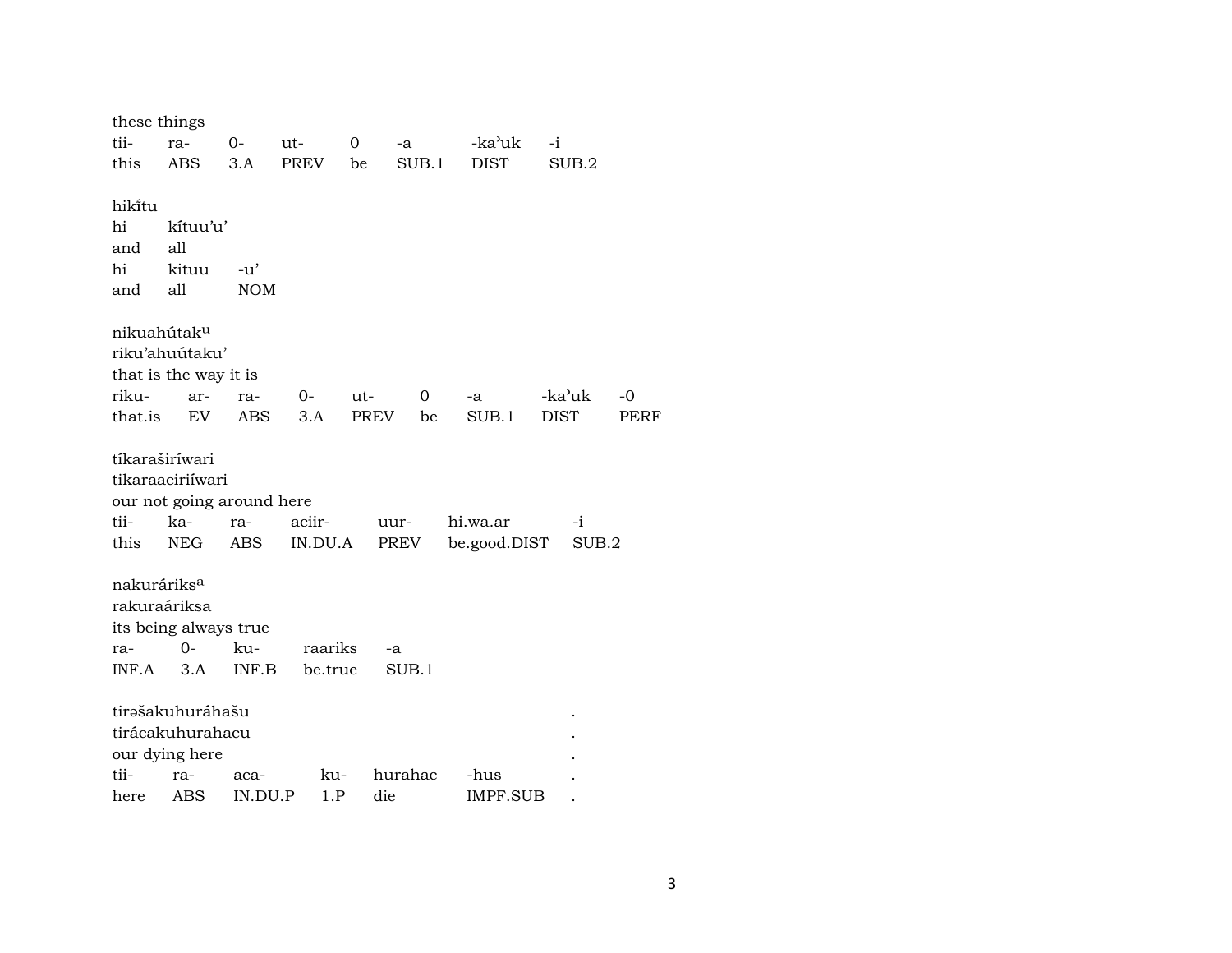| Irár <sup>i</sup><br>Iraári'                                          |                                                                                                      |                  |                    |                 |             | $\,$                                                                                                |                  |                    |  |
|-----------------------------------------------------------------------|------------------------------------------------------------------------------------------------------|------------------|--------------------|-----------------|-------------|-----------------------------------------------------------------------------------------------------|------------------|--------------------|--|
| <b>Brother</b>                                                        |                                                                                                      |                  |                    |                 |             | $\,$                                                                                                |                  |                    |  |
| i-                                                                    |                                                                                                      | -raar-           |                    | -ri'            |             |                                                                                                     |                  |                    |  |
| 3.POSS.A                                                              |                                                                                                      |                  | same.sex.sibling   |                 | 3.POSS.B    |                                                                                                     |                  |                    |  |
| írawarik <sup>i</sup><br><i>irawaariki</i><br>those<br>$ii -$<br>that | ra-<br>ABS                                                                                           | $O -$<br>3.A     | wa-<br><b>DIST</b> | arik            | be.standing | $-i$<br>SUB.2                                                                                       |                  |                    |  |
| nətpákahu<br>ratpaákahu<br>my saying<br>ra-                           | $t-$                                                                                                 | waaka            |                    | -hus            |             |                                                                                                     |                  |                    |  |
| ABS                                                                   | 1.A                                                                                                  | say.IMPF         |                    | <b>IMPF.SUB</b> |             |                                                                                                     |                  |                    |  |
| tihwakíahu<br>ti-                                                     | tihwakí'aahu'<br>they call them<br>$0-$                                                              | ir-              |                    | waki.a          |             | -:hus                                                                                               |                  |                    |  |
| IND.3A                                                                | 3.A                                                                                                  |                  | PL.3A              | say.PL.IMPF     |             | <b>IMPF</b>                                                                                         |                  |                    |  |
| stretcher                                                             | nárukit <sup>n</sup> kirípatsk <sup>i</sup><br>Raarukitkíripacki<br>Small Stretcher<br>raar.huka.iit | kiripac<br>small | -kis<br>DIM        |                 | stretcher   | nárukit <sup>n</sup> kíripəšk <sup>i</sup><br>Raarukitkíripacki<br>Small Stretcher<br>raar.huka.iit | kiripac<br>small | -kis<br><b>DIM</b> |  |
| hiirawárik <sup>i</sup><br>Hi<br>And<br>hi                            | írawaariki<br>those<br>ii-                                                                           | ra-              | $0-$               | wa-             | arik        |                                                                                                     | $-i$             |                    |  |
|                                                                       |                                                                                                      |                  |                    |                 |             |                                                                                                     |                  |                    |  |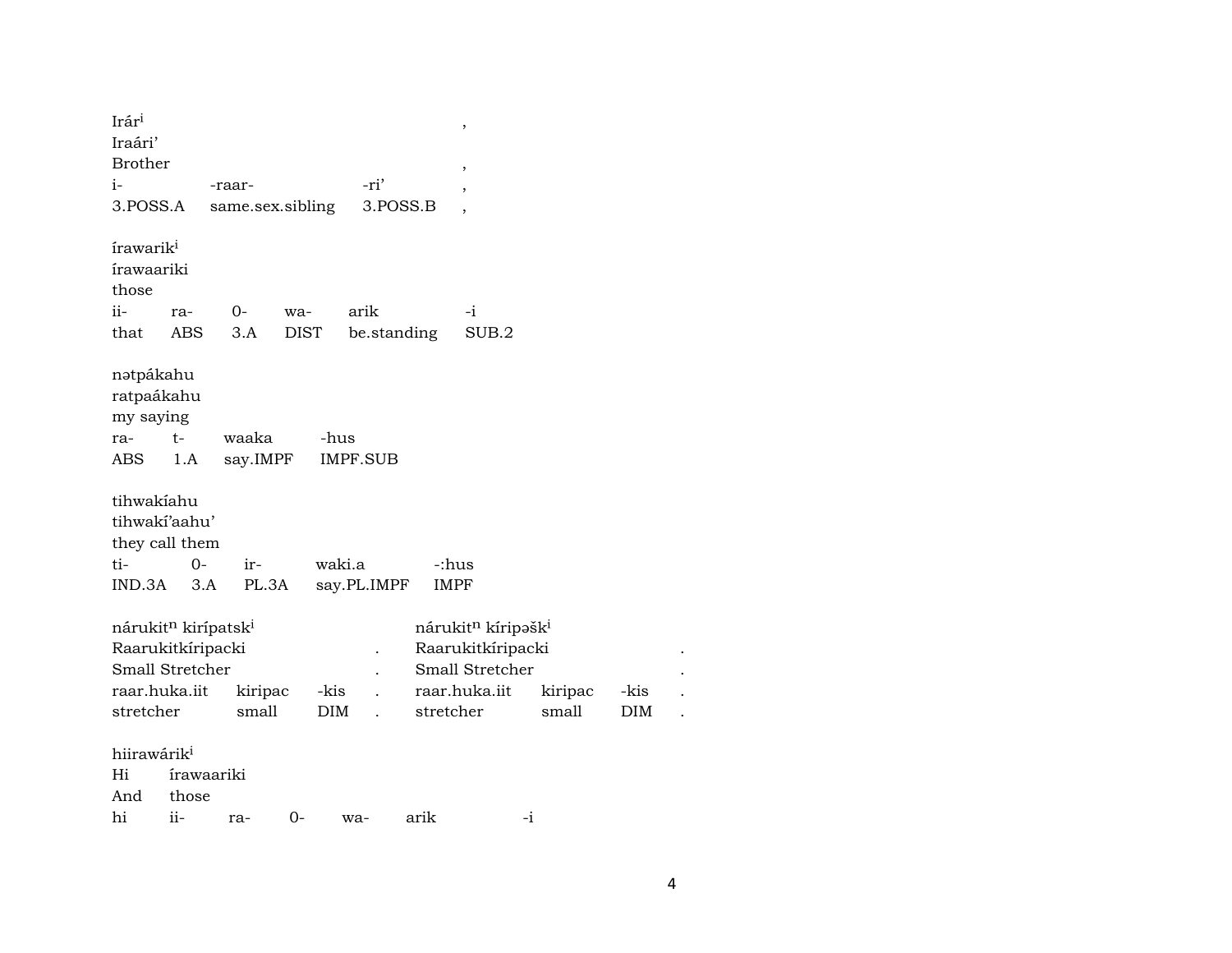| and                                            | that                                        | ABS                    | 3.A              | <b>DIST</b> |            | be.standing                     | SUB.2                    |      |
|------------------------------------------------|---------------------------------------------|------------------------|------------------|-------------|------------|---------------------------------|--------------------------|------|
|                                                | nikuaharuhú <sup>u</sup><br>riku'aharuuhú'u |                        |                  |             |            |                                 | ,                        |      |
|                                                |                                             | that is the way it was |                  |             |            |                                 | ,                        |      |
| riku-                                          | ar-                                         | ra-                    | $0 -$            | raa.uhur    |            | $\overline{a}$                  | $\overline{\phantom{a}}$ |      |
| that.is                                        | EV                                          | ABS                    | 3.A              |             | be.the.way | EX                              |                          |      |
| irár <sup>i</sup><br>iraári'<br>brother        |                                             |                        |                  |             |            | $^\mathrm{^{^\circ}}$<br>$\, ,$ |                          |      |
| $i-$                                           |                                             | -raar-                 |                  | -ri'        |            | ,                               |                          |      |
| 3.POSS.A                                       |                                             |                        | same.sex.sibling |             | 3.POSS.B   |                                 |                          |      |
| tiratúkspari<br>tiratúkspari<br>tii-<br>when   | when mine lived<br>ra-<br>ABS               | t-<br>1.A              | uks-<br>AOR      | warii       |            | be.going.about.IMPF             | -hus<br><b>IMPF.SUB</b>  |      |
| ákitar <sup>u</sup>                            |                                             |                        | hitíhkírawa      |             |            |                                 |                          |      |
| ákitaaru'                                      |                                             |                        | hi               | tihkíraawa' |            |                                 |                          |      |
| tribe                                          |                                             |                        | and              | it got sick |            |                                 |                          |      |
| akitaar-                                       | $-u'$                                       |                        | hi<br>ti-        |             | $0-$       | ir-                             | kiraawaahc               | -0   |
| tribe                                          |                                             | <b>NOM</b>             | and              | IND.3A      | 3.A        | <b>OBV</b>                      | be.sick                  | PERF |
| pirau<br>piíra'u'<br>a child<br>piira<br>child | $-u^{\prime}$<br><b>NOM</b>                 |                        |                  |             |            |                                 |                          |      |
| nakupírəsk <sup>i</sup>                        |                                             |                        |                  |             |            |                                 |                          |      |
| ráku'                                          |                                             |                        |                  |             |            | piíraski                        |                          |      |
|                                                |                                             |                        |                  |             |            |                                 |                          |      |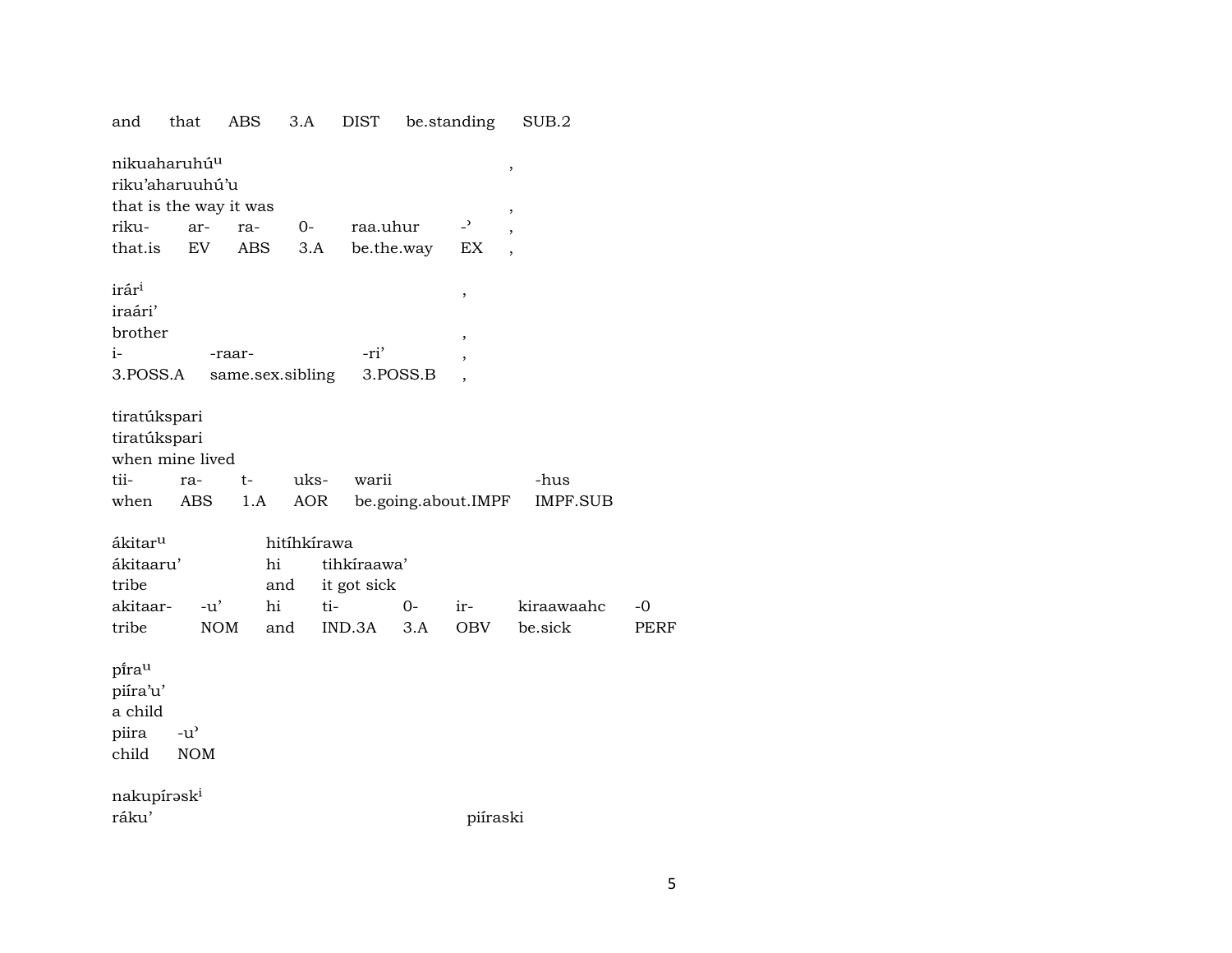| when it is        |                            |                        |                |           | $\overline{\phantom{a}}$ | a boy                      |                          |     |      |
|-------------------|----------------------------|------------------------|----------------|-----------|--------------------------|----------------------------|--------------------------|-----|------|
| ra-               | 0-                         | ku-                    | $\mathbf{0}$   | $-u$      | $\overline{\phantom{a}}$ | piiras-                    | -kis                     |     |      |
| INF.A             | 3.A                        | INF.B                  | be             | SUB.D     |                          | boy                        | DIM                      |     |      |
| naku <sup>u</sup> |                            |                        |                |           |                          |                            |                          |     |      |
| ráku'u            |                            |                        |                |           |                          |                            |                          |     |      |
| when it is        |                            |                        |                |           |                          |                            |                          |     |      |
| ra-               | $0-$                       | ku-                    | $\overline{0}$ | -u        |                          |                            |                          |     |      |
| INF.A             | 3.A                        | INF.B                  | be             | SUB.D     |                          |                            |                          |     |      |
|                   |                            |                        |                |           |                          |                            |                          |     |      |
| hitihkírawa       |                            |                        |                |           |                          |                            |                          |     |      |
| hi                | tihkíraawa'                |                        |                |           |                          |                            |                          |     |      |
| and               | he got sick                |                        |                |           |                          |                            |                          |     |      |
| hi                | ti-                        | $0-$                   | ir-            |           | kiraawaahc               | -0                         |                          |     |      |
| and               | IND.3A                     | 3.A                    | OBV            | be.sick   |                          | PERF                       |                          |     |      |
|                   |                            |                        |                |           |                          |                            |                          |     |      |
|                   | hítirahkataat <sup>n</sup> |                        |                |           |                          |                            |                          |     |      |
| Hi                | tiraahkáta'at              |                        |                |           |                          |                            |                          |     |      |
| And               | they went up               |                        |                |           |                          |                            |                          |     |      |
| hi                | ti-                        | $O -$                  | raar-          |           | kata-                    |                            |                          | at  | $-0$ |
| and               | IND.3A                     | 3.A                    |                | PL.INDV.A |                          | against.a.vertical.surface |                          | go  | PERF |
| hisitirárukira    |                            |                        |                |           |                          |                            |                          |     |      |
| hi                | sitiraarúkira              |                        |                |           |                          |                            |                          |     |      |
| and               |                            | they carried him on it |                |           |                          |                            |                          |     |      |
| hi                | si-                        | ti-                    | $0-$           | ir-       |                          | raar.huka.u.raah           | $-0$                     |     |      |
| and               | DU                         | IND.3A                 | 3.A            | PL.3A     | carry.on                 |                            | PERF                     |     |      |
|                   |                            | nəku <sup>u</sup>      |                |           |                          |                            |                          |     |      |
| píraski           |                            |                        |                |           |                          |                            | a                        |     |      |
| piíraski          |                            | ráku'u                 |                |           |                          |                            | a                        |     |      |
| a boy             |                            | when it is             |                |           |                          |                            | $\overline{\phantom{a}}$ | and |      |
| piiras-           | -kis                       | ra-                    | $O -$          | ku-       | 0                        | -u                         | а<br>,                   |     |      |
| boy               | DIM                        | INF.A                  | 3.A            | INF.B     | be                       | SUB.D                      |                          | and |      |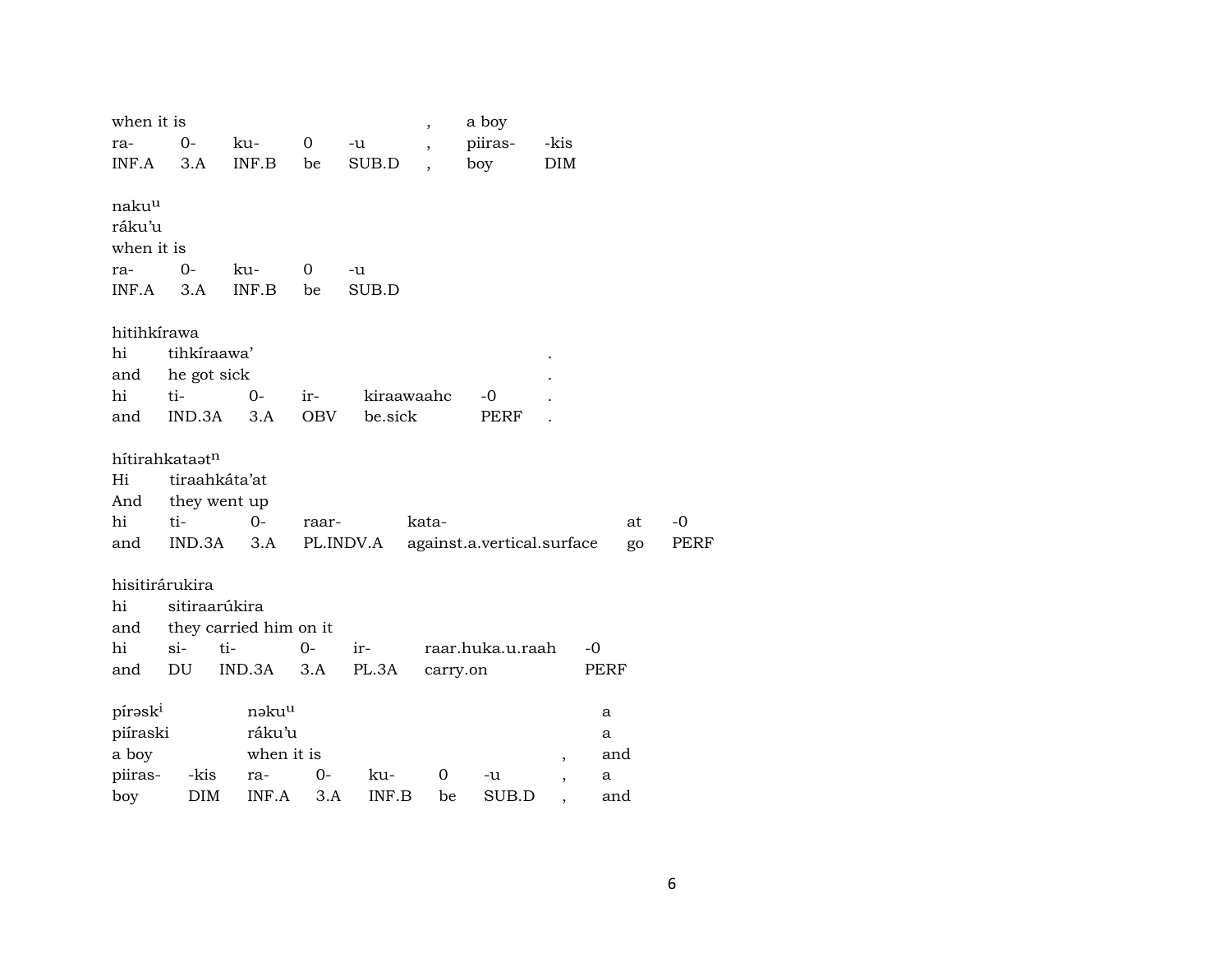| šúrak <sup>i</sup><br>cuúraki                                                |               | nakuksáwaš <sup>u</sup><br>rakuksáwahcu |                     |                  |                  |                                                               |             |                          |             |  |
|------------------------------------------------------------------------------|---------------|-----------------------------------------|---------------------|------------------|------------------|---------------------------------------------------------------|-------------|--------------------------|-------------|--|
| a girl                                                                       |               |                                         | when it may even be |                  |                  |                                                               |             |                          |             |  |
| icuura-                                                                      | -kis          | ra-                                     | $O-$                | ku-              | uks-             | awahc-                                                        | $\mathbf 0$ | -u                       |             |  |
| girl                                                                         | DIM           | INF.A                                   | 3.A                 | INF.B            | <b>JUSS</b>      | even                                                          | be          | SUB.D                    |             |  |
| hisitirarukíra                                                               |               |                                         |                     |                  |                  |                                                               |             |                          |             |  |
| hi                                                                           | sitiraarúkira |                                         |                     |                  |                  |                                                               |             |                          |             |  |
| and                                                                          |               | they carried her on it                  |                     |                  |                  |                                                               |             |                          |             |  |
| hi<br>$si$ -                                                                 | ti-           | $0-$                                    | ir-                 |                  | raar.huka.u.raah |                                                               | $-0$        |                          |             |  |
| DU<br>and                                                                    |               | IND.3A<br>3.A                           | PL.3A               |                  | carry.on         |                                                               | <b>PERF</b> |                          |             |  |
| hirurakuráhkatata                                                            |               |                                         |                     |                  |                  |                                                               |             |                          |             |  |
| Hiru                                                                         |               | rakuraáhkataata                         |                     |                  |                  |                                                               |             |                          |             |  |
| Then                                                                         |               | when they went up                       |                     |                  |                  |                                                               |             |                          |             |  |
| hiruu                                                                        | ra-           | $0-$<br>ku-                             |                     | raar-            | kata-            |                                                               |             |                          | at<br>-a    |  |
| then                                                                         | INF.A         | 3.A                                     | INF.B               | PL.INDV.A        |                  | against.a.vertical.surface                                    |             |                          | SUB.1<br>go |  |
| irár <sup>i</sup><br>iraári'<br>brother<br>$\overline{ }$<br>$i-$<br>$\cdot$ | 3.POSS.A      | -raar-<br>same.sex.sibling              |                     | -ri'<br>3.POSS.B |                  | $^\mathrm{^\mathrm{o}}$<br>$\, ,$<br>$\overline{\phantom{a}}$ |             |                          |             |  |
| írawariki                                                                    |               |                                         |                     |                  |                  | šáhiks                                                        |             |                          |             |  |
| írawaariki                                                                   |               |                                         |                     |                  |                  | cáhiks                                                        |             | $\overline{\phantom{a}}$ |             |  |
| those                                                                        |               |                                         |                     |                  |                  |                                                               | persons     |                          |             |  |
| ii-<br>ra-                                                                   | $0-$          | wa-                                     | arik                |                  | $-i$             |                                                               | icaahiks    | $\overline{\phantom{a}}$ |             |  |
| <b>ABS</b>                                                                   |               |                                         |                     |                  |                  |                                                               |             | $\overline{\phantom{a}}$ |             |  |
| that                                                                         | 3.A           | <b>DIST</b>                             |                     | be.standing      | SUB.2            | person                                                        |             | $\overline{\phantom{a}}$ |             |  |
| šáhiks                                                                       |               |                                         |                     |                  |                  |                                                               |             |                          |             |  |
| cáhiks                                                                       |               |                                         |                     |                  |                  |                                                               |             |                          |             |  |
| persons                                                                      |               |                                         |                     |                  |                  |                                                               |             |                          |             |  |
| icaahiks                                                                     |               |                                         |                     |                  |                  |                                                               |             |                          |             |  |
|                                                                              |               |                                         |                     |                  |                  |                                                               |             |                          |             |  |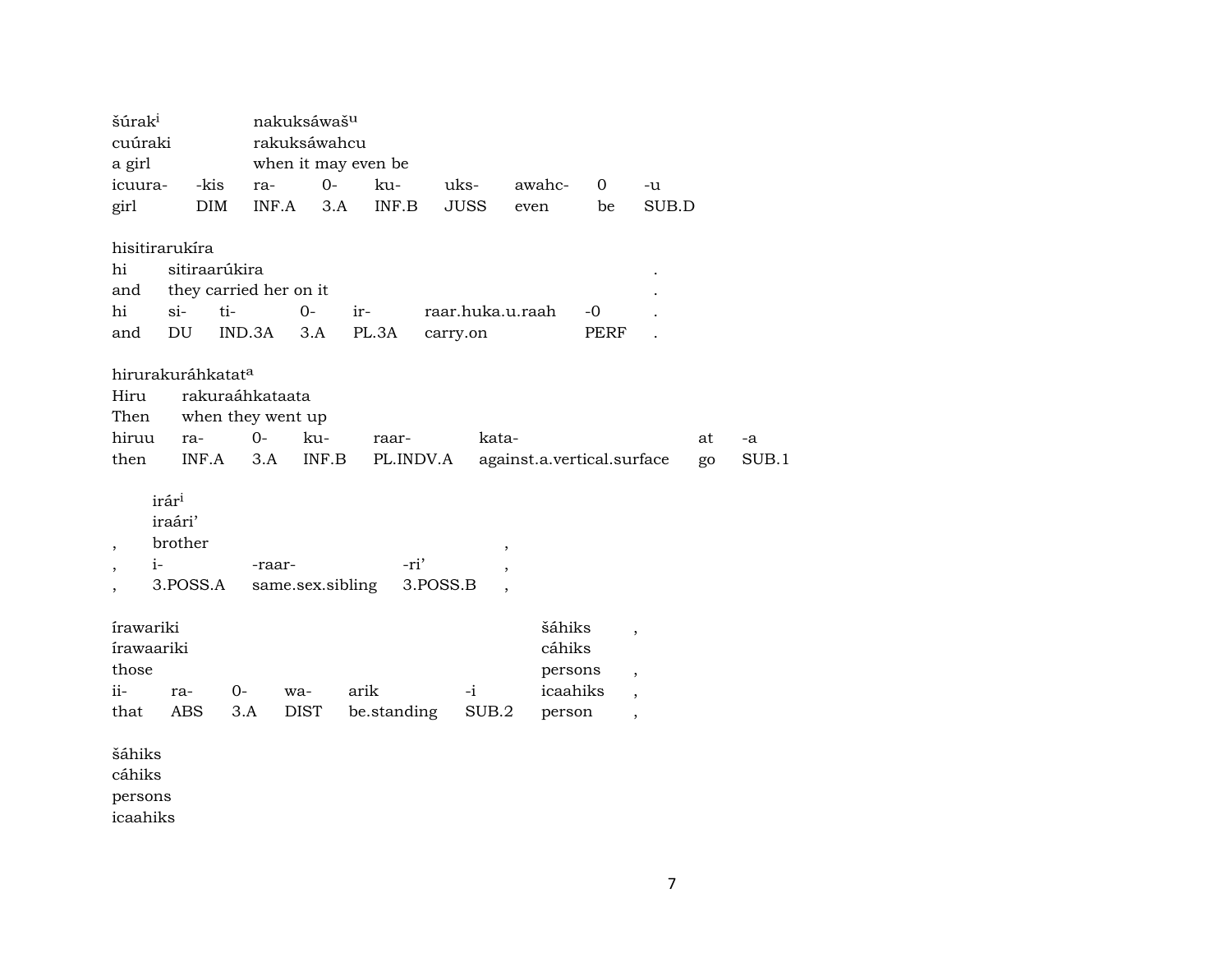person

 $\,$  ,

 $\bullet$ 

| nikutišiksah <sup>u</sup> |                                       |  |  |  |  |          |    |             |  |  |  |  |
|---------------------------|---------------------------------------|--|--|--|--|----------|----|-------------|--|--|--|--|
| rikutiicíksaahu'          |                                       |  |  |  |  |          |    |             |  |  |  |  |
|                           | that is the way they were             |  |  |  |  |          |    |             |  |  |  |  |
|                           |                                       |  |  |  |  | uks- aah |    | -:hus       |  |  |  |  |
|                           | that.is IND.3A 3.A PL.3A PREV SEQ AOR |  |  |  |  |          | be | <b>IMPF</b> |  |  |  |  |

|                  |    | nakušaksusiríhkurah <sup>a</sup> |     |      |                  |    |                       |          |       |       |      |       |
|------------------|----|----------------------------------|-----|------|------------------|----|-----------------------|----------|-------|-------|------|-------|
| rakuucáksu       |    |                                  |     |      |                  |    | siríhkuraaha          |          |       |       |      |       |
| when he was shot |    |                                  |     |      |                  |    | when they carried him |          |       |       |      |       |
| ra-              | O- | ku-                              | cak | -his | $-u$             |    | si- ra-               | $0-$ ir- |       | ku-   | raah | -а    |
| $INFA$ 3.A       |    | INF.B                            |     |      | shoot PERF SUB.D | DU | INF.A 3.A             |          | PL 3A | INF B | have | SUB.1 |

 $\mathcal{L}^{\pm}$  $\mathcal{L}^{\pm}$  $\mathcal{L}_{\mathcal{A}}$ 

isirahírəsparik<sup>i</sup>

Isirahíraspaariki

Those (du) standing in the lead

|  |  | ii- si- ra- 0- hiras-  wa- arik |                                                    |  |
|--|--|---------------------------------|----------------------------------------------------|--|
|  |  |                                 | that DU ABS 3.A in.the.lead DIST be.standing SUB.2 |  |

hirikusitihirəspauririt $^{\rm n}$ 

rikusitihiraspa'uuriírit  $\hbox{hi}$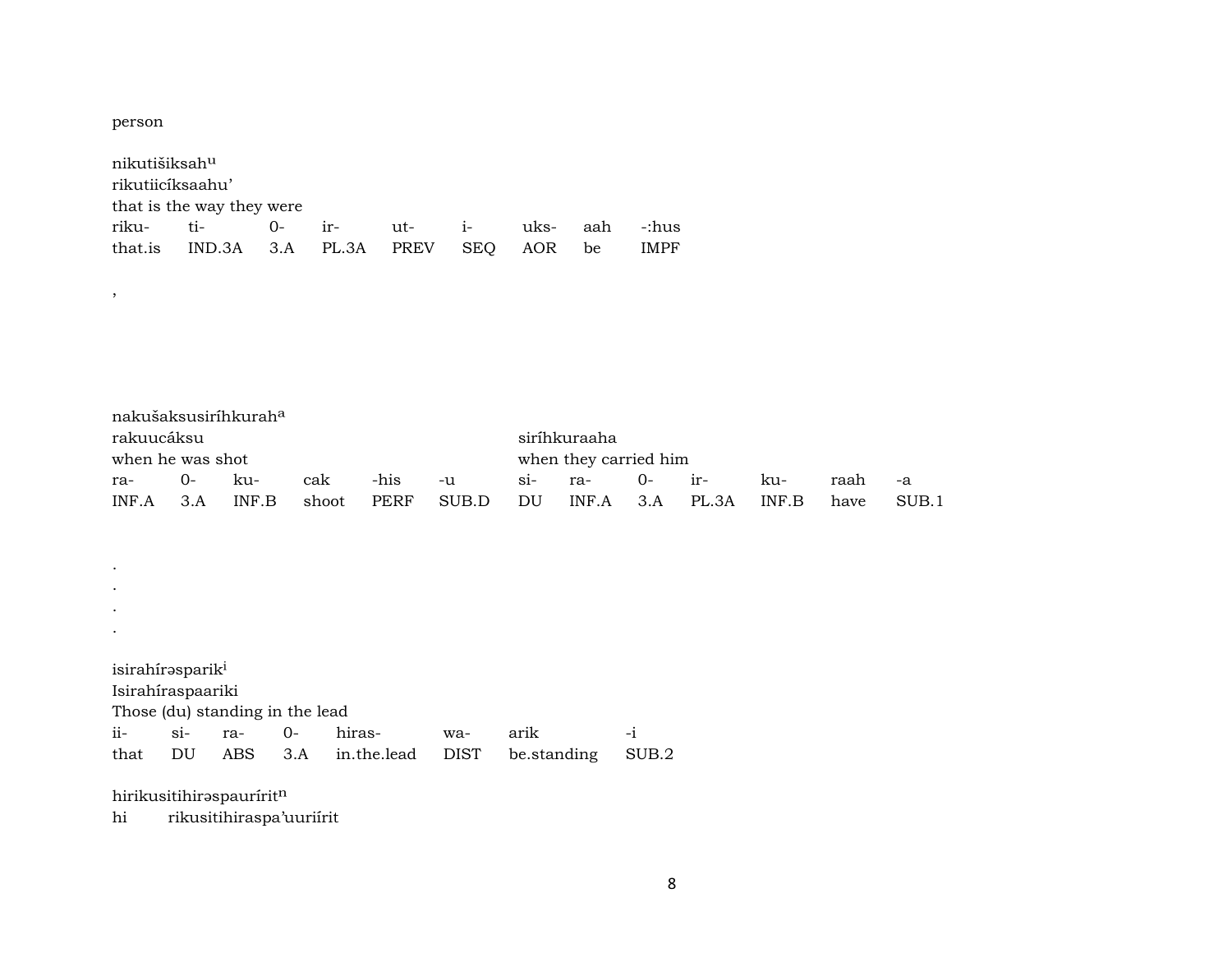| and                             |                                                          |               | those (du) stood in the lead          |           |               |              |                       |               |             |
|---------------------------------|----------------------------------------------------------|---------------|---------------------------------------|-----------|---------------|--------------|-----------------------|---------------|-------------|
| hi                              | riku-                                                    | $si$ -        | ti-                                   | $0-$      | hiras-        | wa-          | uuri.arik             |               | -0          |
| and                             | that.is                                                  | DU            | IND.3A                                | 3.A       | in.the.lead   | DIST         | stand.upright         |               | <b>PERF</b> |
| pi̇̃ta<br>piíta<br>men<br>wiita |                                                          |               |                                       |           |               |              |                       |               |             |
| man                             |                                                          |               |                                       |           |               |              |                       |               |             |
|                                 |                                                          |               |                                       |           |               |              |                       |               |             |
|                                 | rusiwitirákuhurak <sup>i</sup><br>ruusiwitiraákuuhuuraki |               |                                       |           |               |              |                       |               |             |
|                                 |                                                          |               | then their (du) being the same height |           |               |              |                       |               |             |
| ruu-<br>then                    | $Si-$<br>DU                                              | witi-<br>REFL | ra-<br>INF.A                          | 0-<br>3.A | a-<br>PREV.3A | ku-<br>INF.B | huur.ak<br>be.so.tall | $-i$<br>SUB.2 |             |
|                                 |                                                          |               |                                       |           |               |              |                       |               |             |
|                                 |                                                          |               |                                       |           |               |              |                       |               |             |
|                                 |                                                          |               |                                       |           |               |              |                       |               |             |
|                                 |                                                          |               |                                       |           |               |              |                       |               |             |

aisirahatúhkawariki

. .

, , ,

| A isirahatúhkawaariki |  |                                       |  |                                      |  |                                                   |  |  |  |  |  |
|-----------------------|--|---------------------------------------|--|--------------------------------------|--|---------------------------------------------------|--|--|--|--|--|
|                       |  | And those (du) who stood in the rear, |  |                                      |  |                                                   |  |  |  |  |  |
|                       |  |                                       |  | a ii- si- ra- 0- hatuur.ka- wa- arik |  |                                                   |  |  |  |  |  |
|                       |  |                                       |  |                                      |  | and that DU ABS 3.A behind DIST be standing SUB.2 |  |  |  |  |  |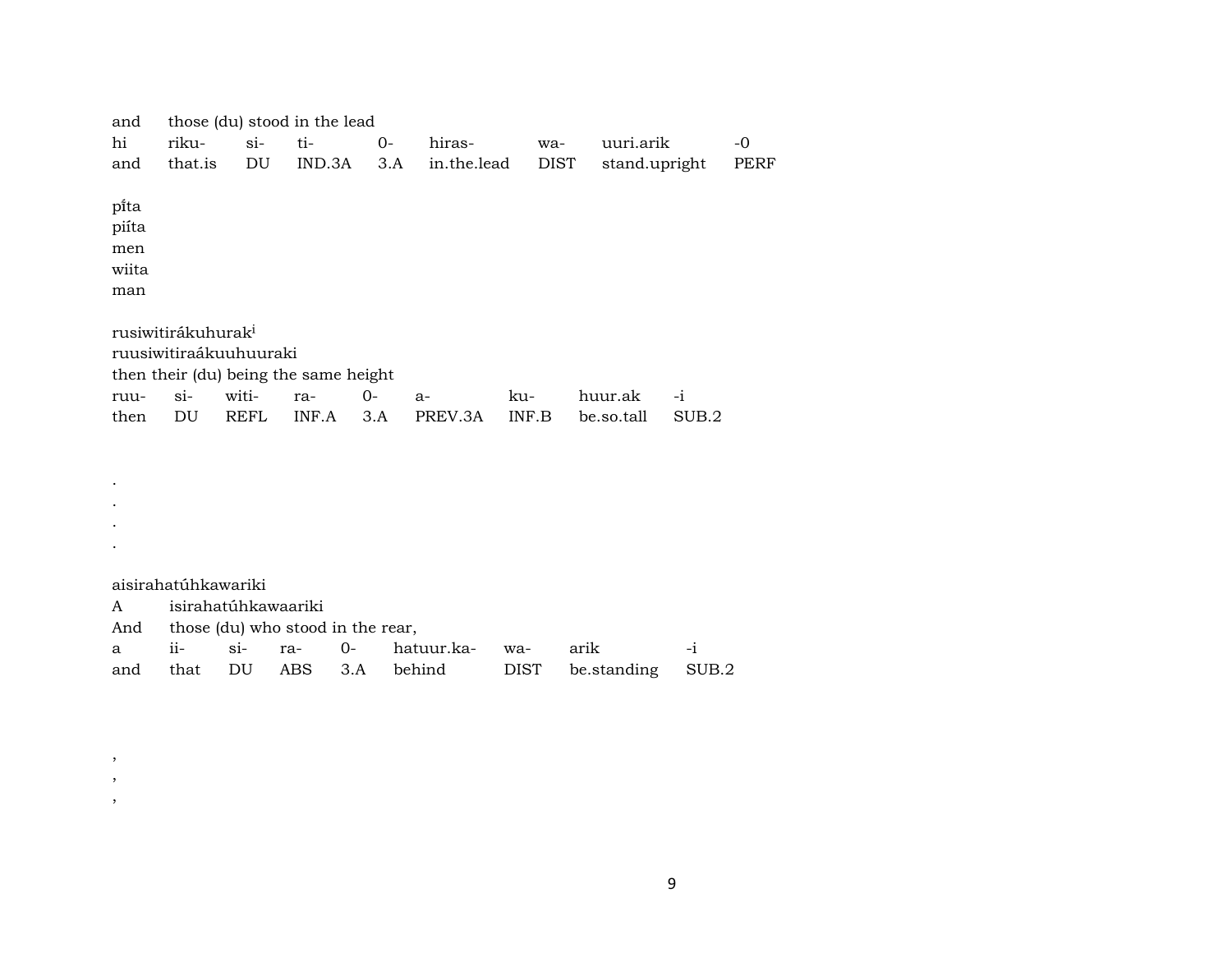|                   |                                | hirikusitihatuhkawáuriritn       |                                     |                                                                                                                                                               |            |            |           |      |       |
|-------------------|--------------------------------|----------------------------------|-------------------------------------|---------------------------------------------------------------------------------------------------------------------------------------------------------------|------------|------------|-----------|------|-------|
| hi                |                                |                                  | rikusitihatuhkawá'uuriirit          |                                                                                                                                                               |            |            |           |      |       |
| and               |                                |                                  | those (du) stood in the rear        |                                                                                                                                                               |            |            |           |      |       |
| hi                | riku-                          | $si-$                            | ti-                                 |                                                                                                                                                               | hatuur.ka- | wa-        | uuri.arik |      | -0    |
| and               | that.is                        | DU                               | IND.3A                              | behind<br>stand.upright<br><b>DIST</b><br>then they (du) were the same height<br>$0-$<br>ku-<br>huur.ak<br>ra-<br>a-<br>3.A<br>PREV.3A<br>INF.B<br>be.so.tall |            | PERF       |           |      |       |
|                   |                                |                                  |                                     |                                                                                                                                                               |            |            |           |      |       |
|                   | nusiwitirákuhurak <sup>i</sup> |                                  |                                     |                                                                                                                                                               |            |            |           |      |       |
|                   |                                | ruusiwitiraákuuhuuraki           |                                     |                                                                                                                                                               |            |            |           |      |       |
|                   |                                |                                  |                                     |                                                                                                                                                               |            |            |           |      |       |
| ruu-              | $si-$                          | witi-                            |                                     |                                                                                                                                                               |            |            |           |      | $-i$  |
| then              | DU                             | REFL                             | INF.A                               |                                                                                                                                                               |            |            |           |      | SUB.2 |
|                   |                                |                                  |                                     |                                                                                                                                                               |            |            |           |      |       |
| pita              | $\ddot{\phantom{a}}$           | Náwa<br>$\overline{\phantom{a}}$ |                                     |                                                                                                                                                               |            |            |           |      |       |
| piíta             | $\ddot{\phantom{a}}$           | Ráwa                             |                                     |                                                                                                                                                               |            |            |           |      |       |
| men               | $\mathbf{r}$                   | <b>Now</b>                       |                                     |                                                                                                                                                               |            |            |           |      |       |
| wiita             |                                | rawa                             |                                     |                                                                                                                                                               |            |            |           |      |       |
| man               | $\ddot{\phantom{a}}$           | now                              |                                     |                                                                                                                                                               |            |            |           |      |       |
|                   |                                |                                  |                                     |                                                                                                                                                               |            |            |           |      |       |
|                   | hírikusitirawih^tn             |                                  |                                     |                                                                                                                                                               |            |            |           |      |       |
| hi                |                                | rikusitiraawihut                 |                                     |                                                                                                                                                               |            |            |           |      |       |
| and               |                                |                                  | these were the ones who carried him |                                                                                                                                                               |            |            |           |      |       |
| hi                | riku-                          | $\sin$                           | ti-                                 | $0-$                                                                                                                                                          | ir-        | ra.awi.huk |           | -0   |       |
| and               | that.is                        | DU                               | IND.3A                              | 3.A                                                                                                                                                           | PL.3A      | carry      |           | PERF |       |
|                   |                                |                                  |                                     |                                                                                                                                                               |            |            |           |      |       |
| Náw <sup>a</sup>  |                                | hirútiwu                         |                                     |                                                                                                                                                               |            |            |           |      |       |
| Ráwa              |                                | hiru                             | tiíwu'                              |                                                                                                                                                               |            |            |           |      |       |
| Now               |                                | then                             | they went                           |                                                                                                                                                               |            |            |           |      |       |
| rawa              | $\overline{\phantom{a}}$       | hiruu                            | ti-                                 | $0 -$                                                                                                                                                         | wuu        | -:hus      |           |      |       |
| now               |                                | then                             | IND.3A                              | 3.A                                                                                                                                                           | go.PL      | IMPF       |           |      |       |
|                   |                                |                                  |                                     |                                                                                                                                                               |            |            |           |      |       |
| Irár <sup>i</sup> |                                |                                  |                                     |                                                                                                                                                               | $\, ,$     |            |           |      |       |
| Iraári'           |                                |                                  |                                     |                                                                                                                                                               |            |            |           |      |       |
| <b>Brother</b>    |                                |                                  |                                     |                                                                                                                                                               | ,          |            |           |      |       |
| i-                |                                | -raar-                           |                                     | -ri'                                                                                                                                                          |            |            |           |      |       |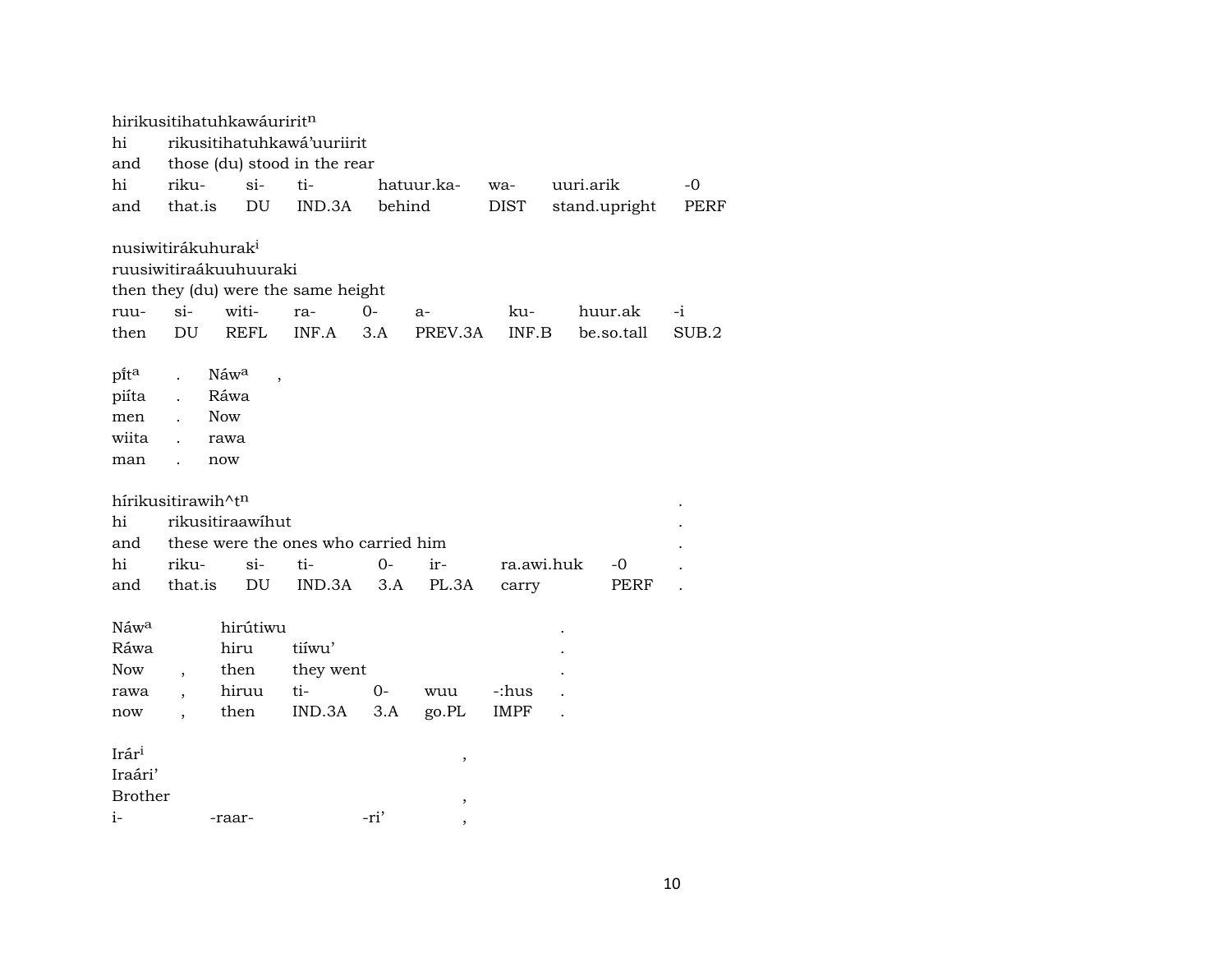### 3.POSS.A same.sex.sibling 3.POSS.B ,

| tirárik <sup>i</sup><br>tiraáriki<br>this one |                                                                         |            |      |             |             | $\overline{\phantom{a}}$ | ihi<br>ihi<br>uh | ,                        |
|-----------------------------------------------|-------------------------------------------------------------------------|------------|------|-------------|-------------|--------------------------|------------------|--------------------------|
| tii-                                          | ra-                                                                     | $0-$       | arik |             | $-i$        |                          | ihii             | $\overline{\phantom{a}}$ |
|                                               | this ABS                                                                | 3.A        |      | be.standing | SUB.2       |                          | uh               | $\overline{\phantom{a}}$ |
| iráriki<br>iraáriki<br>that one               |                                                                         |            |      |             |             |                          |                  |                          |
| ii-                                           | ra-                                                                     | $O-$       | arik |             | $-i$        |                          |                  |                          |
| that                                          | ABS                                                                     | 3.A        |      | be.standing | SUB.2       |                          |                  |                          |
|                                               | nahatúhkawarik <sup>i</sup><br>rahatúhkawaariki<br>the ones in the rear |            |      |             |             |                          |                  |                          |
| ra-                                           | $0-$                                                                    | hatuur.ka- |      | wa-         | arik        |                          | $-i$             |                          |
| ABS 3.A                                       |                                                                         | behind     |      | DIST        | be.standing |                          | SUB.2            |                          |
| kúra <sup>u</sup>                             |                                                                         |            |      |             |             |                          |                  |                          |
| kúraa'u'                                      |                                                                         |            |      |             |             |                          |                  |                          |
| doctors                                       |                                                                         |            |      |             |             |                          |                  |                          |
| kuraa                                         | $-u^{\prime}$                                                           |            |      |             |             |                          |                  |                          |
| doctor                                        | <b>NOM</b>                                                              |            |      |             |             |                          |                  |                          |
|                                               | nikutahapakiahu                                                         |            |      |             |             |                          |                  |                          |
|                                               | rikutahapakí'aahu'                                                      |            |      |             |             |                          |                  |                          |
|                                               | that is what we call them                                               |            |      |             |             |                          |                  |                          |
| riku-                                         | ta-                                                                     |            | t-   | rak-        | waki.a      |                          | -:hus            |                          |
| that.is                                       |                                                                         | IND.1/2A   | 1.A  | $1/2$ .PL   |             | say.PL.IMPF              | IMPF             |                          |
| nikuwitiitn                                   |                                                                         |            |      |             |             |                          |                  |                          |

Rikuwití'it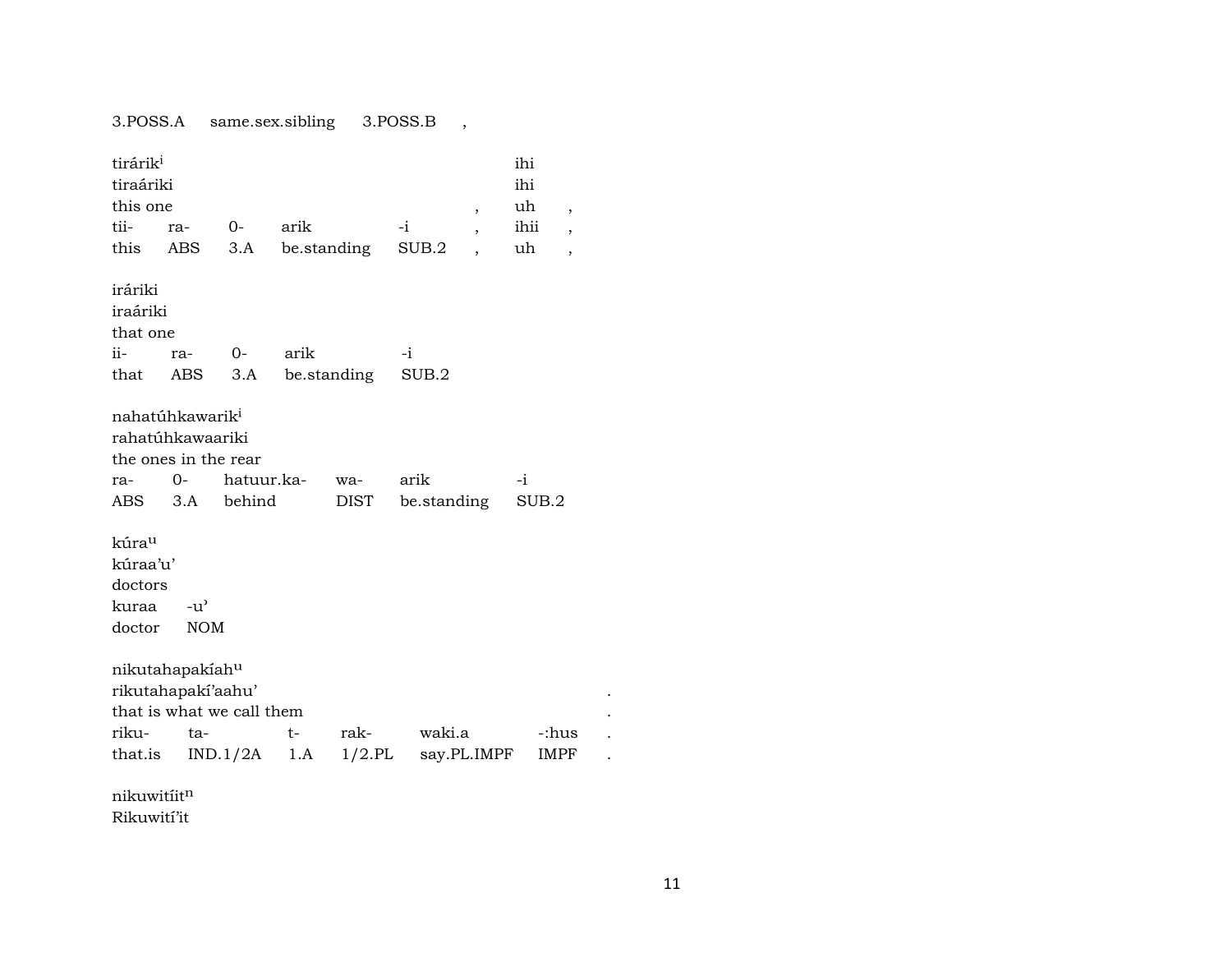|                           | They are the ones          |       |                               |      |             |             |                          |          |                          |  |
|---------------------------|----------------------------|-------|-------------------------------|------|-------------|-------------|--------------------------|----------|--------------------------|--|
| riku-                     | wi-                        |       | ti-                           | $O-$ | ir-         | ut-         |                          | 0        | $\overline{a}$           |  |
| that.is                   | QUOT                       |       | IND.3A                        | 3.A  | PL.3A       |             | <b>PREV</b>              | be       | <b>EX</b>                |  |
|                           |                            |       |                               |      |             |             |                          |          |                          |  |
|                           | nakuhahúruku               |       |                               |      |             |             |                          |          | šáhiks                   |  |
|                           | rakuuhahúruku              |       |                               |      |             |             |                          |          | cáhiks                   |  |
|                           | for him to treat him       |       |                               |      |             |             |                          |          | a person                 |  |
| ra-                       | $O -$                      | ku-   | ut-                           |      | rahur.ra'uk |             | -hus                     |          | icaahiks                 |  |
| INF.A                     | 3.A                        | INF.B | <b>PREV</b>                   |      | treat       |             |                          | IMPF.SUB | person                   |  |
|                           |                            |       |                               |      |             |             |                          |          |                          |  |
| Irahirəsárik <sup>i</sup> |                            |       |                               |      |             |             |                          |          |                          |  |
| Irahirasáriki             |                            |       |                               |      |             |             |                          |          |                          |  |
|                           |                            |       | That one standing in the lead |      |             |             |                          |          |                          |  |
| ii-                       | ra-                        | $O -$ | hiras-                        |      | arik        |             | $-i$                     |          |                          |  |
| that                      | ABS                        | 3.A   | in.the.lead                   |      |             | be.standing |                          | SUB.2    |                          |  |
|                           |                            |       |                               |      |             |             |                          |          |                          |  |
| nikuwitiihi               |                            |       |                               |      |             |             |                          |          |                          |  |
| rikuwití'                 |                            |       |                               |      |             |             |                          | ihi      |                          |  |
|                           | he was the one             |       |                               |      |             |             | $\overline{\phantom{a}}$ | uh       | $\overline{\phantom{a}}$ |  |
| riku-                     | wi-                        |       | ti-                           | $0-$ | 0           | $-0$        | $\overline{\phantom{a}}$ | ihii     | $\overline{\phantom{a}}$ |  |
| that.is                   | QUOT                       |       | IND.3A                        | 3.A  | be          | PERF        |                          | uh       | ,                        |  |
|                           |                            |       |                               |      |             |             |                          |          |                          |  |
|                           | nakuhahúruku               |       |                               |      |             |             |                          |          | šáhiks                   |  |
|                           | rakuuhahúruku              |       |                               |      |             |             |                          |          | cáhiks                   |  |
|                           | for him to be treating him |       |                               |      |             |             |                          |          | a person                 |  |
| ra-                       | 0-                         | ku-   | ut-                           |      | rahur.ra'uk |             | -hus                     |          | icaahiks                 |  |
| INF.A                     | 3.A                        | INF.B | <b>PREV</b>                   |      | treat       |             |                          | IMPF.SUB | person                   |  |
|                           |                            |       |                               |      |             |             |                          |          |                          |  |
|                           | arahatuhkárik <sup>i</sup> |       |                               |      |             |             |                          |          |                          |  |
| A                         | rahatuhkaáriki             |       |                               |      |             |             |                          |          |                          |  |
| And                       |                            |       | the one standing in the rear  |      |             |             |                          |          |                          |  |
| a                         | ra-                        | 0-    | hatuur.ka-                    |      | arik        |             | -i                       |          |                          |  |
| and                       | ABS                        | 3.A   | behind                        |      |             | be.standing |                          | SUB.2    |                          |  |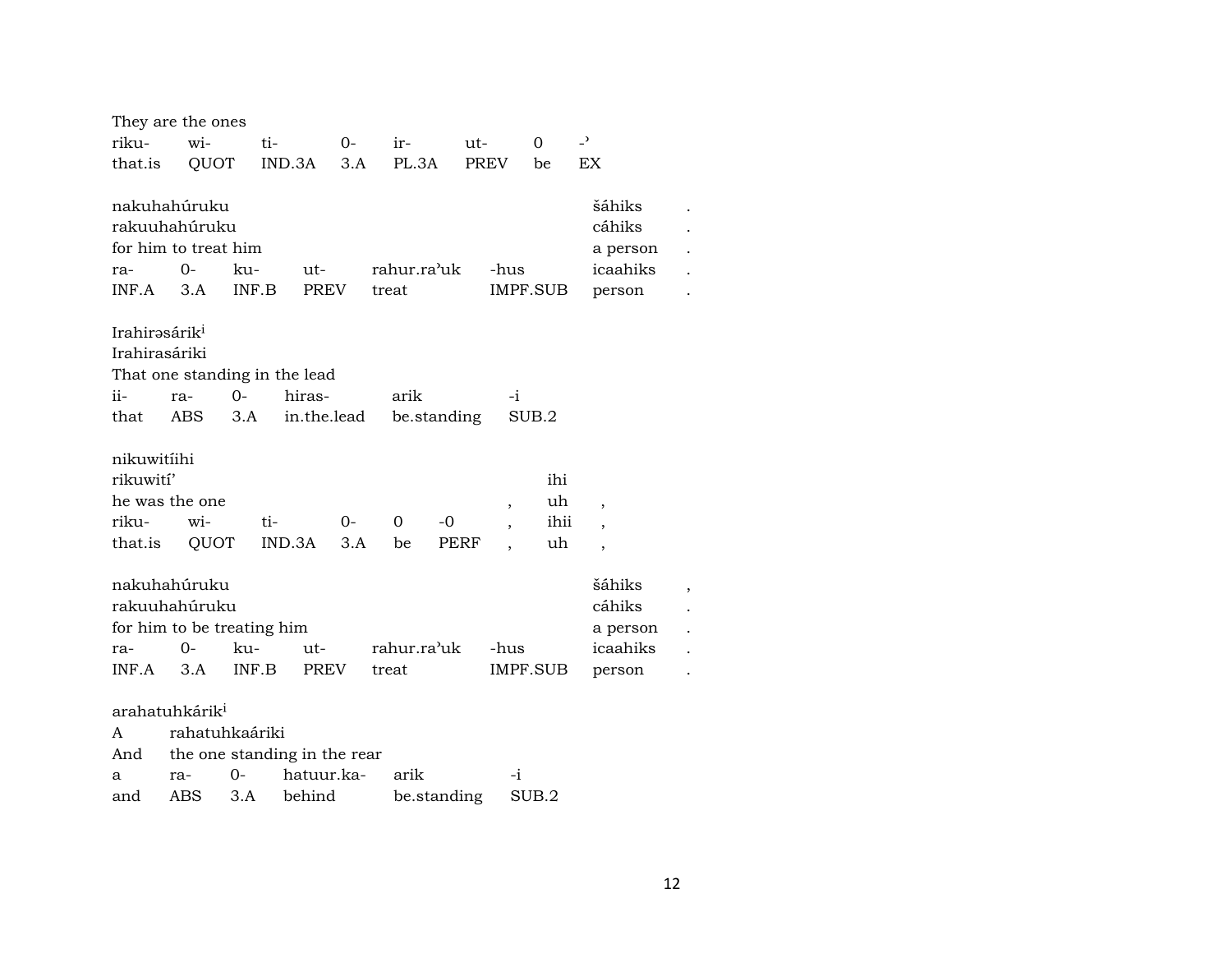| nikuahuširəsáihi<br>riku'ahucírasa                        |                                                  |                                                      |            |                     |         |               |     |          |                           |              |             |                          |            |
|-----------------------------------------------------------|--------------------------------------------------|------------------------------------------------------|------------|---------------------|---------|---------------|-----|----------|---------------------------|--------------|-------------|--------------------------|------------|
|                                                           |                                                  | that is the one who leads him                        |            |                     |         |               |     |          |                           |              |             |                          | ihi        |
|                                                           |                                                  |                                                      | 0-         |                     |         |               |     |          |                           |              | -0          | $\, ,$                   | uh<br>ihii |
| riku-                                                     | ar-                                              | ra-                                                  |            | $a-$                |         | ut-           |     | ciras-   |                           | a            |             | $\overline{\phantom{a}}$ |            |
| that.is                                                   | EV                                               | ABS                                                  | 3.A        | PREV.3A             |         | PREV          |     | COM      |                           | come         | SUB.4       | $\ddot{\phantom{0}}$     | uh         |
| $\overline{\phantom{a}}$                                  | kúrau<br>kúraa'u'<br>a doctor<br>kuraa<br>doctor | $-u^{\prime}$<br><b>NOM</b>                          |            |                     |         |               |     |          |                           |              |             |                          |            |
| nikuwituhaitáwuhu                                         |                                                  | rikuwituuhaa'iitáwuhu'<br>he is teaching that one    |            |                     |         |               |     |          |                           |              |             |                          |            |
| riku-                                                     | wi-                                              | ti-                                                  |            | 0-                  | $a-$    |               | ut- |          |                           | raa.iita.wuh | c:hus:-     |                          |            |
| that.is                                                   | QUOT                                             |                                                      | IND.3A     | 3.A                 | PREV.3A |               |     | PREV     | teach                     |              | <b>IMPF</b> |                          |            |
| nahátuhkarik <sup>i</sup><br>rahatuhkaariki<br>ra-<br>ABS | $0 -$<br>3.A                                     | the one standing in the rear<br>hatuur.ka-<br>behind |            | arik<br>be.standing |         | $-i$<br>SUB.2 |     |          | A<br>A<br>And<br>a<br>and |              |             |                          |            |
| irahátuhkariki<br>irahátuhkaariki<br>that one in the rear |                                                  |                                                      |            |                     |         |               |     |          |                           |              |             |                          |            |
| ii-                                                       | ra-                                              | $O -$                                                | hatuur.ka- |                     | arik    |               |     | $-i$     |                           |              |             |                          |            |
| that                                                      | <b>ABS</b>                                       | 3.A                                                  | behind     |                     |         | be.standing   |     | SUB.2    |                           |              |             |                          |            |
| nikúahararíhku<br>riku'ahararíhku'<br>riku-               | ar-                                              | she is carrying them for him<br>ra-                  | 0-         | raar-               |         |               |     | ruhka'uk | -0                        |              |             |                          |            |
|                                                           |                                                  |                                                      |            |                     |         |               |     |          |                           |              |             |                          |            |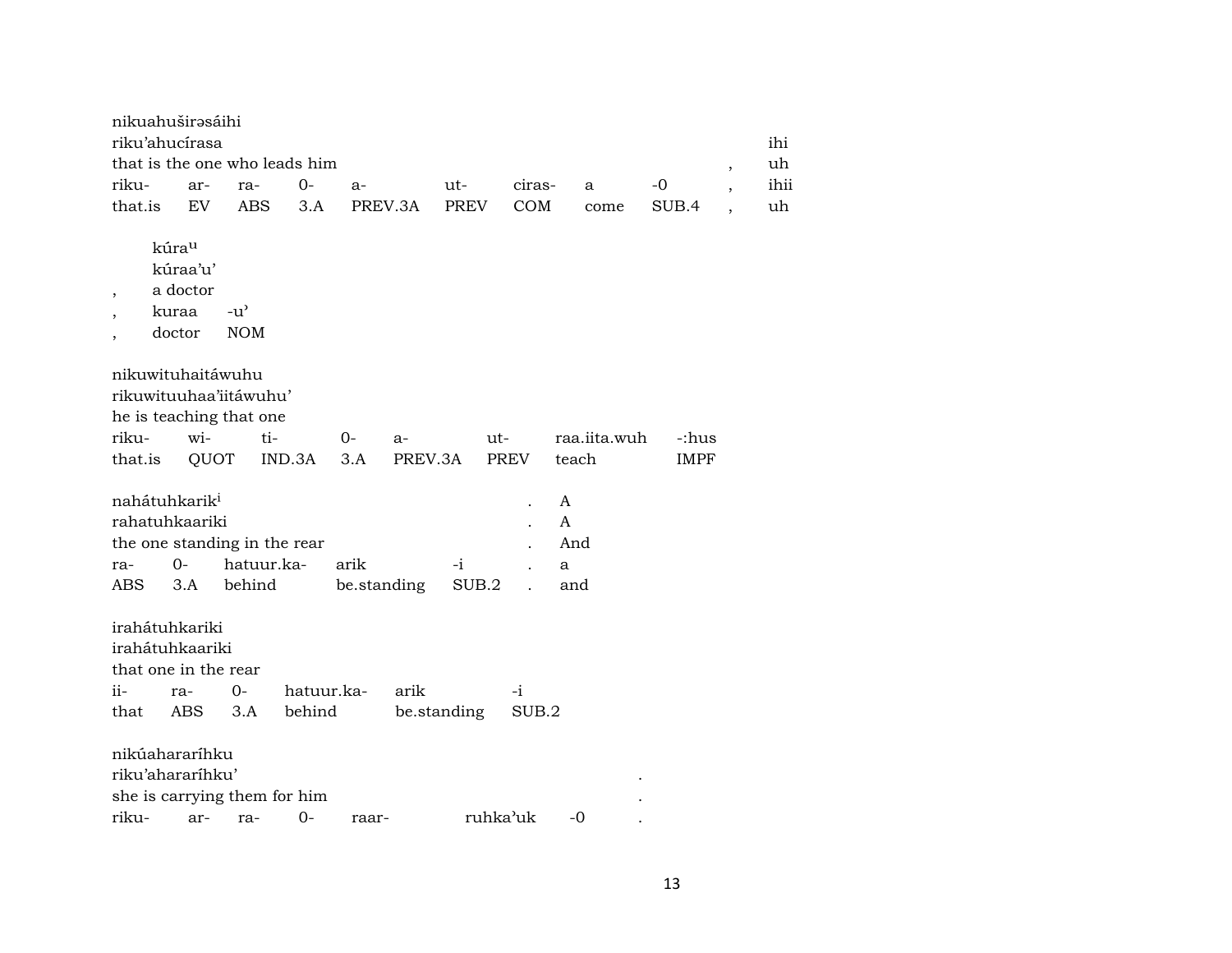that.is EV ABS 3.A 3PL.INAN.P have.DIST PERF . šapátwit<sup>i</sup> Cápaat wíti' A woman she is . icapaak wi- ti- 0- 0 -0 . woman QUOT IND.3A 3.A be PERF witiráruhkµ Witiráruhku' She carried them wi- ti- 0- raar- ruhka"uk -0 QUOT IND.3A 3.A 3PL.INAN.P have.DIST PERF irírutahµ iriíruutahu the way it was irii- ra- 0- ut- 0 -a -hus that ABS 3.A PREV be SUB.1 IMPF.SUB nakuráruhkák<sup>i</sup> rakuráruhkuuki when one carried them ra- 0- ku- raar- ruhka"uk -i INF.A 3.A INF.B 3PL.INAN.P have.DIST SUB.2 sirihkúhahuruku sirihkuuhahúruku when they were treating him si- ra- 0- ir- ku- ut- rahur.ra"uk -hus DU INF.A 3.A PL.3A INF.B PREV treat IMPF.SUB šáhiks . Irár³ , cáhiks . Iraári'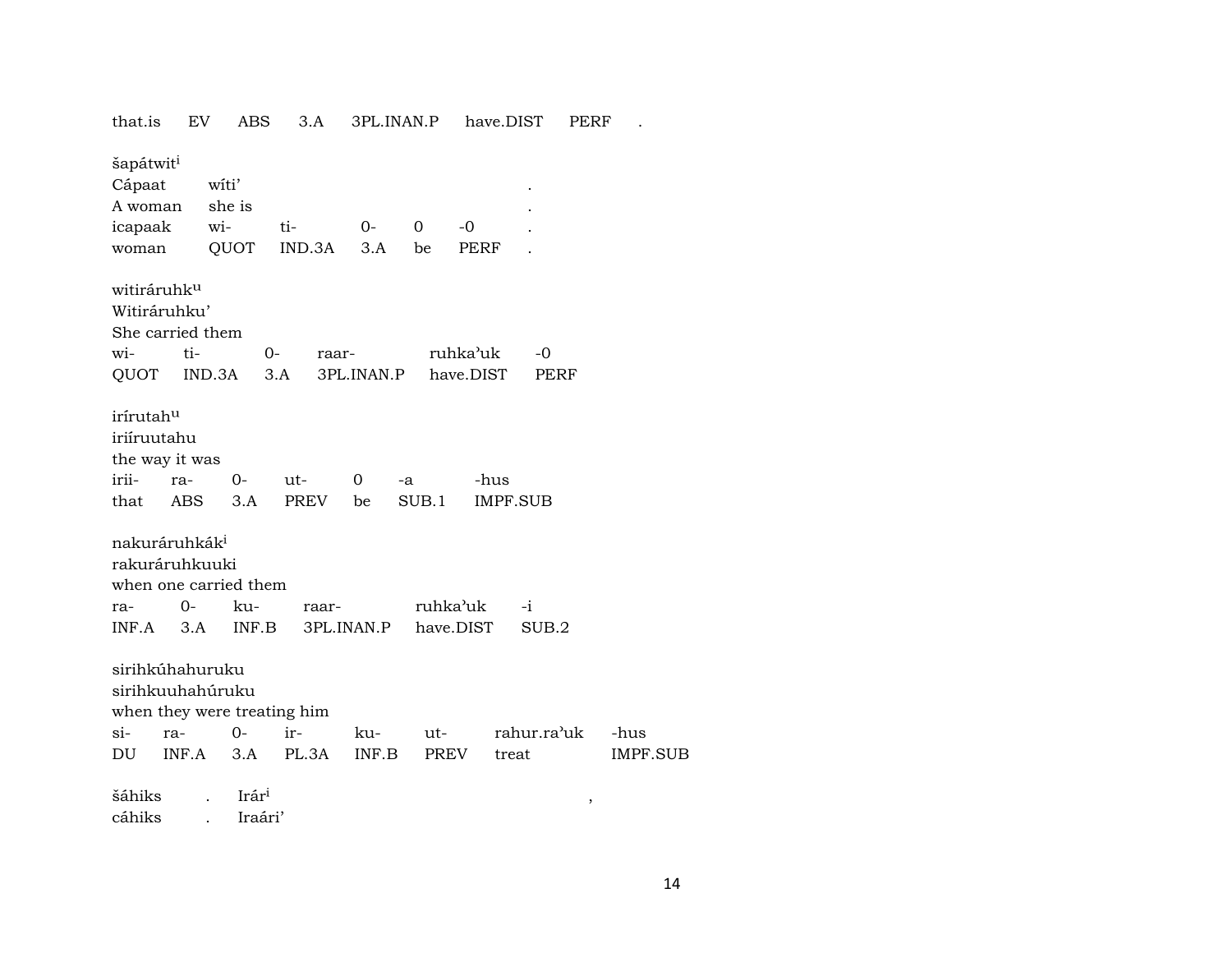| a person<br>icaahiks<br>person                                                            | $\ddot{\phantom{0}}$<br>$i-$<br>$\mathbf{L}$<br>$\mathcal{L}^{\text{max}}$  | <b>Brother</b><br>3.POSS.A                   | -raar- | same.sex.sibling |             | -ri'<br>3.POSS.B         | $\, ,$<br>,                                               |      |
|-------------------------------------------------------------------------------------------|-----------------------------------------------------------------------------|----------------------------------------------|--------|------------------|-------------|--------------------------|-----------------------------------------------------------|------|
|                                                                                           |                                                                             |                                              |        |                  |             |                          | $\overline{\phantom{a}}$                                  |      |
| nikúwitiitn<br>rikúwiti'it                                                                | they were the ones                                                          |                                              |        |                  |             |                          |                                                           |      |
| riku-                                                                                     | wi-                                                                         | ti-                                          | $O-$   | 0<br>-ik         |             | -0                       |                                                           |      |
| that.is                                                                                   | QUOT                                                                        | $IND.3A$ $3.A$                               |        | be               | <b>DIST</b> | PERF                     |                                                           |      |
| írawarik <sup>i</sup><br><i>irawaariki</i><br>those<br>ii-<br>that                        | $0-$<br>ra-<br>ABS                                                          | wa-<br>3.A<br>DIST                           | arik   | be.standing      | $-i$        | SUB.2                    |                                                           |      |
| nikuwitúatn<br>Rikuwituú'ut<br>It was that way<br>riku-                                   | wi-                                                                         | ti-                                          | $0-$   | ut-              | $\Omega$    | $\overline{\phantom{0}}$ |                                                           |      |
| that.is                                                                                   | QUOT                                                                        | IND.3A                                       | 3.A    | <b>PREV</b>      | be          | EX                       |                                                           |      |
| Náw <sup>a</sup><br>Ráwa<br><b>Now</b><br>rawa<br>now<br>witukstatáritn<br>witúkstacaarit | irár <sup>i</sup><br>iraári'<br>brother<br>$i-$<br>$\overline{\phantom{a}}$ | 3.POSS.A<br>there were certain ones standing | -raar- | same.sex.sibling | -ri'        | 3.POSS.B                 | ,<br>$\overline{\phantom{a}}$<br>$\overline{\phantom{a}}$ |      |
| wi-                                                                                       | ti-                                                                         | $0-$                                         | uks-   | raar-            |             | ta.arik                  |                                                           | $-0$ |
| QUOT                                                                                      | IND.3A                                                                      | 3.A                                          | AOR    | PL.INDV.A        |             | be.chosen.PL.A           |                                                           | PERF |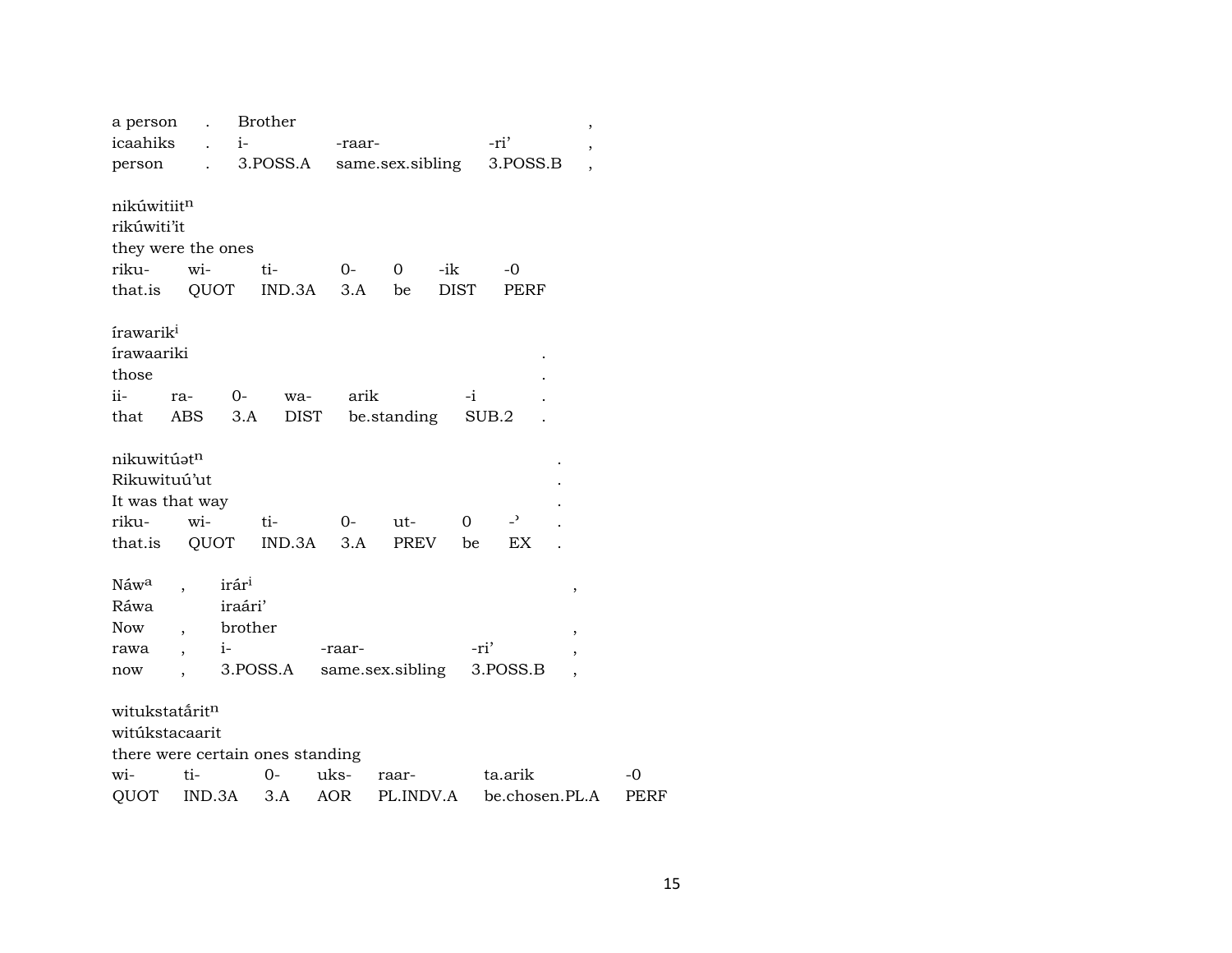| nikutašikskapákiš <sup>u</sup> |        |                         |      |                 |       |
|--------------------------------|--------|-------------------------|------|-----------------|-------|
| rihkuutacikskapaákisu          |        |                         |      |                 |       |
|                                |        | one who had been pitied |      |                 |       |
| ra-                            | $() -$ | ku-                     | ut-  | aciks.kaapaakis | -u    |
| INF A                          | 3 A    | INF.B                   | PREV | feel.pity.for   | SUB.D |

| tiráwah    |                  |             |      |                             |      | kúra <sup>u</sup> |                    |
|------------|------------------|-------------|------|-----------------------------|------|-------------------|--------------------|
| Tiráwaahat |                  |             |      |                             |      | kúraa'u'          |                    |
|            | (by) the Heavens |             |      |                             |      | a doctor          |                    |
| tii-       | ra-              | <u>ດ-</u>   | waa- | ahak                        | $-0$ | kuraa             | $-11$ <sup>2</sup> |
| this       | ABS.             | $\beta$ . A |      | DIST extend.in.a.line SUB.4 |      | doctor            | <b>NOM</b>         |

| $^\mathrm{,}$                                      |                  |                                            |                                                                             |           |           |                     |                |                |              |                   |
|----------------------------------------------------|------------------|--------------------------------------------|-----------------------------------------------------------------------------|-----------|-----------|---------------------|----------------|----------------|--------------|-------------------|
| $^\mathrm{,}$                                      |                  |                                            |                                                                             |           |           |                     |                |                |              |                   |
| $\, ,$                                             |                  |                                            |                                                                             |           |           |                     |                |                |              |                   |
| hi<br>and<br>hi<br>and                             | wii-<br>now      | hiwiwitaruksawahšurahašísta<br>wi-<br>QUOT | wiwitaruksawahcurahácista<br>he would even be about to die<br>ti-<br>IND.3A | 0-<br>3.P | ar-<br>EV | uks-<br><b>JUSS</b> | awahc-<br>even | hurahac<br>die | -his<br>PERF | -ta<br><b>INT</b> |
| šáhiks<br>cáhiks<br>a person<br>icaahiks<br>person |                  |                                            |                                                                             |           |           |                     |                |                |              |                   |
|                                                    | hisistuwitáhwari |                                            |                                                                             |           |           |                     |                |                |              |                   |
| hi                                                 | sístu            | witaáhwari'                                |                                                                             |           |           |                     |                |                |              |                   |
| and                                                | again            |                                            | he would go around                                                          |           |           |                     |                |                |              |                   |
| hi                                                 | sistu            | wi-                                        | ti-                                                                         | $O -$     | ar-       | warii               |                | -:hus          |              |                   |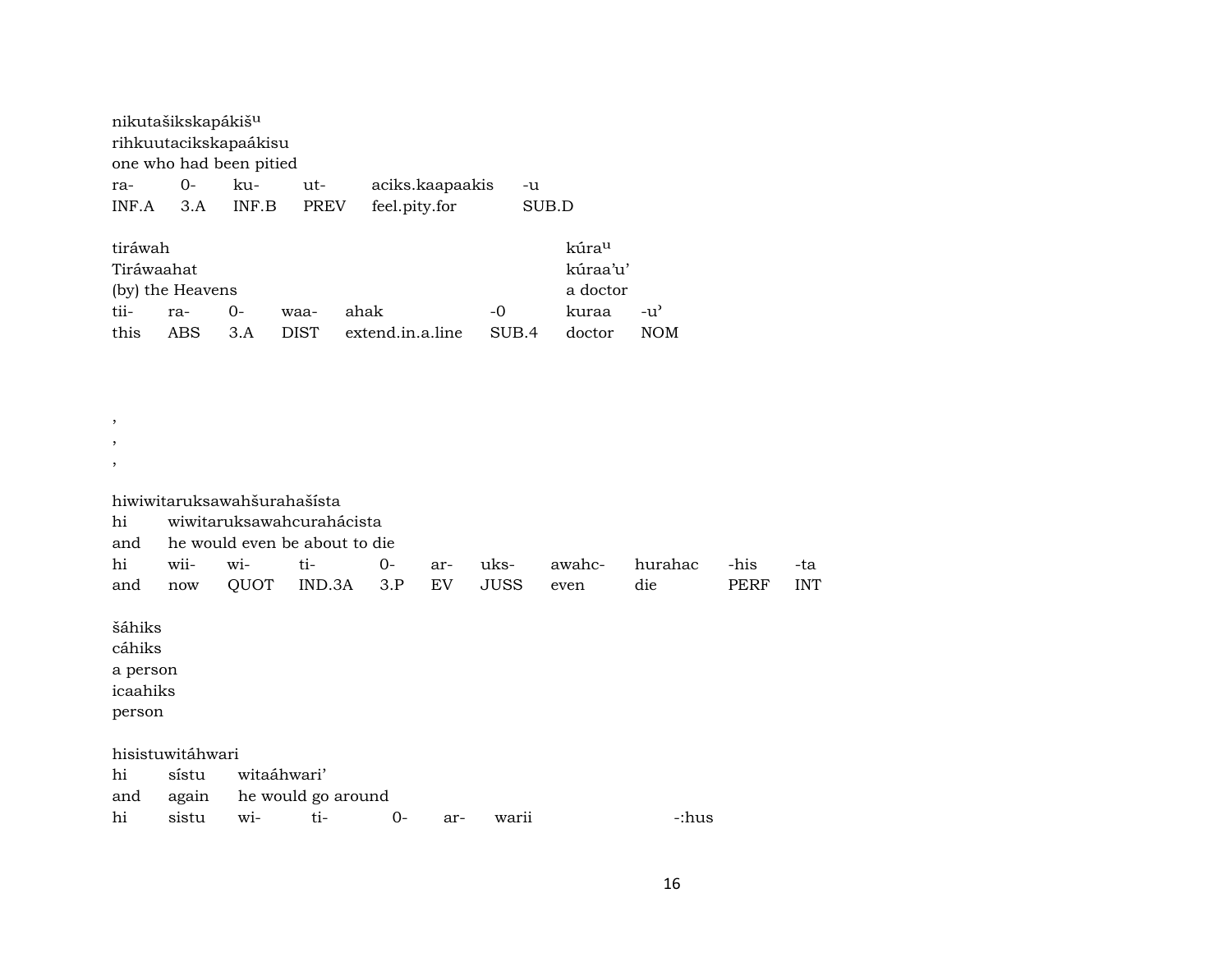|  |  |  |  |  |  | and again QUOT IND.3A 3.A EV be.going.about.IMPF IMPF |  |
|--|--|--|--|--|--|-------------------------------------------------------|--|
|--|--|--|--|--|--|-------------------------------------------------------|--|

. .

Atí'as tirakítaku

|             | Arikuwitaruhá               |                          |                        |                                       |      |             |         |                   |               |      |
|-------------|-----------------------------|--------------------------|------------------------|---------------------------------------|------|-------------|---------|-------------------|---------------|------|
| A           | rikuwitaruuhá'              |                          |                        |                                       |      |             |         |                   |               |      |
| And         |                             |                          |                        | they were the ones who were the cause |      |             |         |                   |               |      |
| a           | riku-                       | wi-                      |                        | ti-                                   | $0-$ | ar-         | ut-     |                   | raar          | -0   |
| and         | that.is                     | QUOT                     |                        | IND.3A                                | 3.A  | EV          | PREV    |                   | be.the.cause  | PERF |
| tiráwariki  |                             |                          |                        |                                       |      |             |         | kúra <sup>u</sup> |               |      |
| tiráwaariki |                             |                          |                        |                                       |      |             |         | kúraa'u'          |               |      |
| these       |                             |                          |                        |                                       |      |             |         | doctors           |               |      |
| tii-        | ra-                         | 0-                       | wa-                    | arik                                  |      | $-i$        |         | kuraa             | $-u^{\prime}$ |      |
| this        | ABS                         | 3.A                      | <b>DIST</b>            | be.standing                           |      |             | SUB.2   | doctor            | <b>NOM</b>    |      |
|             | sirihkurikísik <sup>a</sup> |                          |                        |                                       |      |             |         |                   |               |      |
|             | sirihkuurikísika            |                          |                        |                                       |      |             |         |                   |               |      |
|             | when they saved him         |                          |                        |                                       |      |             |         |                   |               |      |
| $\sin$      | ra-                         | $0-$                     | ir-                    | ku-                                   | ri-  |             | kisik   |                   | -a            |      |
| DU          | INF.A                       | 3.A                      | PL.3A                  | INF.B                                 |      | <b>PORT</b> | survive |                   | SUB.1         |      |
|             | Hirurikuwitirá <sup>u</sup> |                          |                        |                                       |      |             |         |                   |               |      |
| Hiru        |                             | rikuwitiraá'u            |                        |                                       |      |             |         |                   |               |      |
| Then        |                             | He gave that one the way |                        |                                       |      |             |         |                   |               |      |
| hiruu       | riku-                       | wi-                      |                        | ti-                                   | $0-$ | raa-        |         | uh                | -0            |      |
| then        | that.is                     |                          | QUOT                   | IND.3A                                | 3.A  | way         |         | give              | PERF          |      |
| $ati^s$     |                             |                          | tirakítak <sup>u</sup> |                                       |      |             |         |                   |               |      |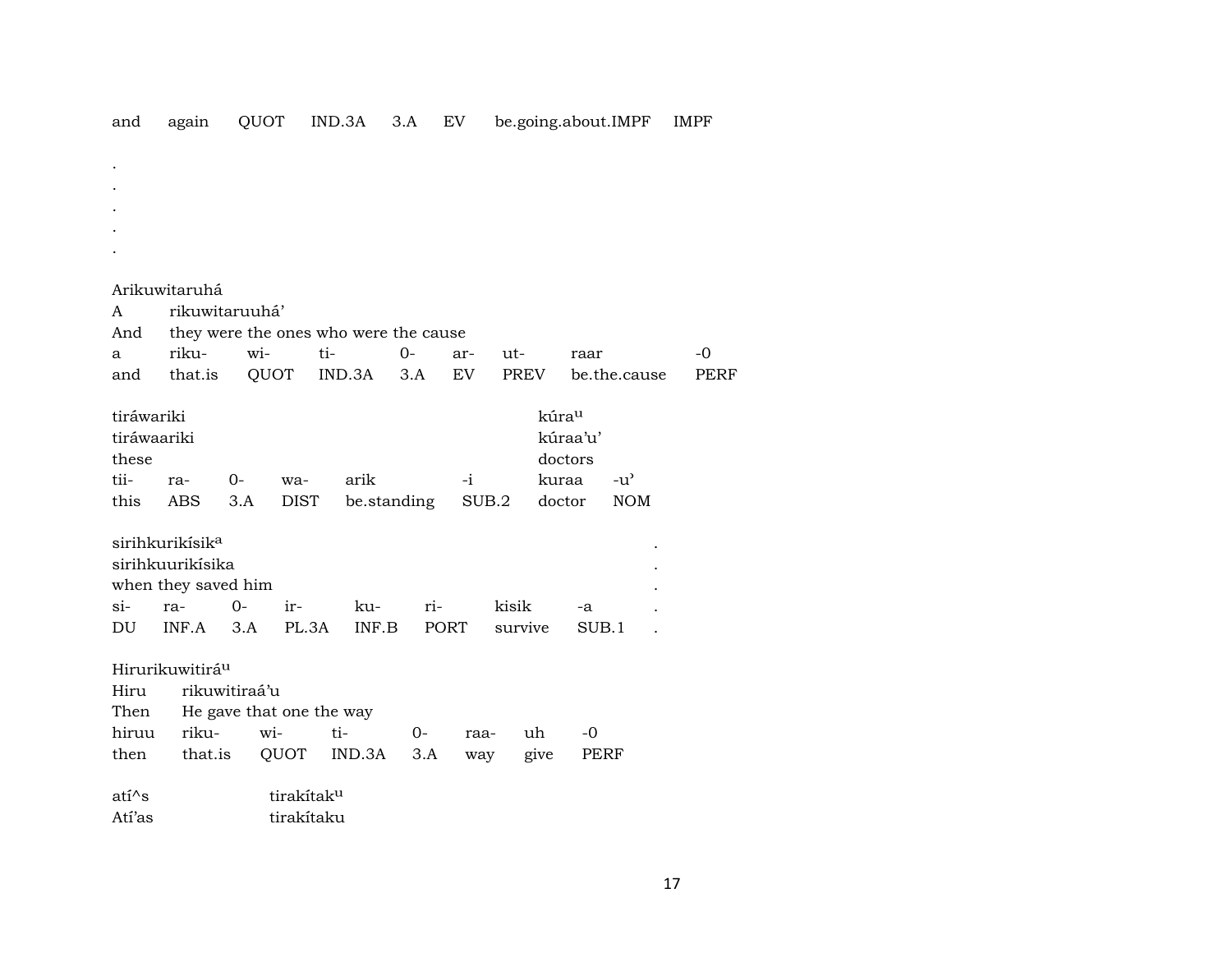|          | our Father                 |                         |                          | this one above |                     |             |            |              |             |                     |             |
|----------|----------------------------|-------------------------|--------------------------|----------------|---------------------|-------------|------------|--------------|-------------|---------------------|-------------|
| ati-     |                            | as                      | tii-                     | ra-            | $0-$                | kita-       | kus        |              | $-0$        |                     |             |
| 1.POSS   |                            | father                  | this                     | <b>ABS</b>     | 3.A                 | on.top      | be.sitting |              | SUB.4       |                     |             |
|          |                            |                         |                          |                |                     |             |            |              |             |                     |             |
|          |                            | hirurikuwitúta          |                          |                |                     |             |            |              |             |                     |             |
|          | Hiru                       |                         | rikuwituúta              |                |                     |             |            |              |             |                     |             |
|          | Then                       |                         | He is the one who did it |                |                     |             |            |              |             |                     |             |
|          | hiruu                      | riku-                   | wi-                      |                | ti-                 | 0-          | ut-        | aar          | $-0$        |                     |             |
|          | then                       | that.is                 |                          | QUOT           | IND.3A              | 3.A         | PREV       | do           | <b>PERF</b> |                     |             |
|          |                            |                         |                          |                |                     |             |            |              |             |                     |             |
|          |                            |                         |                          |                |                     |             |            |              |             |                     |             |
|          | $\boldsymbol{\mathcal{C}}$ |                         |                          |                |                     |             |            |              |             |                     |             |
|          | $\alpha$                   |                         |                          |                |                     |             |            |              |             |                     |             |
|          | $\pmb{\mathsf{H}}$         |                         |                          |                |                     |             |            |              |             |                     |             |
|          | $\pmb{\mathsf{H}}$         |                         |                          |                |                     |             |            |              |             |                     |             |
|          |                            |                         |                          |                |                     |             |            |              |             |                     |             |
|          | Kasirúhkit <sup>a</sup>    |                         |                          |                |                     |             |            |              |             |                     |             |
|          | Kaasirúhkita               |                         |                          |                |                     |             |            |              |             |                     |             |
|          |                            | You will be the cause   |                          |                |                     |             |            |              |             |                     |             |
| kaas-    |                            | ir-<br>$S-$             |                          |                | ri-                 | uur-        | kita       |              |             | $-0$                |             |
| POT.2A   |                            | 2.A                     |                          |                | PREV.1/2A PHYS.POSS |             | PREV       | be.the.cause |             | <b>PERF</b>         |             |
|          |                            |                         |                          |                |                     |             |            |              |             |                     |             |
| šáhiks   |                            | isirikísik <sup>a</sup> |                          |                |                     |             |            |              |             |                     |             |
| cáhiks   |                            | isirikísika             |                          |                |                     |             |            |              |             |                     |             |
| a person |                            | when you save him       |                          |                |                     |             |            |              |             |                     |             |
| icaahiks |                            | $i-$                    |                          | $S-$           | $i-$                | ri-         | kisik      | -a           |             |                     |             |
| person   |                            | CONT.1/2A               |                          | 2.A            | <b>SEQ</b>          | <b>PORT</b> | survive    |              | SUB.1       |                     |             |
|          |                            |                         |                          |                |                     |             |            |              |             |                     |             |
|          | aisiríhwari                |                         |                          |                |                     |             |            |              |             |                     |             |
| a        |                            | isiríhwari'             |                          |                |                     |             |            |              |             |                     |             |
| and      |                            | he'll be yours walking  |                          |                |                     |             |            |              |             |                     |             |
| a        | $i-$                       |                         | $\mathbf{S}^-$           | ir-            |                     | ri-         |            | uur-         |             | warii               | -:hus       |
| and      |                            | CONT.1/2A               | 2.A                      |                | POSS.1/2A           | PHYS.POSS   |            | POSS.A       |             | be.going.about.IMPF | <b>IMPF</b> |
|          |                            |                         |                          |                |                     |             |            |              |             |                     |             |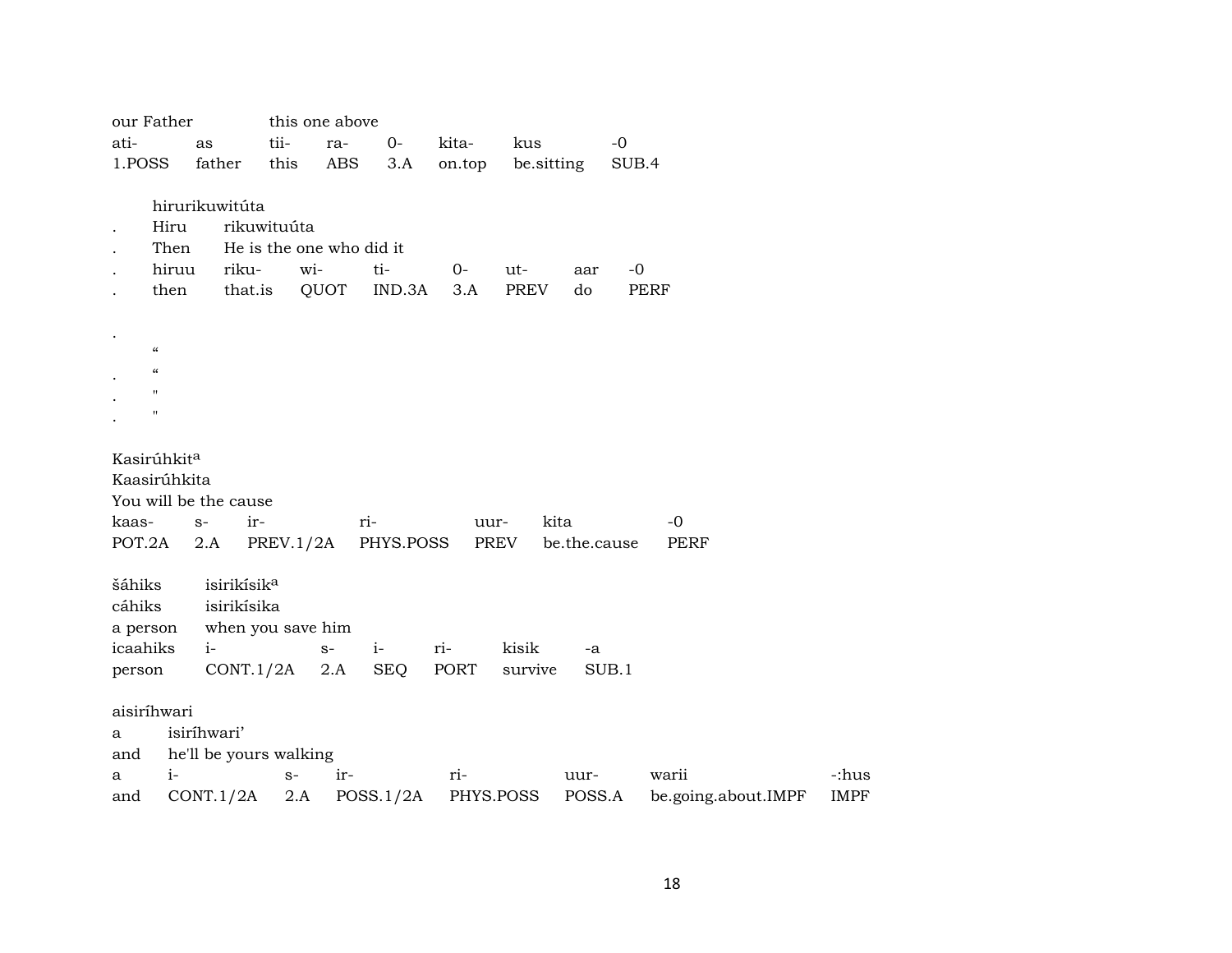| šáhiks                       |             |                    | Náw <sup>a</sup> |            |            |      |      |                          |  |  |
|------------------------------|-------------|--------------------|------------------|------------|------------|------|------|--------------------------|--|--|
| cáhiks                       |             | П                  | Ráwa             |            |            |      |      |                          |  |  |
| person                       |             | "                  | Now              |            |            |      |      |                          |  |  |
| icaahiks                     |             | $\pmb{\mathsf{H}}$ | rawa             |            |            |      |      |                          |  |  |
| person                       |             | 11                 | now              |            |            |      |      |                          |  |  |
|                              |             |                    |                  |            |            |      |      |                          |  |  |
| nikuwitiwáku                 |             |                    |                  |            |            |      |      | $\,$                     |  |  |
| rikuwitiwáku'                |             |                    |                  |            |            |      |      |                          |  |  |
| that is what He said         |             |                    |                  |            |            |      |      | $\, ,$                   |  |  |
| riku-                        | wi-         | ti-                |                  | 0-         | waka'u     | -0   |      | $\overline{\phantom{a}}$ |  |  |
| that.is                      | QUOT        |                    | IND.3A           | 3.A        | say        | PERF |      | $\overline{\phantom{a}}$ |  |  |
|                              |             |                    |                  |            |            |      |      |                          |  |  |
| irár <sup>i</sup>            |             |                    |                  |            |            | ,    |      |                          |  |  |
| iraári'                      |             |                    |                  |            |            |      |      |                          |  |  |
| brother                      |             |                    |                  |            |            |      |      |                          |  |  |
| $i-$                         |             | -raar-             |                  | -ri'       |            |      |      |                          |  |  |
| 3.POSS.A                     |             |                    | same.sex.sibling |            | 3.POSS.B   |      |      |                          |  |  |
|                              |             |                    |                  |            |            |      |      |                          |  |  |
| irikuaháhruhu                |             |                    |                  |            |            |      |      |                          |  |  |
| Iriku'aháruuhu'              |             |                    |                  |            |            |      |      |                          |  |  |
| That is how it is            |             |                    |                  |            |            |      |      |                          |  |  |
| irii-                        | ku-         | ar-                | ra-              | $0-$       | raa.uhur   |      | -0   |                          |  |  |
| that                         | <b>INDF</b> | EV                 | ABS              | 3.A        | be.the.way |      | PERF |                          |  |  |
|                              |             |                    |                  |            |            |      |      |                          |  |  |
| tirasíška <sup>a</sup>       |             |                    |                  |            |            |      |      |                          |  |  |
| tirasícka'a                  |             |                    |                  |            |            |      |      |                          |  |  |
| when you wanted              |             |                    |                  |            |            |      |      |                          |  |  |
| tii-                         | ra-         | $S-$               | wicka            | -a         |            |      |      |                          |  |  |
| when                         | ABS         | 2.A                | want             |            | SUB.1      |      |      |                          |  |  |
|                              |             |                    |                  |            |            |      |      |                          |  |  |
| asúraiwat <sup>i</sup>       |             |                    |                  |            |            |      |      |                          |  |  |
| aasúraa'iiwaati              |             |                    |                  |            |            |      |      |                          |  |  |
| that you should tell a story |             |                    |                  |            |            |      |      | ,                        |  |  |
| aa-                          |             | $S-$               | uur-             | raa.iiwaat | $-i$       |      |      |                          |  |  |
|                              |             |                    |                  |            |            |      |      |                          |  |  |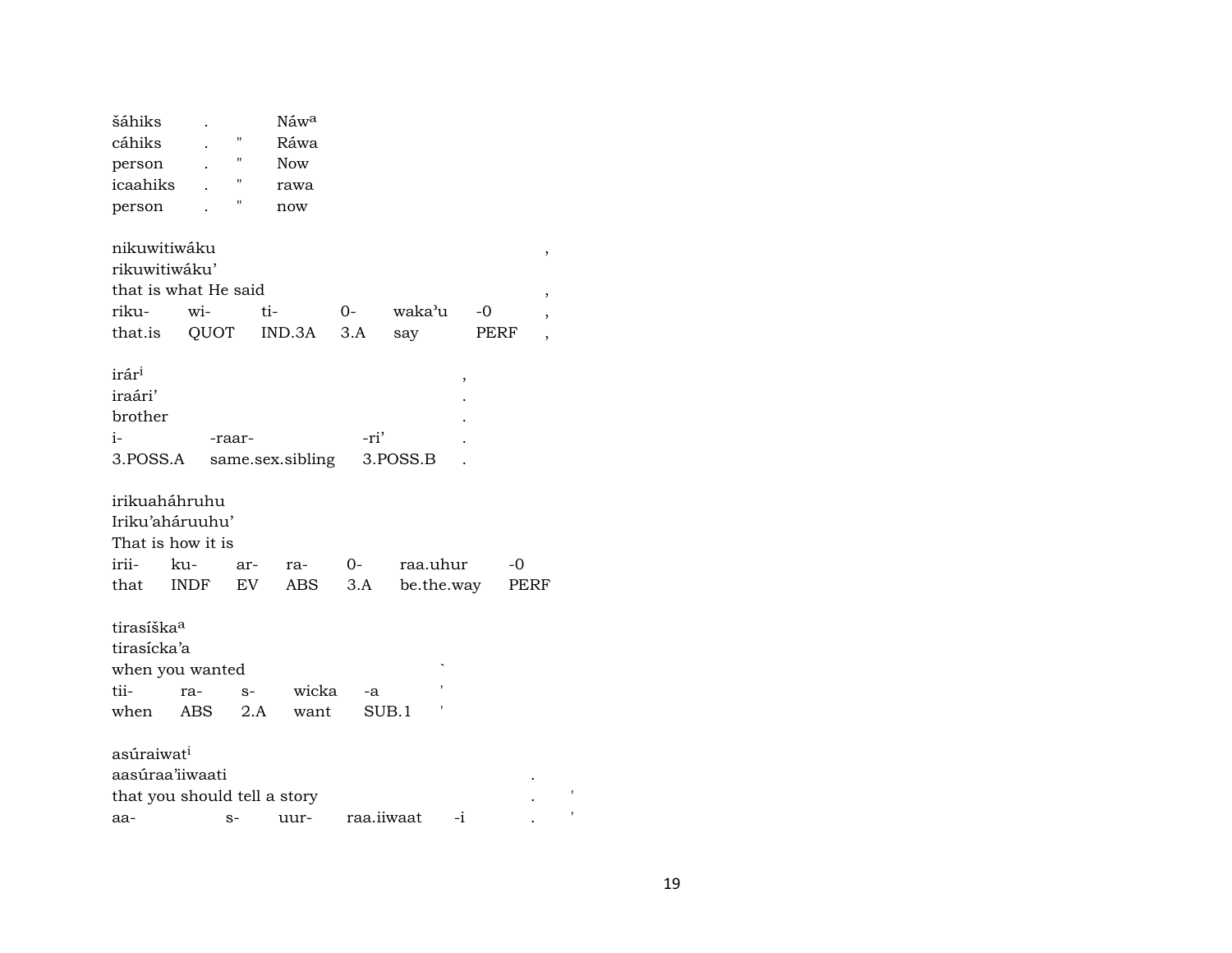| $SUBJ.1/2A$ 2.A               |       |            | PREV       | tell.a.story |             | SUB.2         | $\pmb{\mathsf{I}}$ |     |
|-------------------------------|-------|------------|------------|--------------|-------------|---------------|--------------------|-----|
| tahapakiahu                   |       |            |            |              |             |               |                    |     |
| Tahapakí'aahu'                |       |            |            |              |             |               |                    |     |
| We call them                  |       |            |            |              |             |               |                    |     |
| ta-                           | $t-$  | rak-       |            | waki.a       |             | -:hus         |                    |     |
| IND.1/2A                      |       | 1.A        | $1/2$ .PL  |              | say.PL.IMPF | <b>IMPF</b>   |                    |     |
|                               |       |            |            |              |             |               |                    |     |
| nárukitkíripəšk <sup>i</sup>  |       |            |            |              |             |               |                    |     |
| Raarukitkíripacki             |       |            |            | ,            |             |               |                    |     |
| Small Stretcher               |       |            |            |              |             |               |                    |     |
| raar.huka.iit                 |       | kiripac    | -kis       |              |             |               |                    |     |
| stretcher                     |       | small      | <b>DIM</b> |              |             |               |                    |     |
|                               |       |            |            |              |             |               |                    |     |
| kararáhkušikskas <sup>a</sup> |       |            |            |              |             |               |                    |     |
| kararaáhkuucikskasa           |       |            |            |              |             |               |                    |     |
| when one was not sensible     |       |            |            |              |             |               |                    |     |
|                               |       | 0-         |            |              |             | aciks.ka.sa   |                    |     |
| kara-                         | ra-   |            | ar-        | ku-          |             |               | -0                 |     |
| NEG                           | INF.A | 3.A        | EV         | INF.B        |             | be.sensible   | SUB.3              |     |
| nihkukírawa                   |       |            |            |              |             |               |                    |     |
| rihkúkiraawa                  |       |            |            |              |             |               |                    | a   |
|                               |       |            |            |              |             |               |                    | A   |
| when he was sick              |       |            |            |              |             |               |                    | And |
| ra-                           | 0-    | ir-        | ku-        |              | kiraawaahc  | -0            |                    | a   |
| INF.A                         | 3.A   | <b>OBV</b> | INF.B      |              | be.sick     | SUB.4         |                    | and |
|                               |       |            |            |              |             |               |                    |     |
| írariki                       |       |            |            |              |             |               |                    |     |
| íraariki                      |       |            |            |              |             |               |                    |     |
| that one                      |       |            |            |              |             |               |                    |     |
| ii-                           | ra-   | $0-$       | arik       |              | $-i$        |               |                    |     |
| that                          | ABS   | 3.A        |            | be.standing  | SUB.2       |               |                    |     |
| nahírasah <sup>a</sup>        |       |            |            |              |             | narukítkušu   |                    |     |
| rahírasaaha                   |       |            |            |              |             | Raarúkitkucu' |                    |     |

20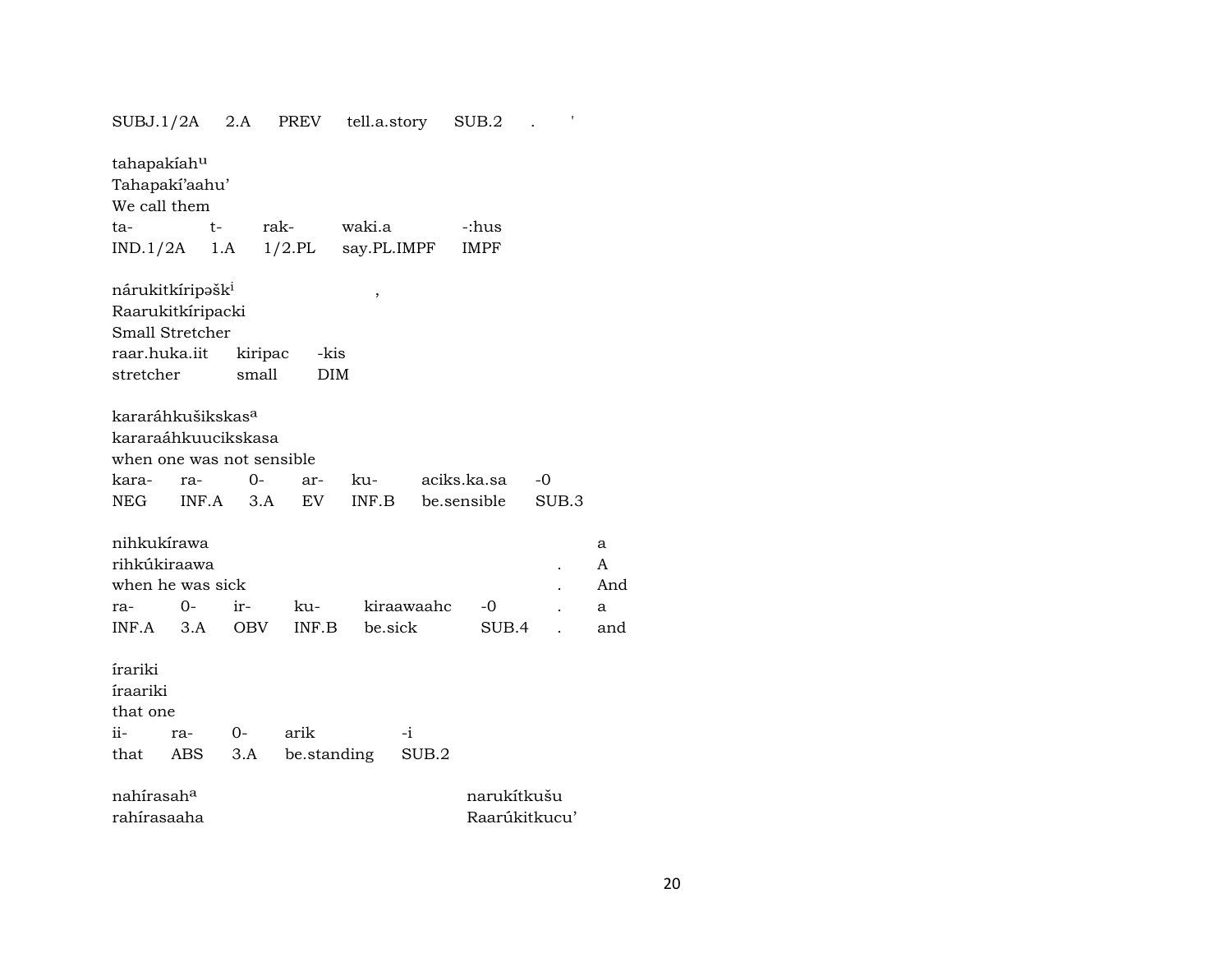|                         |                            | the one walking in the lead |              |             |                | Big Stretcher |    |            |  |
|-------------------------|----------------------------|-----------------------------|--------------|-------------|----------------|---------------|----|------------|--|
| ra-                     | $0-$                       | hiras-                      |              | aah         | -a             | raar.huka.iit |    | -kucuu     |  |
| ABS                     | 3.A                        | in.the.lead                 | be           |             | SUB.1          | stretcher     |    | <b>AUG</b> |  |
|                         |                            |                             |              |             |                |               |    |            |  |
|                         | nikúrirahawa               |                             |              |             |                |               | ,  |            |  |
| rikúriira'              |                            |                             |              |             |                | haáwa'        |    |            |  |
|                         | it was that way            |                             |              |             |                | also          |    |            |  |
| riku-                   | rii-                       | $0-$                        | raa-         | 0           | $-0$           | haawa         |    |            |  |
| that.is                 | <b>ASSR</b>                |                             | 3.A<br>way   | be          | <b>PERF</b>    | also          |    |            |  |
|                         |                            |                             |              |             |                |               |    |            |  |
|                         | hiəskuraútira              |                             |              |             |                |               |    |            |  |
| hi                      | áskuraa'u'                 |                             |              | tíra'       |                |               |    |            |  |
| and                     | the same                   |                             |              |             | it was the way |               |    |            |  |
| hi                      | asku                       | raa-                        | $-u^{\flat}$ | ti-         | $0 -$          | raa-          | 0  | -0         |  |
| and                     | one                        | way                         | <b>NOM</b>   | IND.3A      | 3.A            | way           | be | PERF       |  |
|                         |                            |                             |              |             |                |               |    |            |  |
| hirišáhiks              |                            |                             |              |             |                |               |    |            |  |
| Hi                      | rií'                       |                             |              |             | cáhiks         |               |    |            |  |
| And                     | it was                     |                             |              |             | a person       |               |    |            |  |
| hi                      | rii-                       | $0-$                        | $\Omega$     | -0          | icaahiks       |               |    |            |  |
| and                     | <b>ASSR</b>                | 3.A                         | be           | <b>PERF</b> | person         |               |    |            |  |
|                         |                            |                             |              |             |                |               |    |            |  |
| irarárukas <sup>a</sup> |                            |                             |              |             |                |               |    |            |  |
|                         | iraraarúkasa               |                             |              |             |                |               |    |            |  |
|                         | that one lying on it       |                             |              |             |                |               |    |            |  |
| ii-                     | $ra-$                      | 0-                          | raar-        |             | huka.sa        | -0            |    |            |  |
| that                    | ABS.                       | 3.A                         | PL.INDV.A    |             | lie.on         | SUB.3         |    |            |  |
|                         |                            |                             |              |             |                |               |    |            |  |
|                         | wírakušíkskas <sup>a</sup> |                             |              |             |                |               |    |            |  |
|                         | wirakuucíkskasa            |                             |              |             |                |               |    |            |  |
|                         |                            | one who was mature          |              |             |                |               |    |            |  |
| wii-                    | ra-                        | 0-                          | ku-          |             | aciks.ka.sa    | -0            |    |            |  |
| now                     | INF.A                      | 3.A                         | INF.B        |             | be.sensible    | SUB.3         |    |            |  |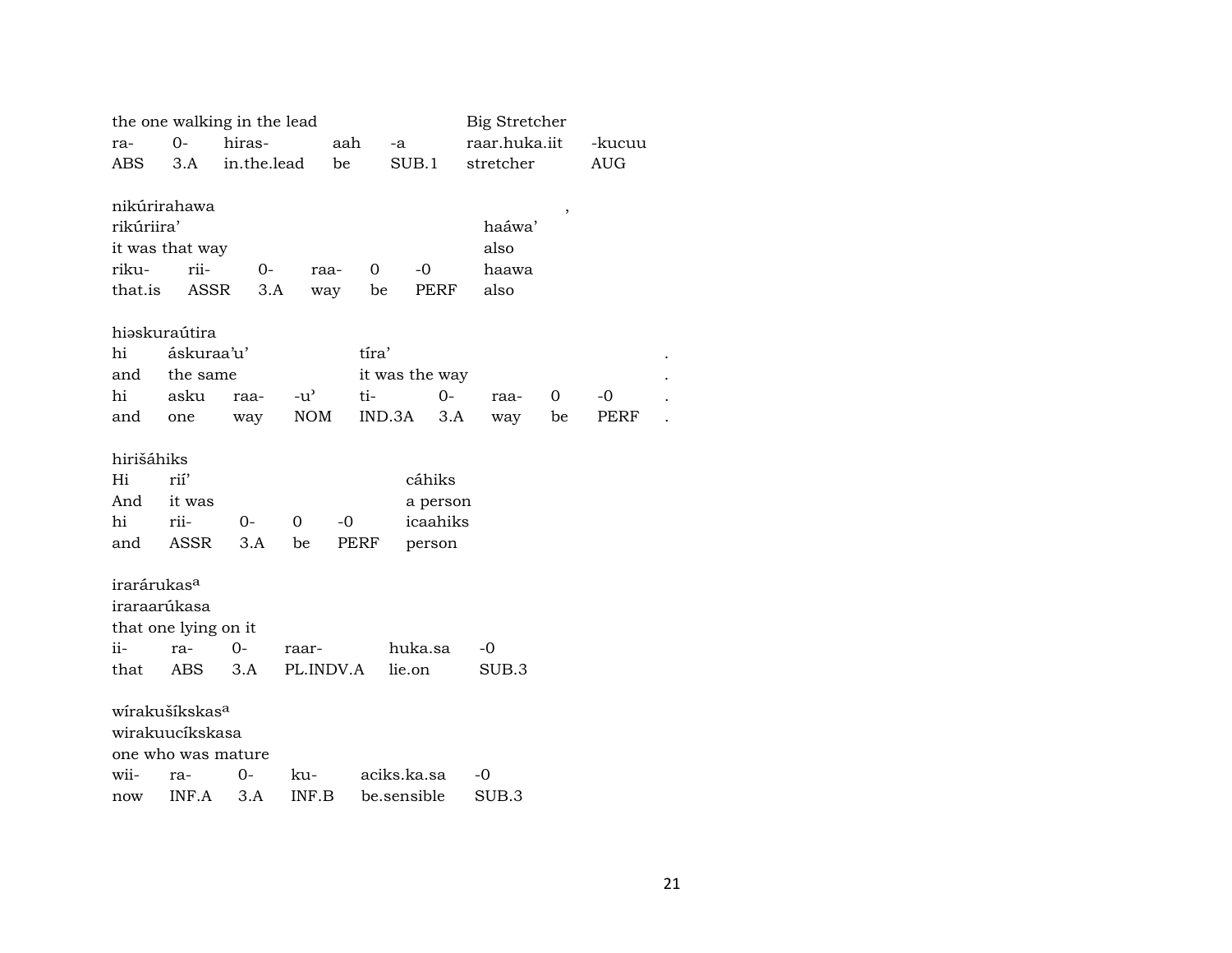| siríhkurah <sup>a</sup> |       |                              |                        |             |                          |                                |          |   |
|-------------------------|-------|------------------------------|------------------------|-------------|--------------------------|--------------------------------|----------|---|
| siríhkuraaha            |       |                              |                        |             |                          |                                |          |   |
|                         |       | when they carried him        |                        |             |                          |                                |          |   |
| si-                     | ra-   | $0-$                         | ir-                    | ku-         | raah                     | -a                             |          |   |
| DU                      | INF.A | 3.A                          | PL.3A                  | INF.B       | have                     | SUB.1                          |          |   |
|                         |       |                              |                        |             |                          |                                |          |   |
| Nahirasáriki            |       |                              |                        |             |                          |                                |          |   |
| Rahirasáriki            |       |                              |                        |             |                          |                                |          |   |
|                         |       | The one standing in the lead |                        |             |                          |                                |          |   |
| ra-                     | $O -$ | hiras-                       |                        | arik        | $-i$                     |                                |          |   |
| ABS.                    | 3.A   | in.the.lead                  |                        | be.standing |                          | SUB.2                          |          |   |
|                         |       |                              |                        |             |                          |                                |          |   |
| nárihur <sup>u</sup>    |       |                              |                        |             |                          |                                |          |   |
| rárihuuru               |       |                              |                        |             |                          |                                |          |   |
| the large one           |       |                              |                        |             |                          |                                |          |   |
| ra-                     | $O -$ | rihur                        | -u                     |             |                          |                                |          |   |
| ABS                     | 3.A   | be.big                       | SUB.D                  |             |                          |                                |          |   |
|                         |       |                              |                        |             |                          |                                |          |   |
| nikutíihi               |       |                              |                        |             |                          |                                |          |   |
| rikutí'                 |       |                              |                        |             |                          | ihi                            |          |   |
| he was the one          |       |                              |                        |             | $\overline{\phantom{a}}$ | uh<br>$\overline{\phantom{a}}$ |          |   |
| riku-                   | ti-   |                              | $0-$<br>$\overline{0}$ | -0          | $\overline{\phantom{a}}$ | ihii                           |          |   |
| that.is                 |       | IND.3A                       | 3.A<br>be              | PERF        |                          | uh<br>$\overline{ }$           |          |   |
|                         |       |                              |                        |             |                          |                                |          |   |
| siríhkuraha             |       |                              |                        |             |                          |                                | šáhiks   |   |
| siríhkuraaha            |       |                              |                        |             |                          |                                | cáhiks   | , |
|                         |       | when they carried him        |                        |             |                          |                                | a person |   |
| si-                     | ra-   | $0-$                         | ir-                    | ku-         | raah                     | -a                             | icaahiks |   |
| DU                      | INF.A | 3.A                          | PL.3A                  | INF.B       | have                     | SUB.1                          | person   |   |
|                         |       |                              |                        |             |                          |                                |          |   |
| nakuhúkasa              |       |                              |                        |             |                          |                                |          |   |
| rakuhúkasa              |       |                              |                        |             |                          |                                |          |   |
|                         |       |                              |                        |             |                          |                                |          |   |

when he would lie upon it

ra- 0- ku- huka.sa -0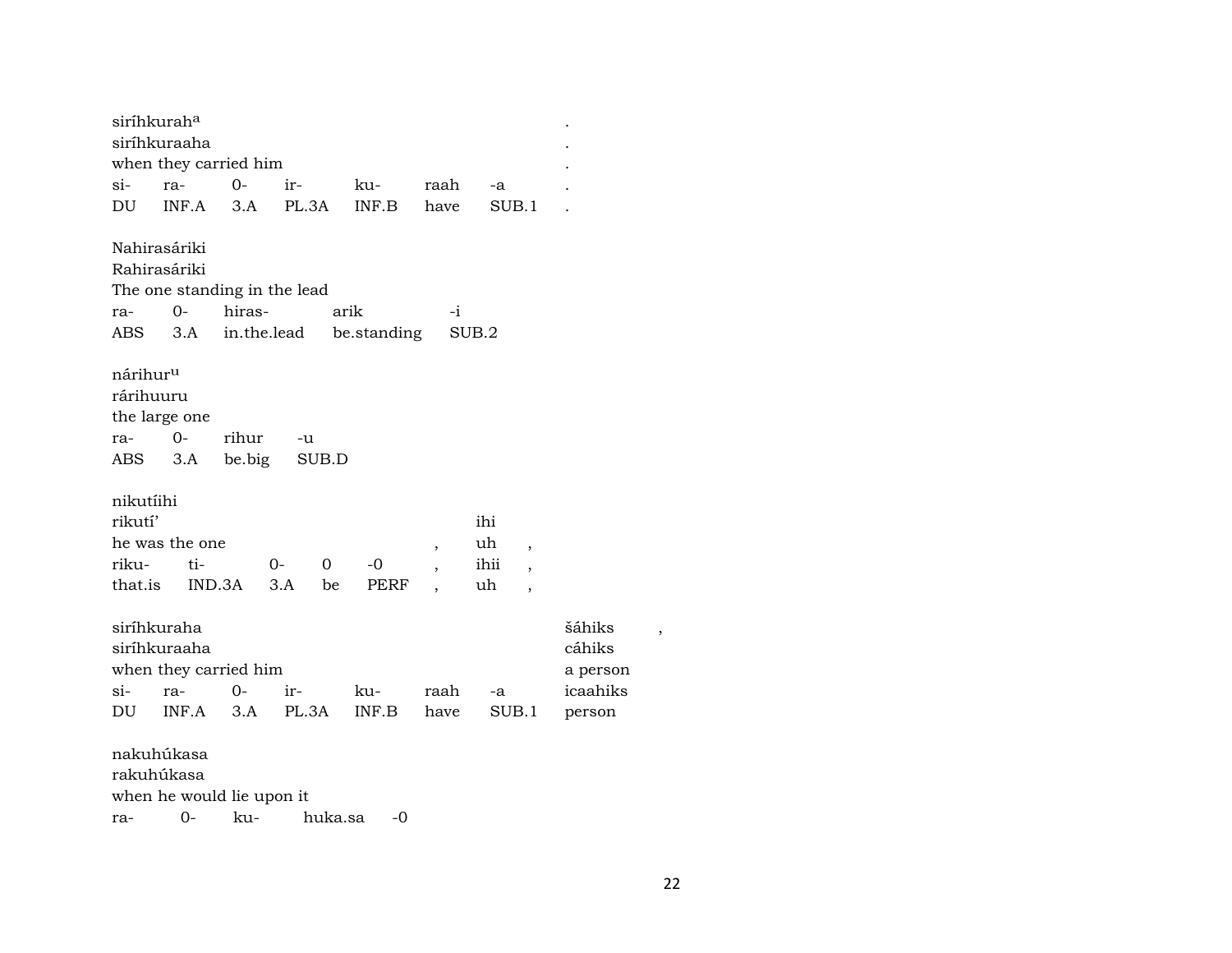#### INF.A 3.A INF.B lie.on SUB.3

| nakúšuks <sup>u</sup><br>rakuúcaksu           |                                                           | when he was wounded                               |                        |             |                        |                      |             |
|-----------------------------------------------|-----------------------------------------------------------|---------------------------------------------------|------------------------|-------------|------------------------|----------------------|-------------|
| ra-                                           | $O -$                                                     | ku-                                               | cak                    | -his        | -u                     |                      |             |
| INF.A                                         | 3.A                                                       | INF.B                                             | shoot                  | PERF        | SUB.D                  |                      |             |
| Níkuwitira<br>Rikuwitira'<br>riku-<br>that.is | That was the way<br>wi-<br>QUOT                           | ti-                                               | $O -$<br>IND.3A<br>3.A | raa-<br>way | 0<br>be                | -0<br>PERF           |             |
| hi<br>and<br>hi<br>and                        | hirikuaharuhú <sup>u</sup><br>riku-<br>that.is            | riku'aharuuhú'u<br>that was his duty<br>ar-<br>EV | ra-<br>ABS             | $0-$<br>3.A | raa.uhur<br>be.the.way | $\overline{a}$<br>EX |             |
|                                               | Nikutiwakiáh <sup>u</sup>                                 |                                                   |                        |             |                        |                      | kúrahus     |
|                                               | Rikutihwakí'aahu'                                         |                                                   |                        |             |                        |                      | kúrahus     |
|                                               |                                                           | That is what they said                            |                        |             |                        |                      | the old men |
| riku-                                         | ti-                                                       | $0-$                                              | ir-                    | waki.a      |                        | -:hus                | kurahuus    |
| that.is                                       |                                                           | IND.3A<br>3.A                                     | PL.3A                  |             | say.PL.IMPF            | IMPF                 | old.man     |
| ii-<br>that                                   | Isirawáriki<br>Isirawaáriki<br>Those (du)<br>$\sin$<br>DU | ra-<br><b>ABS</b>                                 | $O -$<br>3.A           | wa-<br>DIST | arik<br>be.standing    | $-i$                 | SUB.2       |

narúkaitµ

raarúka'iitu'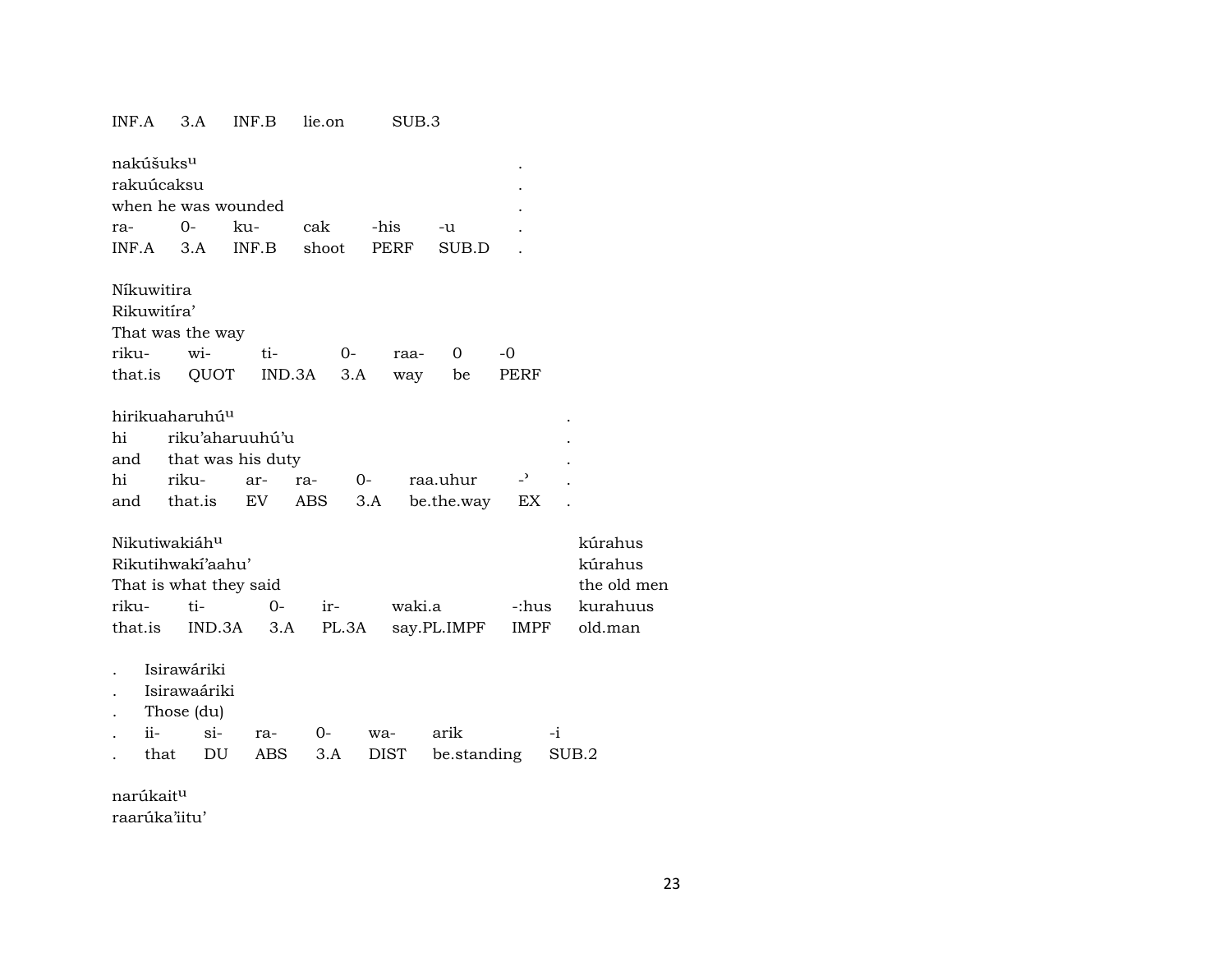| a stretcher           |                             |                             |        |                  |      |          |      |             |   |
|-----------------------|-----------------------------|-----------------------------|--------|------------------|------|----------|------|-------------|---|
|                       | raar.huka.iit               | $-u^{\prime}$               |        |                  |      |          |      |             |   |
| stretcher             |                             | <b>NOM</b>                  |        |                  |      |          |      |             |   |
|                       |                             |                             |        |                  |      |          |      |             |   |
| níkuwitirá            |                             |                             |        |                  |      |          |      |             |   |
| rikuwitíra'           |                             |                             |        |                  |      |          |      |             |   |
|                       | that was the way            |                             |        |                  |      |          |      |             |   |
| riku-                 | wi-                         | ti-                         |        | $O-$             | raa- | $\Omega$ |      | $-0$        |   |
| that.is               | QUOT                        |                             | IND.3A | 3.A              | way  | be       |      | PERF        |   |
|                       |                             |                             |        |                  |      |          |      |             |   |
| nakúšuks <sup>u</sup> |                             |                             |        |                  |      |          |      |             |   |
| rakuúcaksu            |                             |                             |        |                  |      |          |      |             |   |
|                       |                             | when he was wounded         |        |                  |      |          |      |             |   |
| ra-                   | $O -$                       | ku-                         | cak    |                  | -his | -u       |      |             |   |
|                       | $INF.A$ 3.A                 | INF.B                       | shoot  |                  | PERF | SUB.D    |      |             |   |
|                       |                             |                             |        |                  |      |          |      |             |   |
|                       | sirihkúhahuruk <sup>u</sup> |                             |        |                  |      |          |      |             |   |
|                       | sirihkuuhahúruku            |                             |        |                  |      |          |      |             |   |
|                       |                             | for them to minister to him |        |                  |      |          |      |             |   |
| si-                   | ra-                         | $0-$                        | ir-    | ku-              |      | ut-      |      | rahur.ra'uk |   |
| DU                    | $INF.A$ 3.A                 |                             | PL.3A  | INF.B            |      | PREV     |      | treat       |   |
|                       |                             |                             |        |                  |      |          |      |             |   |
|                       |                             |                             |        |                  |      |          |      |             |   |
|                       |                             |                             |        |                  |      |          |      |             |   |
|                       |                             |                             |        |                  |      |          |      |             |   |
|                       |                             |                             |        |                  |      |          |      |             |   |
|                       |                             |                             |        |                  |      |          |      |             |   |
|                       |                             |                             |        |                  |      |          |      |             |   |
| Náw <sup>a</sup>      |                             | irár <sup>i</sup>           |        |                  |      |          |      |             | , |
| Ráwa                  |                             | iraári'                     |        |                  |      |          |      |             |   |
| <b>Now</b>            |                             | brother                     |        |                  |      |          |      |             | , |
| rawa                  | $\overline{\phantom{a}}$    | $i-$                        |        | -raar-           |      |          | -ri' |             | , |
| now                   | ,                           | 3.POSS.A                    |        | same.sex.sibling |      |          |      | 3.POSS.B    | , |

-hus IMPF.SUB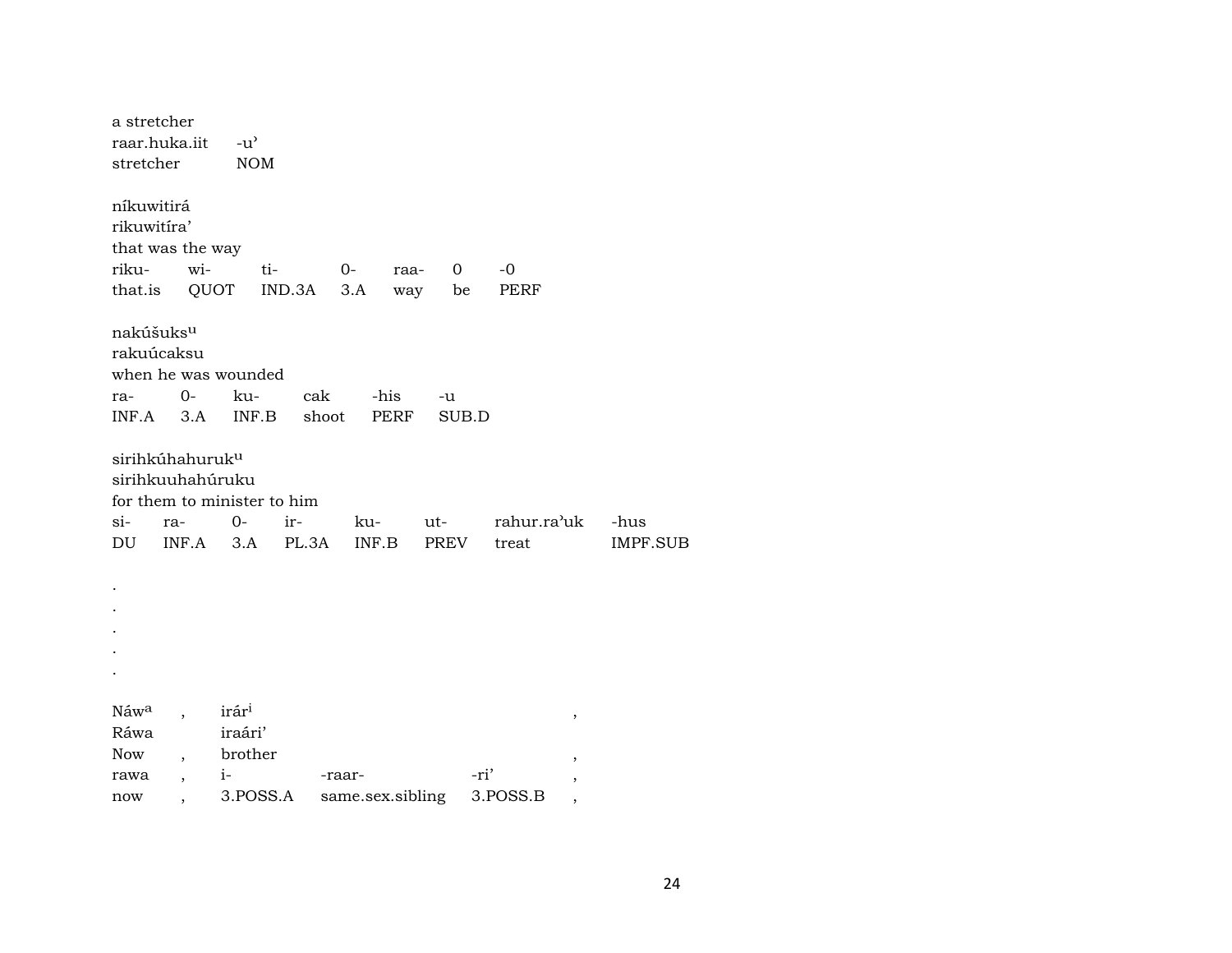|           |                  | tirəskurətkawawúku<br>tiraskuuratkawaawúku<br>this that you are hearing from me |       |                     |             |           |             |                     |            |
|-----------|------------------|---------------------------------------------------------------------------------|-------|---------------------|-------------|-----------|-------------|---------------------|------------|
| tii-      | ra-              | $S-$                                                                            | ku-   | uur-                | atka'uk     |           | -waawa      | -hus                |            |
| this      | ABS              | 2.A                                                                             | INF.B | <b>PREV</b>         | hear        |           | <b>DIST</b> |                     | IMPF.SUB   |
|           |                  |                                                                                 |       |                     |             |           |             |                     |            |
|           | hírikuahuta      |                                                                                 |       |                     |             |           |             |                     |            |
| hi        |                  | riku'ahuúta                                                                     |       |                     |             |           |             |                     |            |
| and       |                  | that is what He did                                                             |       |                     |             |           |             |                     |            |
| hi        | riku-            | ar-                                                                             | ra-   | 0-                  | ut-         | aar       | -0          |                     |            |
| and       | that.is          | EV.                                                                             | ABS   | 3.A                 | <b>PREV</b> | do        | PERF        |                     |            |
|           |                  |                                                                                 |       |                     |             |           |             |                     |            |
| Kakuátira |                  |                                                                                 |       |                     |             |           |             |                     |            |
|           | Kaaku'aátira'    |                                                                                 |       |                     |             |           |             |                     | ,          |
|           |                  |                                                                                 |       |                     |             |           |             |                     |            |
|           |                  | The way is not mine                                                             |       |                     |             |           |             |                     |            |
| kaaku-    |                  | aa-                                                                             |       | $t-$<br>ir-         |             | raa-      | 0           | -0                  |            |
|           | NEG.POSS         | SUBJ.1/2A                                                                       |       | 1.A                 | POSS.1/2A   | way       |             | PERF<br>be          |            |
|           |                  |                                                                                 |       |                     |             |           |             |                     |            |
| kakuášira |                  |                                                                                 |       |                     |             |           |             |                     |            |
|           | Kaaku'aáciira'   |                                                                                 |       |                     |             |           |             |                     |            |
|           |                  | The way is not ours                                                             |       |                     |             |           |             |                     |            |
| kaaku-    |                  | aa-                                                                             |       | aciir-              | ir-         |           | raa-        | 0                   | -0         |
|           | NEG.POSS         | SUBJ.1/2A                                                                       |       | IN.DU.A             |             | POSS.1/2A | way         | be                  | PERF       |
|           |                  |                                                                                 |       |                     |             |           |             |                     |            |
| tiráspari |                  |                                                                                 |       |                     |             |           |             | ákitar <sup>u</sup> |            |
| tiráspari |                  |                                                                                 |       |                     |             |           |             | ákitaaru'           |            |
|           | you who live now |                                                                                 |       |                     |             |           |             | tribe               |            |
| tii-      | ra-              | $S-$                                                                            | warii |                     |             | -hus      |             | akitaar-            | -u'        |
| this      | ABS              | 2.A                                                                             |       | be.going.about.IMPF |             | IMPF.SUB  |             | tribe               | <b>NOM</b> |
|           |                  |                                                                                 |       |                     |             |           |             |                     |            |
|           |                  | harítawikúra <sup>u</sup>                                                       |       |                     |             |           |             |                     |            |
|           | Haariitawi'      |                                                                                 |       |                     |             |           | kúraa'u'    |                     |            |
|           |                  | Here there is among you                                                         |       |                     |             |           | the doctor  |                     |            |
|           | haa-             | rii-                                                                            | 0-    | tawi                | -0          |           | kuraa       | -u'                 |            |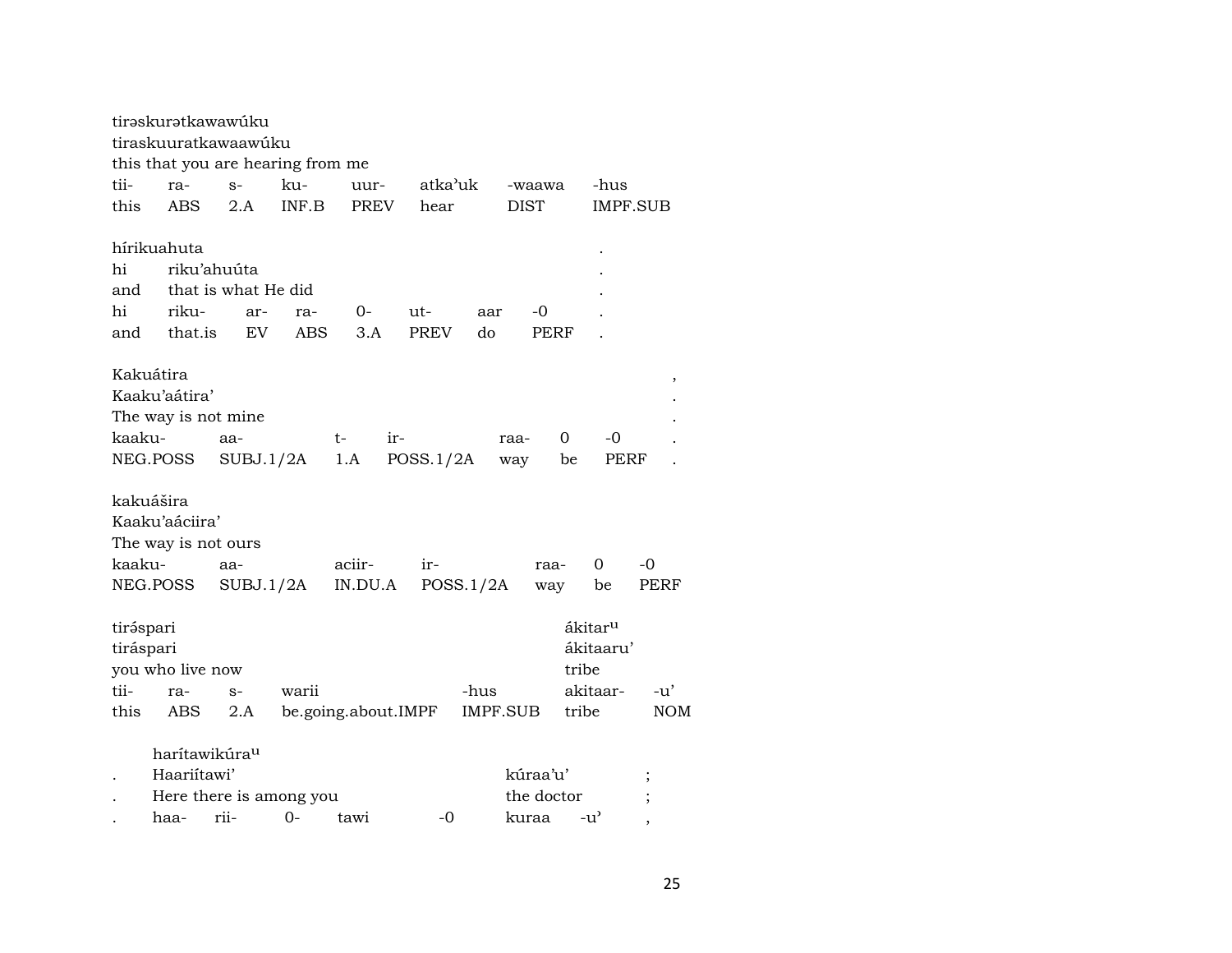|                                                       | here                                    | ASSR                                                                                        | 3.A                        |                       | be.among              | PERF      | doctor                               | NOM                                                  | $\overline{\phantom{a}}$   |                     |                                           |                             |
|-------------------------------------------------------|-----------------------------------------|---------------------------------------------------------------------------------------------|----------------------------|-----------------------|-----------------------|-----------|--------------------------------------|------------------------------------------------------|----------------------------|---------------------|-------------------------------------------|-----------------------------|
| hariwáruksti<br>haariiwaáruksti'<br>haa-<br>here      | rii-<br><b>ASSR</b>                     | here he is powerful<br>$0-$<br>3.A                                                          |                            | waarukstii<br>be.holy | $-0$<br><b>PERF</b>   |           | I<br>I<br>And<br>$\mathbf{i}$<br>and |                                                      |                            |                     |                                           |                             |
| hawá<br>also<br>haawa<br>also                         |                                         | hawarikuritišukskúra <sup>u</sup><br>rikuriíticuks<br>we were that way:<br>riku-<br>that.is | rii-<br>ASSR               | $t-$<br>1.A           | ir-                   | PREV.1/2A | ut-<br><b>PREV</b>                   | uks-<br><b>AOR</b>                                   | $\mathbf 0$<br>be          | $-0$<br><b>PERF</b> | kúraa'u'<br>the doctor<br>kuraa<br>doctor | $-u^{\prime}$<br><b>NOM</b> |
| tatirírikstawi<br>tatiriirikstawi'<br>ta-<br>IND.1/2A |                                         | I had him among us<br>$t-$<br>1.A                                                           | ir-<br>POSS.1/2A           |                       | ri-<br>PHYS.POSS      |           | uur-<br>POSS.A                       | $i-$<br><b>SEQ</b>                                   | uks-<br><b>AOR</b>         | tawi                | be.among                                  | $-0$<br>PERF                |
| ii-<br>that                                           |                                         | irukspáruksti<br>Irukspaáruksti'<br>That one was wonderful<br>ra-<br>ABS                    | $0-$<br>3.A                | uks-<br><b>AOR</b>    | waarukstii<br>be.holy |           | $-0$<br>PERF                         | Akiš <sup>i</sup><br>$\mathbf{A}$<br>And<br>a<br>and | kíci<br>but<br>kici<br>but |                     |                                           |                             |
| $^\mathrm{,}$<br>$^\mathrm{,}$<br>$i-$                | irári<br>iraári'<br>brother<br>3.POSS.A |                                                                                             | -raar-<br>same.sex.sibling |                       | -ri'                  | 3.POSS.B  | ,<br>$\,$<br>$\overline{ }$          |                                                      |                            |                     |                                           |                             |

wikariritiwáruksti

wikariiriitiwaáruksti'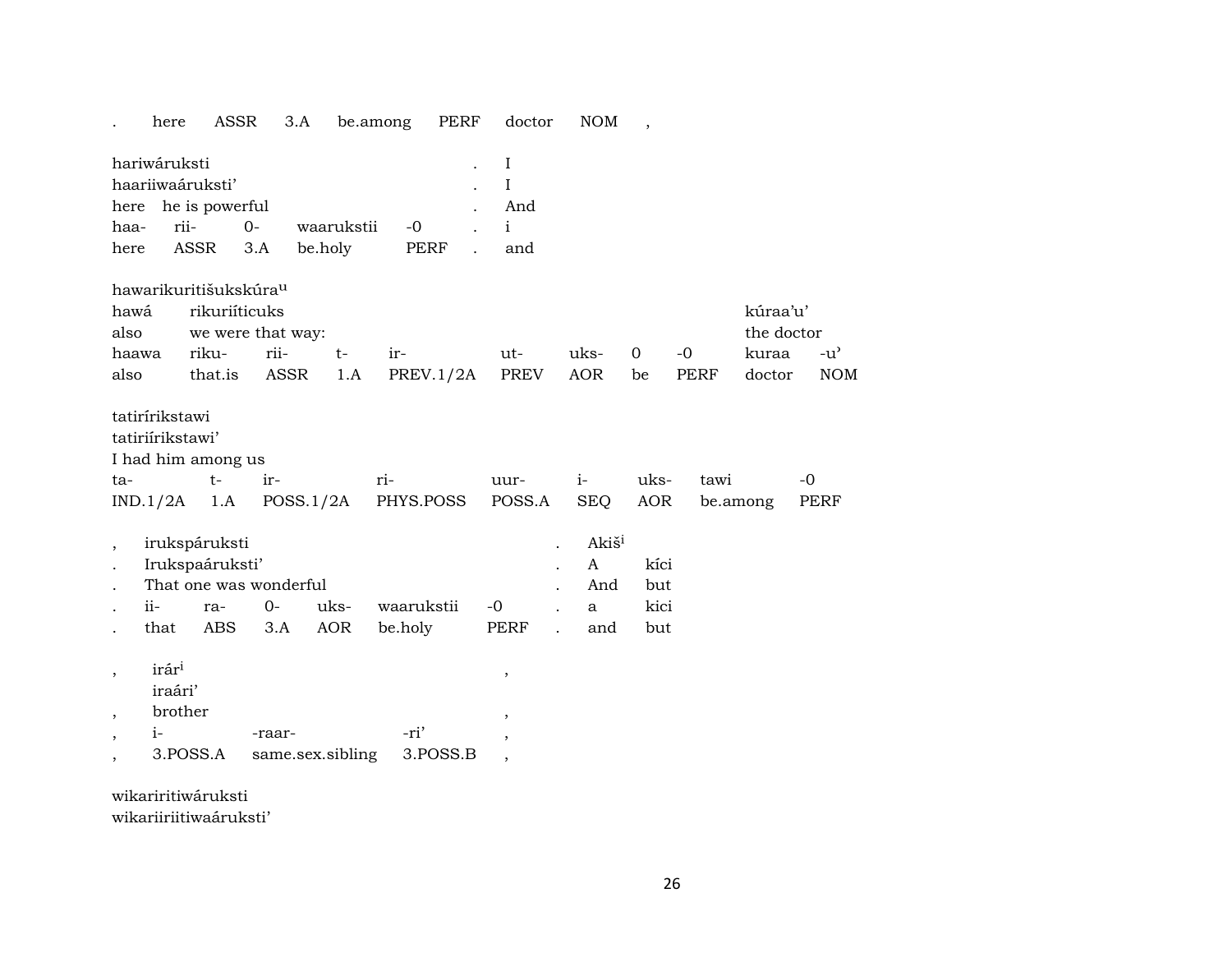|                     | I am no longer powerful     |          |         |       |      |            |          |             |      |
|---------------------|-----------------------------|----------|---------|-------|------|------------|----------|-------------|------|
| wii-                | karii-                      |          | rii-    | $t-$  |      | $i-$       |          | waarukstii  | -0   |
| now                 |                             | EMPH.NEG | ASSR    | 1.A   |      | <b>SEQ</b> | be.holy  |             | PERF |
|                     |                             |          |         |       |      |            |          |             |      |
| ákitar <sup>u</sup> |                             |          |         |       |      |            |          |             |      |
| ákitaaru'           |                             |          |         |       |      |            |          |             |      |
| tribe               |                             |          |         |       |      |            |          |             |      |
| akitaar-            | -u'                         |          |         |       |      |            |          |             |      |
| tribe               | <b>NOM</b>                  |          |         |       |      |            |          |             |      |
|                     | Wirarutikuhuráhašu          |          |         |       |      |            |          |             |      |
|                     | Wiraaruutikuuhuráhaacu'     |          |         |       |      |            |          |             |      |
|                     | Now I am just passing on    |          |         |       |      |            |          |             |      |
| wii-                | raa-                        | ruu-     | ti-     |       | ku-  | hurahac    |          | -:hus       |      |
| now                 | just                        | then     | IND.3A  |       | 1.P  | die        |          | <b>IMPF</b> |      |
|                     |                             |          |         |       |      |            |          |             |      |
| wikakítawi          |                             |          |         |       |      |            |          |             |      |
|                     | Wikaakiitawi'               |          |         |       |      |            |          |             |      |
|                     | There is no longer among us |          |         |       |      |            |          |             |      |
| wii-                | kaaki-                      |          | $0 -$   | $i-$  |      | tawi       |          | $-0$        |      |
| now                 | NEG.IND.3A                  |          | 3.A     | SEQ   |      | be.among   |          | PERF        |      |
|                     |                             |          |         |       |      |            |          |             |      |
| nakuraítawi         |                             |          |         |       |      |            |          |             |      |
|                     | raakuraa'iitawi             |          |         |       |      |            |          |             |      |
|                     | one who knows               |          |         |       |      |            |          |             |      |
| ra-                 | $0-$                        | a-       |         | ku-   |      | raa.iita   | -wi      |             |      |
| INF.A               | 3.A                         | PREV.3A  |         | INF.B |      | know       |          | SUB.L       |      |
|                     |                             |          |         |       |      |            |          |             |      |
|                     | tirukstaítawi               |          |         |       |      |            |          |             |      |
|                     | tirukstaa'iitawi            |          |         |       |      |            |          |             |      |
|                     | this that he used to know   |          |         |       |      |            |          |             |      |
| tii-                | ra-                         | 0-       | a-      |       | uks- |            | raa.iita | $-wi$       |      |
| this                | ABS                         | 3.A      | PREV.3A |       | AOR  | know       |          | SUB.L       |      |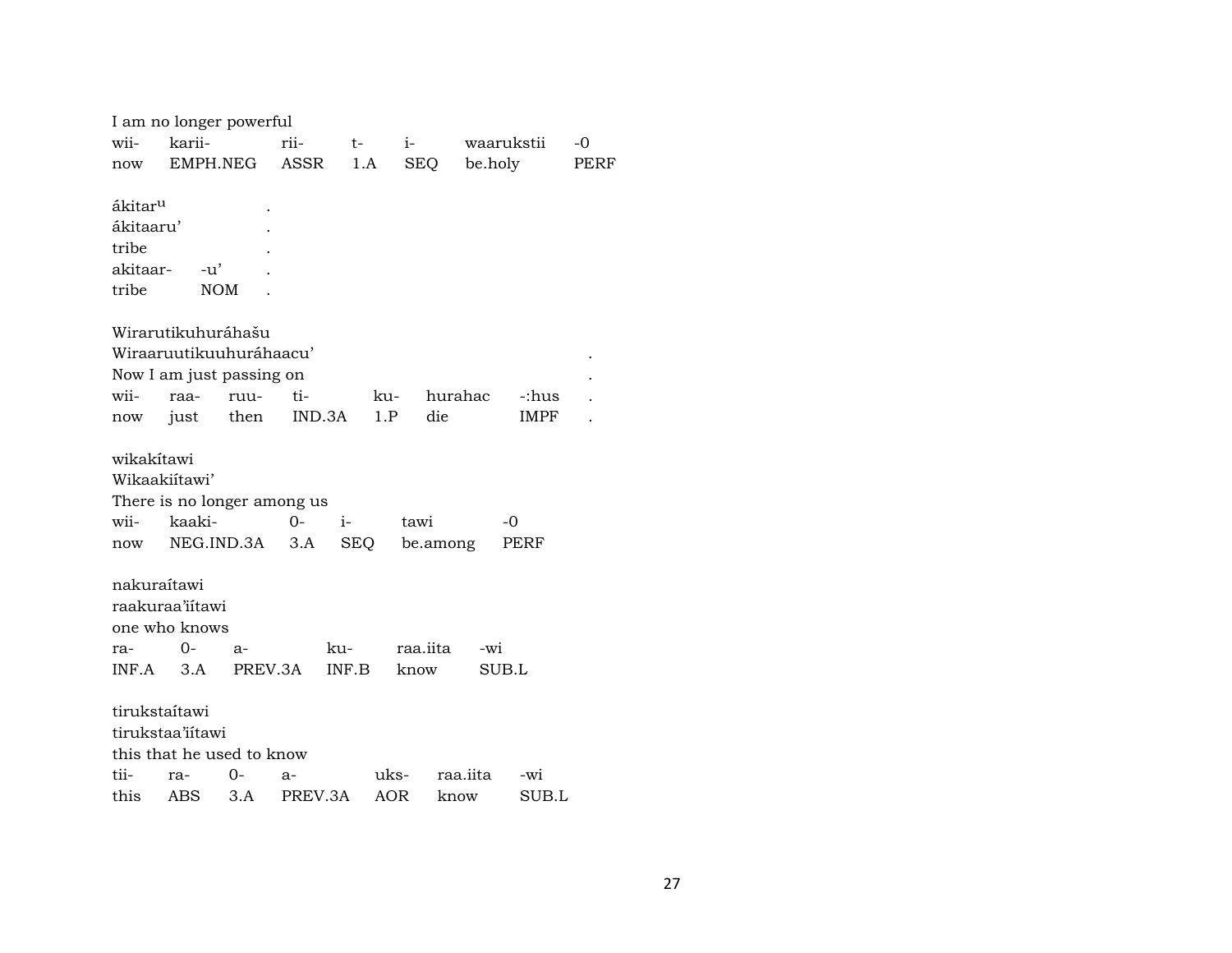| kurauruksúriwaw <sup>i</sup><br>kúraa'u'<br>the doctor<br>kuraa<br>doctor                                           | $\overline{\phantom{a}}$<br>$-u^{\prime}$<br>$\overline{\phantom{a}}$<br><b>NOM</b><br>$\overline{\phantom{a}}$ | ra-<br><b>ABS</b>       | ruksúriiwaawi<br>the ones who used to go around<br>$0-$<br>3.A | uks-<br>AOR         | hurii             |                              | go.around.PL                                   | -waa<br><b>DIST</b>                        | -wi<br>SUB.L          |                     |              |
|---------------------------------------------------------------------------------------------------------------------|-----------------------------------------------------------------------------------------------------------------|-------------------------|----------------------------------------------------------------|---------------------|-------------------|------------------------------|------------------------------------------------|--------------------------------------------|-----------------------|---------------------|--------------|
| nukspíwah^tn<br>rukspíwaahat<br>the ones who used to live here and there<br>$O -$<br>ra-<br>ABS<br>3.A              | uks-<br>AOR                                                                                                     | wi.hak<br>be.sitting.PL |                                                                | -waa<br><b>DIST</b> | -0<br>SUB.4       |                              |                                                |                                            |                       |                     |              |
| Kãtutuhá<br>Kaátu'<br>Because<br>kaatu'<br>because                                                                  | tuuhá'<br>it is the reason<br>ti-<br>IND.3A                                                                     | $0-$<br>3.A             | ut-<br><b>PREV</b>                                             | raa-<br>way         | $\mathbf 0$<br>be | $-0$<br><b>PERF</b>          | $^\mathrm{,}$<br>,<br>$\overline{\phantom{a}}$ |                                            |                       |                     |              |
| irár <sup>i</sup><br>iraári'<br>brother<br>i-<br>3.POSS.A                                                           | -raar-<br>same.sex.sibling                                                                                      |                         | -ri'                                                           | 3.POSS.B            |                   | cirú<br>yet<br>ciru<br>still | širurahúrahk <sup>i</sup>                      | rahúrahki<br>animals<br>rahuraar<br>animal | -kis<br><b>DIM</b>    |                     |              |
| natiriríksuriwaw <sup>i</sup><br>ratiriiriksuriiwaáwi<br>I had them going about<br>$t-$<br>ra-<br><b>ABS</b><br>1.A | ir-<br>POSS.1/2A                                                                                                |                         | ri-<br>PHYS.POSS                                               |                     | uur-<br>POSS.A    |                              | $i-$<br><b>SEQ</b>                             | uks-<br>AOR                                | hurii<br>go.around.PL | -waa<br><b>DIST</b> | -wi<br>SUB.L |
| $\mathbf{i}$<br>$\mathbf{i}$<br>$\cdot$<br>and<br>$\mathbf{i}$                                                      | irár <sup>i</sup><br>$\, ,$<br>iraári'<br>$i-$                                                                  | brother                 | -raar-                                                         |                     |                   | -ri'                         |                                                | ,<br>,                                     |                       |                     |              |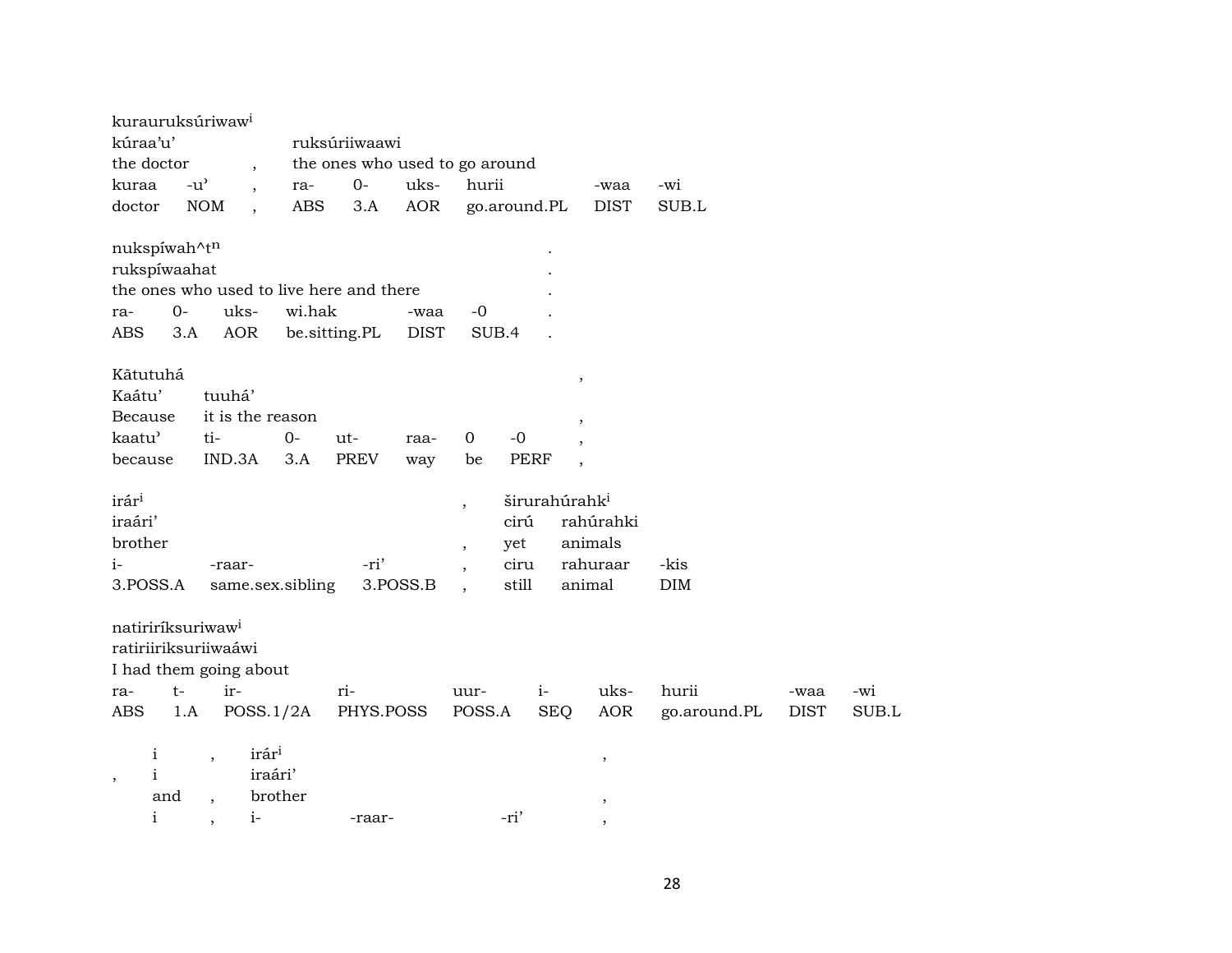|                                                                       |              |                    |     |                                                         |             | -------------- |           |             |      |      |              |                |                     |
|-----------------------------------------------------------------------|--------------|--------------------|-----|---------------------------------------------------------|-------------|----------------|-----------|-------------|------|------|--------------|----------------|---------------------|
| irihí<br>irihií<br>that<br>irii-<br>that                              | hii<br>other |                    |     |                                                         |             |                |           |             |      |      |              |                |                     |
| nišikstá <sup>a</sup><br>riicikstá'a<br>it used to be the way         |              |                    |     |                                                         |             |                |           |             |      |      |              |                |                     |
| ri-                                                                   |              | $O -$              | ir- | ut-                                                     |             | $i-$           |           | uks-        | raa- |      | 0            | $\overline{a}$ |                     |
| CONT.3A                                                               |              | 3.A                | OBV | PREV                                                    |             | <b>SEQ</b>     |           | AOR         | way  |      | be           | EX             |                     |
| nuhúrahk <sup>i</sup><br>rahúrahki<br>an animal<br>rahuraar<br>animal |              | -kis<br><b>DIM</b> |     |                                                         |             |                |           |             |      |      |              |                |                     |
| nihkutpáwaktitn                                                       |              |                    |     |                                                         |             |                |           |             |      |      |              |                |                     |
| rihkutpaáwaktit                                                       |              |                    |     |                                                         |             |                |           |             |      |      |              |                |                     |
| for it to talk to him                                                 |              |                    |     |                                                         |             |                |           |             |      |      |              |                |                     |
| ra-                                                                   | $O -$        | ir-                |     | ku-                                                     | ut-         |                |           | waa.wak.tik |      | $-0$ |              |                |                     |
| INF.A                                                                 | 3.A          | <b>OBV</b>         |     | INF.B                                                   | PREV        |                | talk      |             |      |      | SUB.4        |                |                     |
| akihitarúha<br>Aki<br>And here<br>$a-$<br>and                         | ki           | hi<br>hi           | and | taruúha'<br>they were the source of it<br>ti-<br>IND.3A | $0-$<br>3.A |                | ar-<br>EV | ut-<br>PREV |      | raar | be.the.cause |                | $-0$<br><b>PERF</b> |
|                                                                       | there        | and                |     |                                                         |             |                |           |             |      |      |              |                |                     |
| tiráwah                                                               |              |                    |     |                                                         |             |                |           |             |      | a    |              |                |                     |
| Tiráwaahat                                                            |              |                    |     |                                                         |             |                |           |             |      | a    |              |                |                     |
|                                                                       |              |                    |     |                                                         |             |                |           |             |      |      |              |                |                     |

and, 3.POSS.A same.sex.sibling 3.POSS.B,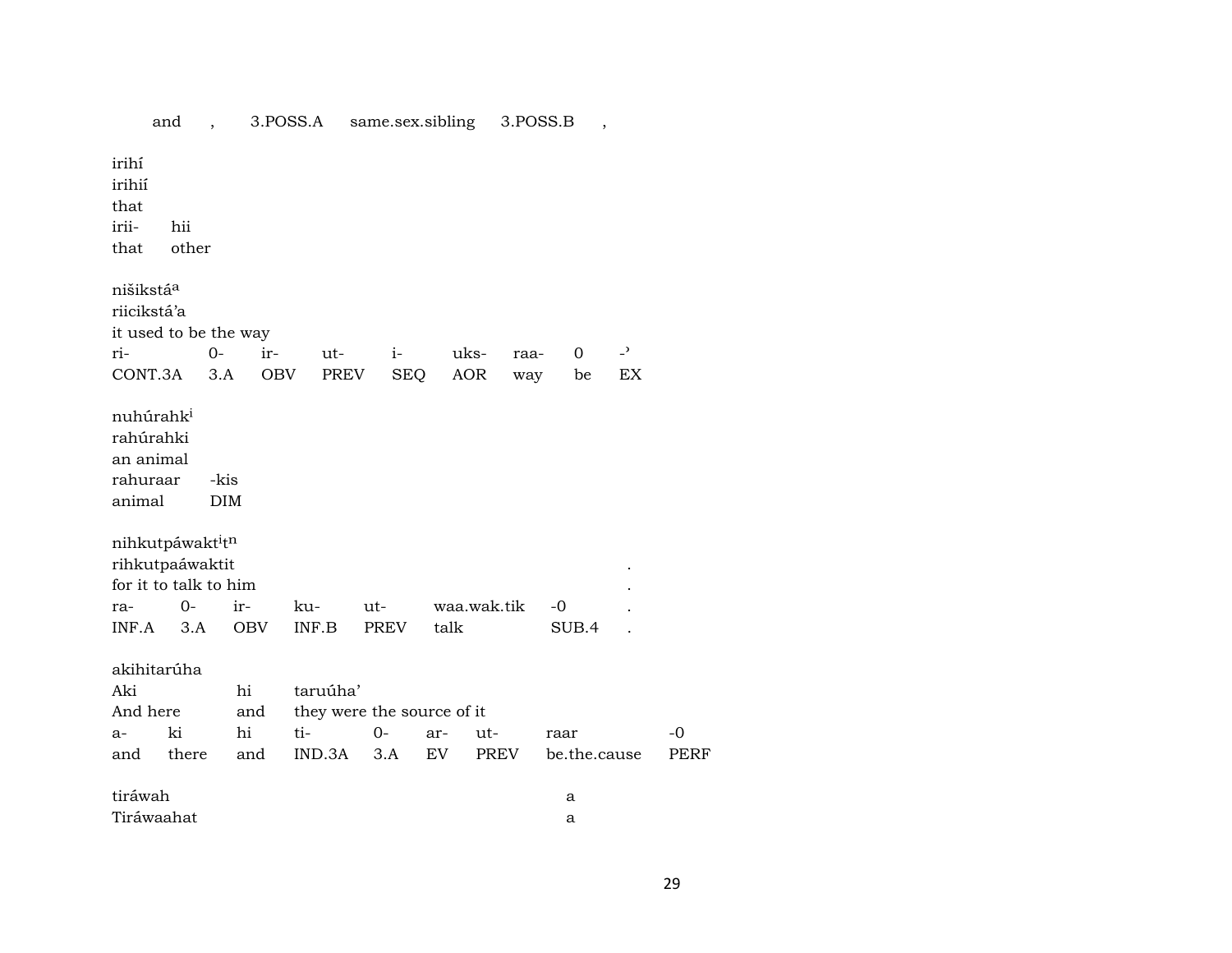|                          | the Heavens                           |            |                       |                                |             |            | and               |              |       |       |             |
|--------------------------|---------------------------------------|------------|-----------------------|--------------------------------|-------------|------------|-------------------|--------------|-------|-------|-------------|
| tii-                     | ra-                                   | $0-$       | waa-                  | ahak                           |             | $-0$       | $\mathbf{a}$      |              |       |       |             |
| this                     | <b>ABS</b>                            | 3.A        | <b>DIST</b>           | extend.in.a.line               |             | SUB.4      | and               |              |       |       |             |
|                          |                                       |            |                       |                                |             |            |                   |              |       |       |             |
|                          | tirawawáriki<br>tirawaawaáriki        |            |                       |                                |             |            | hupíritn          |              |       |       |             |
|                          | these various ones                    |            |                       |                                |             |            | huupírit<br>stars |              |       |       |             |
| tii-                     | ra-                                   | $0-$       |                       | arik                           |             | $-i$       |                   |              |       |       |             |
| this                     | <b>ABS</b>                            | 3.A        | waawa-<br><b>DIST</b> | be.standing                    |             | SUB.2      | huupirik<br>star  |              |       |       |             |
|                          |                                       |            |                       |                                |             |            |                   |              |       |       |             |
|                          | Akiwirikutirúhar <sup>u</sup>         |            |                       |                                |             |            |                   |              |       |       |             |
| Aki                      |                                       |            | wirikutiruúhaaru'     |                                |             |            |                   |              |       |       |             |
|                          | And here                              |            |                       | He made a way for him          |             |            |                   |              |       |       |             |
| $a-$                     | ki                                    | wii-       | riku-                 | ti-                            | $0-$        | ir-        | ar-               | ut-          | raa-  | ra'uk | $-0$        |
| and                      | there                                 | now        | that.is               | IND.3A                         | 3.A         | <b>OBV</b> | EV                | <b>BEN</b>   | way   | make  | <b>PERF</b> |
|                          |                                       |            |                       |                                |             |            |                   |              |       |       |             |
| kúra <sup>u</sup>        |                                       |            | níkura <sup>u</sup>   |                                |             |            |                   |              |       |       |             |
| kúraa'u'                 |                                       |            | ríhkura'u             |                                |             |            |                   |              |       |       |             |
| a doctor                 |                                       |            | His making him        |                                |             |            |                   |              |       |       |             |
| kuraa                    | $-u^{\prime}$                         | ra-        | $0-$                  | ir-                            | ku-         | ra'uk      | $-0$              |              |       |       |             |
| doctor                   | <b>NOM</b>                            |            | INF.A<br>3.A          | <b>OBV</b>                     | INF.B       | make       | SUB.3             |              |       |       |             |
|                          | Kukararakuširahúhtawi <sup>u</sup>    |            |                       |                                |             |            |                   |              |       |       |             |
|                          | Kukararakuciraahúhtawii'u             |            |                       |                                |             |            |                   |              |       |       |             |
|                          | There being nothing difficult for him |            |                       |                                |             |            |                   |              |       |       |             |
| ku-                      | kara-                                 | ra-        | $0-$                  | ku-                            | ut-         | $i-$       |                   | raa.huhtawii | -u    |       |             |
| <b>INDF</b>              | <b>NEG</b>                            | INF.A      | 3.A                   | INF.B                          | <b>BEN</b>  | <b>SEQ</b> | be.difficult      |              | SUB.D |       |             |
|                          |                                       |            |                       |                                |             |            |                   |              |       |       |             |
| $\overline{\phantom{a}}$ | šáhiks                                |            | nuhahúruku            |                                |             |            |                   |              |       |       |             |
|                          | cáhiks                                |            | ruuhahúruku           |                                |             |            |                   |              |       |       |             |
|                          | a person                              |            |                       | when he was ministering to him |             |            |                   |              |       |       |             |
|                          | icaahiks                              | ra-        | $0-$                  | ut-                            | rahur.ra'uk |            | -hus              |              |       |       |             |
|                          | person                                | <b>ABS</b> | 3.A                   | <b>PREV</b>                    | treat       |            | <b>IMPF.SUB</b>   |              |       |       |             |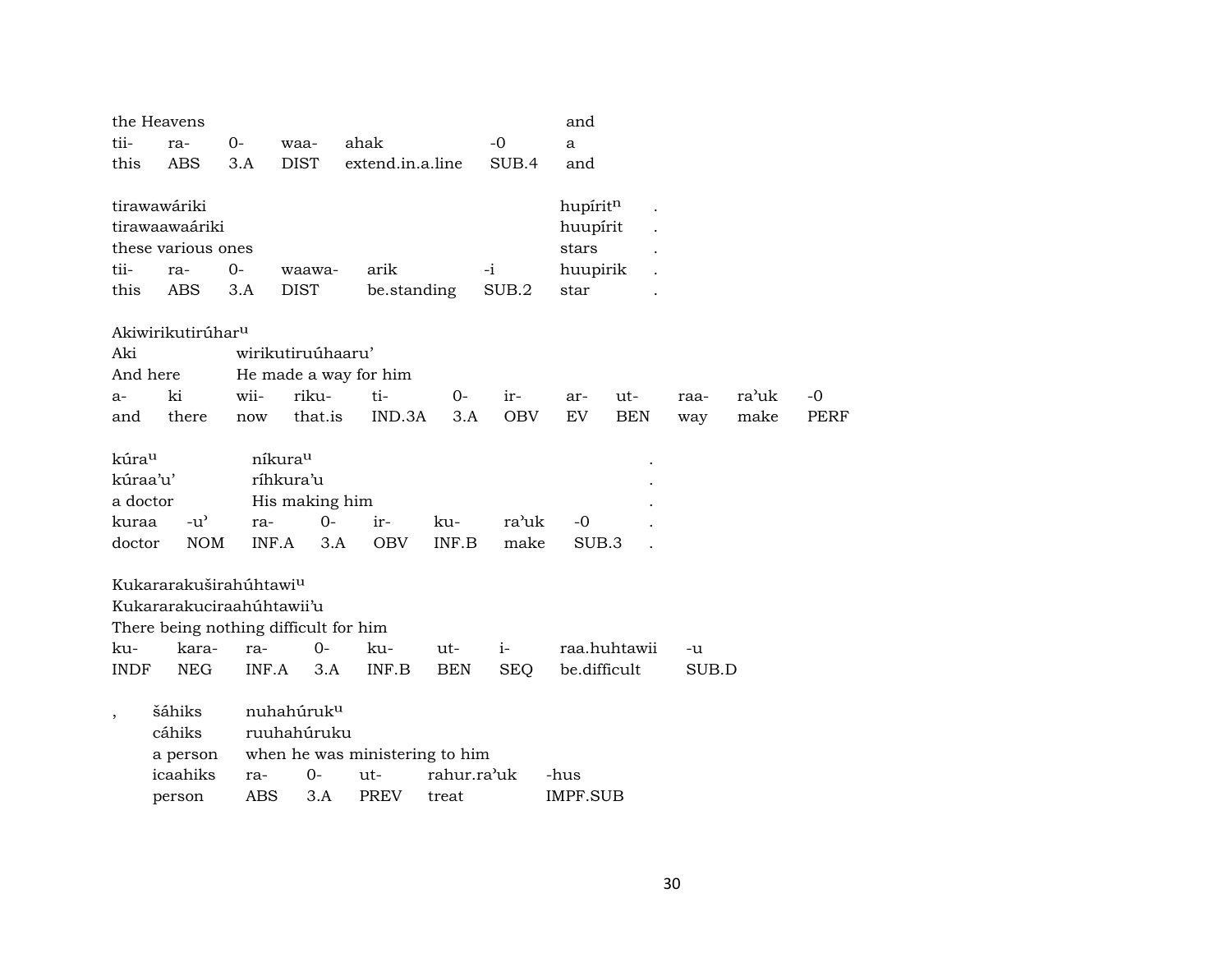| hiwiraráita                                                      |                             |                              |                                    |                             |          |                                    |                                                                |
|------------------------------------------------------------------|-----------------------------|------------------------------|------------------------------------|-----------------------------|----------|------------------------------------|----------------------------------------------------------------|
| hi                                                               | wiraraá'iita                |                              |                                    |                             |          |                                    |                                                                |
| and                                                              | he now knew                 |                              |                                    |                             |          |                                    |                                                                |
| hi                                                               | wii-                        | ra-                          | $O-$                               | a-                          |          | raa.iita                           | $-0$                                                           |
| and                                                              | now                         | <b>ABS</b>                   | 3.A                                | PREV.3A                     |          | know                               | PERF                                                           |
| nakukísik <sup>a</sup><br>rakuukísika                            | his being saved             |                              |                                    |                             |          |                                    |                                                                |
| ra-                                                              | $0 -$                       | ku-                          | kisik                              |                             | -a       |                                    |                                                                |
| INF.A                                                            | 3.A                         | INF.B                        |                                    | survive                     | SUB.1    |                                    |                                                                |
| Irár <sup>i</sup><br>Iraári'<br><b>Brother</b><br>i-<br>3.POSS.A |                             | -raar-<br>same.sex.sibling   |                                    | -ri'                        | 3.POSS.B | ,<br>,                             |                                                                |
| níkutatišuks<br>rikutatucuks                                     | I was that way              |                              |                                    |                             |          |                                    |                                                                |
| riku-                                                            | ta-                         |                              | t-                                 | ut-                         | uks-     | 0                                  | $-0$                                                           |
| that.is                                                          |                             | $IND.1/2A$ 1.A               |                                    | PREV                        | AOR      | be                                 | <b>PERF</b>                                                    |
| kúrau<br>kúraa'u'<br>a doctor<br>kuraa<br>doctor                 | $-u^{\prime}$<br><b>NOM</b> | ákitar <sup>u</sup><br>tribe | ákitaaru'<br>the tribe<br>akitaar- | $-u^{\prime}$<br><b>NOM</b> | ,        | kiši<br>kici<br>but<br>kici<br>but | ,<br>$\overline{\phantom{a}}$<br>$\overline{\phantom{a}}$<br>, |
| irár <sup>i</sup><br>iraári'<br>brother<br>$i-$                  |                             | -raar-                       |                                    | -ri'                        |          | ,<br>,<br>,                        |                                                                |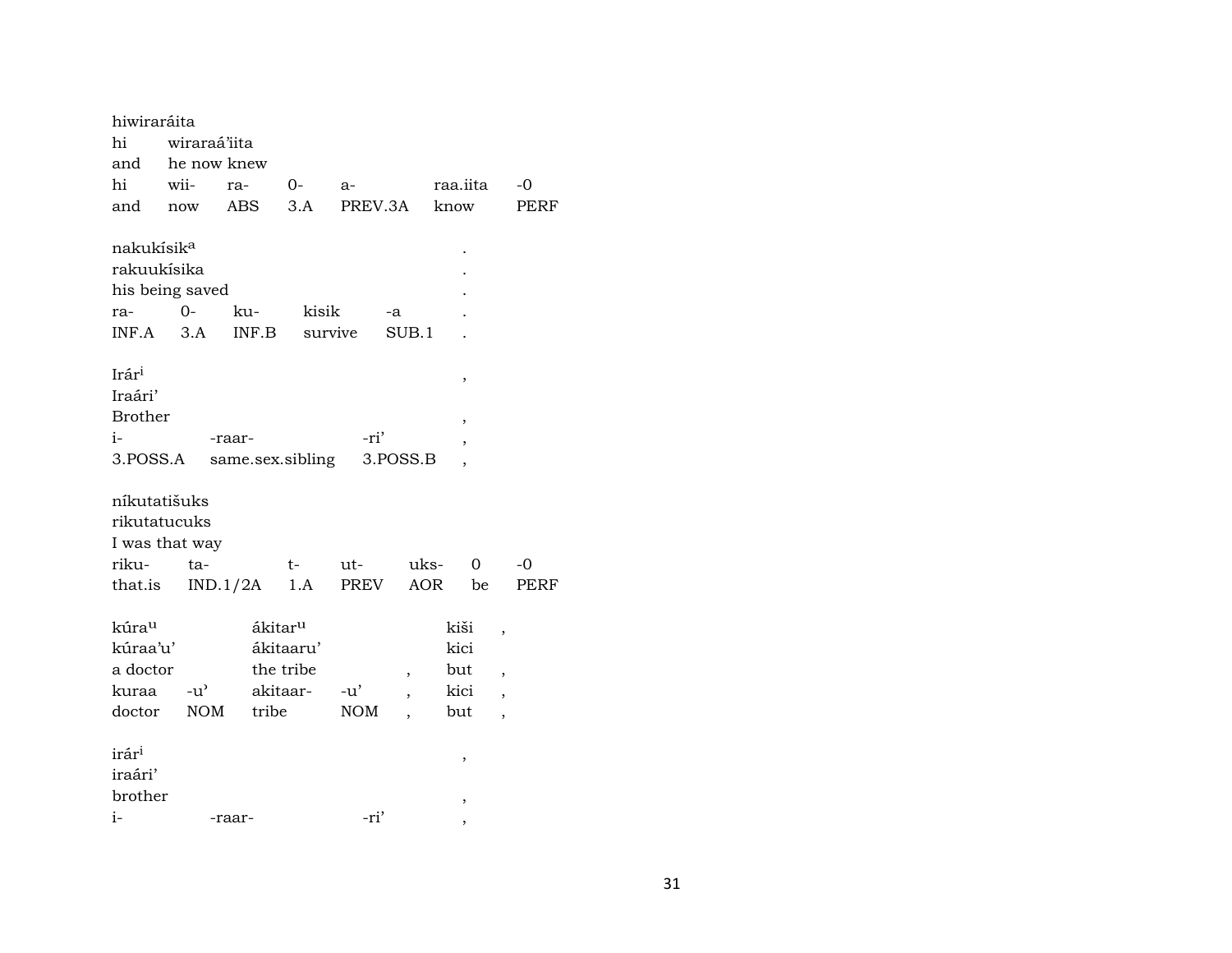3.POSS.A same.sex.sibling 3.POSS.B ,

|          | wikariritiwáruksti        |         |               |              |                |      |            |      |                     |             |
|----------|---------------------------|---------|---------------|--------------|----------------|------|------------|------|---------------------|-------------|
|          | wikariiriitiwaáruksti'    |         |               |              |                |      |            |      |                     |             |
|          | I am no longer powerful   |         |               |              |                |      |            |      |                     |             |
| wii-     | karii-                    |         | rii-          | $t-$         | $i$ - $\sim$   |      | waarukstii | $-0$ |                     |             |
| now      |                           |         | EMPH.NEG ASSR | 1.A          | SEQ            |      | be.holy    | PERF |                     |             |
|          | wirarututíwari            |         |               |              |                |      |            |      |                     |             |
|          | Wiraaruutatíwari'         |         |               |              |                |      |            |      |                     |             |
|          |                           |         |               |              |                |      |            |      |                     |             |
|          | I now just walk around    |         |               |              |                |      |            |      |                     |             |
| wii-     | raa-                      | ruu-    | ta-           |              | $t-$           | $i-$ | warii      |      |                     | -:hus       |
| now      | just then                 |         |               |              | $IND.1/2A$ 1.A | SEQ  |            |      | be.going.about.IMPF | <b>IMPF</b> |
| tuháa    |                           |         |               |              |                |      |            |      |                     |             |
| tuuhá'a  |                           |         |               |              |                |      |            |      |                     |             |
|          | it is the reason          |         |               |              |                |      |            |      |                     |             |
| ti-      | $0-$                      | $ut -$  | raar          |              |                | $-0$ |            |      |                     |             |
| IND.3A   | 3.A                       | PREV    |               | be.the.cause |                | PERF |            |      |                     |             |
|          |                           |         |               |              |                |      |            |      |                     |             |
|          | kituruhúrahk <sup>i</sup> |         |               |              |                |      |            |      |                     |             |
| kítuu'u' |                           |         | rahúrahki     |              |                |      |            |      |                     |             |
| all      |                           | animals |               |              |                |      |            |      |                     |             |
| kituu    | $-u'$                     |         | rahuraar      | -kis         |                |      |            |      |                     |             |
| all      | <b>NOM</b>                | animal  |               | <b>DIM</b>   |                |      |            |      |                     |             |
|          |                           |         |               |              |                |      |            |      |                     |             |
|          | witikurárurah^š           |         |               |              |                |      |            |      |                     |             |
|          | witikuuraárurahac         |         |               |              |                |      |            |      |                     |             |
|          | mine are now lost         |         |               |              |                |      |            |      |                     |             |
| wii-     | ti-                       | ku-     | uur-          |              | raar-          |      | hurahac    |      | -0                  |             |
| now      | IND.3A                    | 1.P     | POSS.P        |              | 3PL.INAN.P     |      | disappear  |      | PERF                |             |
|          |                           |         |               |              |                |      |            |      |                     |             |

A

A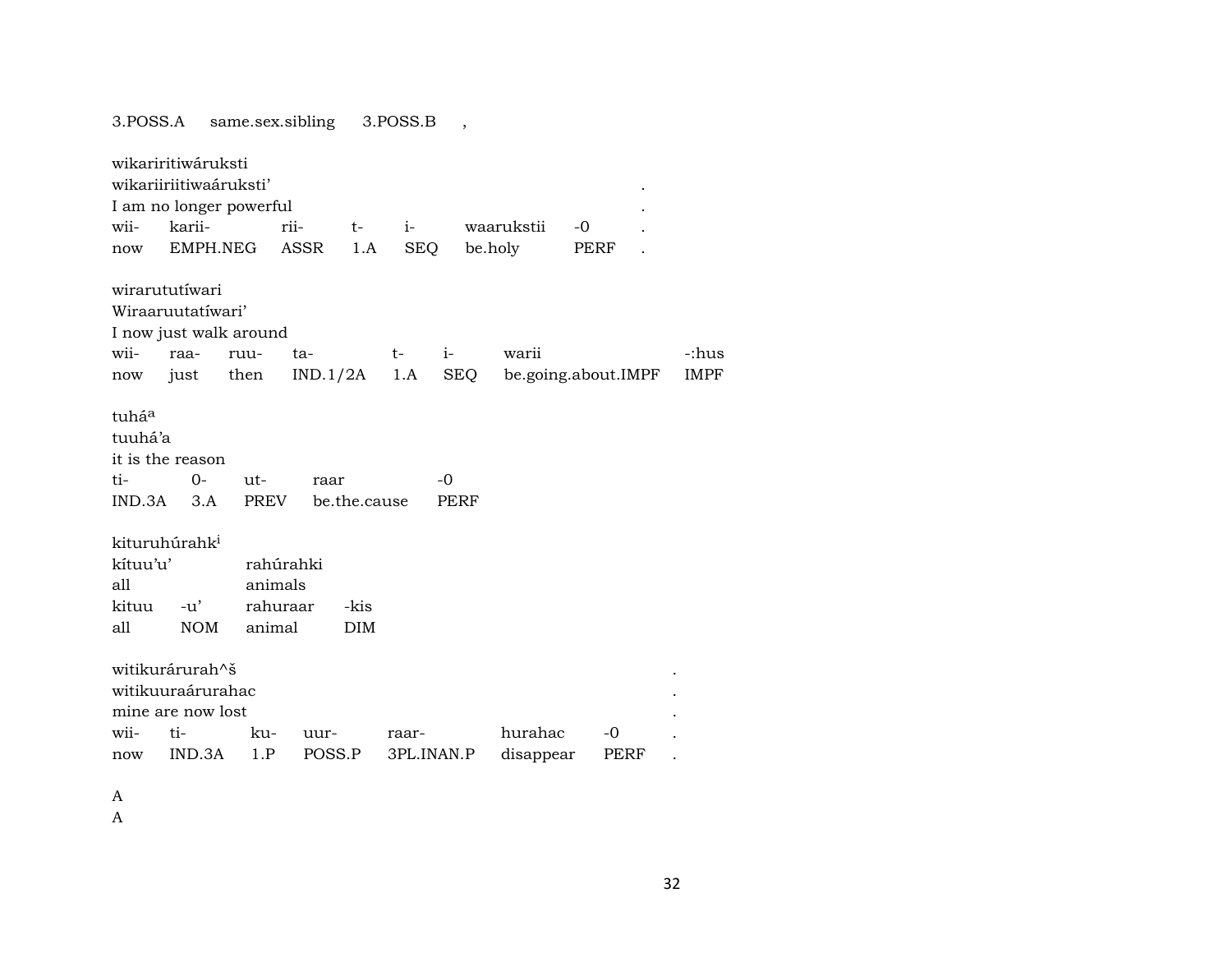And a

and

, . . . .

|                                                                     | kītúahikušúkstaruš <sup>a</sup> |      |                                         |            |        |            |            |      |                          |             |             |      |
|---------------------------------------------------------------------|---------------------------------|------|-----------------------------------------|------------|--------|------------|------------|------|--------------------------|-------------|-------------|------|
| kítuu'u'                                                            |                                 |      | ahikucuksaruúcuha                       |            |        |            |            |      |                          |             |             |      |
| all                                                                 |                                 |      | the ones he had put in the water for me |            |        |            |            |      |                          |             |             |      |
| kituu                                                               | $-u'$                           | ar-  | ri-                                     | $O-$       | ku-    | ut-        | uks-       | ha-  |                          | ra.uc.wuh   | $-a$        |      |
| all                                                                 | <b>NOM</b>                      | EV   | CONT.3A                                 | 3.A        | 1.P    | <b>BEN</b> | AOR        |      | in.water                 | put.PL.OBJ  | SUB.1       |      |
| nahúrahk <sup>i</sup><br>rahúrahki<br>animals<br>rahuraar<br>animal | -kis<br><b>DIM</b>              |      |                                         |            |        |            |            |      |                          |             |             |      |
|                                                                     | witikurárurah^š                 |      |                                         |            |        |            |            |      |                          |             |             |      |
|                                                                     | witikuuraárurahac               |      |                                         |            |        |            |            |      | $\overline{\phantom{a}}$ |             |             |      |
|                                                                     | mine are now lost               |      |                                         |            |        |            |            |      |                          |             |             |      |
| wii-                                                                | ti-                             | ku-  | uur-                                    | raar-      |        | hurahac    |            | $-0$ |                          |             |             |      |
| now                                                                 | IND.3A                          | 1.P  | POSS.P                                  | 3PL.INAN.P |        | disappear  |            | PERF |                          |             |             |      |
|                                                                     |                                 |      |                                         |            |        |            |            |      |                          |             |             |      |
|                                                                     | kītuwitikurahuruwáhəš           |      |                                         |            |        |            |            |      |                          |             |             |      |
| Kítuu'u'                                                            |                                 |      | witikuuraahúruuwaahac                   |            |        |            |            |      |                          |             |             |      |
| A11                                                                 |                                 |      | my different ones are now lost          |            |        |            |            |      |                          |             |             |      |
| kituu                                                               | $-u'$                           | wii- | ti-                                     | ku-        | uur-   | raar-      |            |      | hurahac                  | -ruu        | -waa        | -0   |
| all                                                                 | <b>NOM</b>                      | now  | IND.3A                                  | 1.P        | POSS.P |            | 3PL.INAN.P |      | disappear                | <b>DIST</b> | <b>DIST</b> | PERF |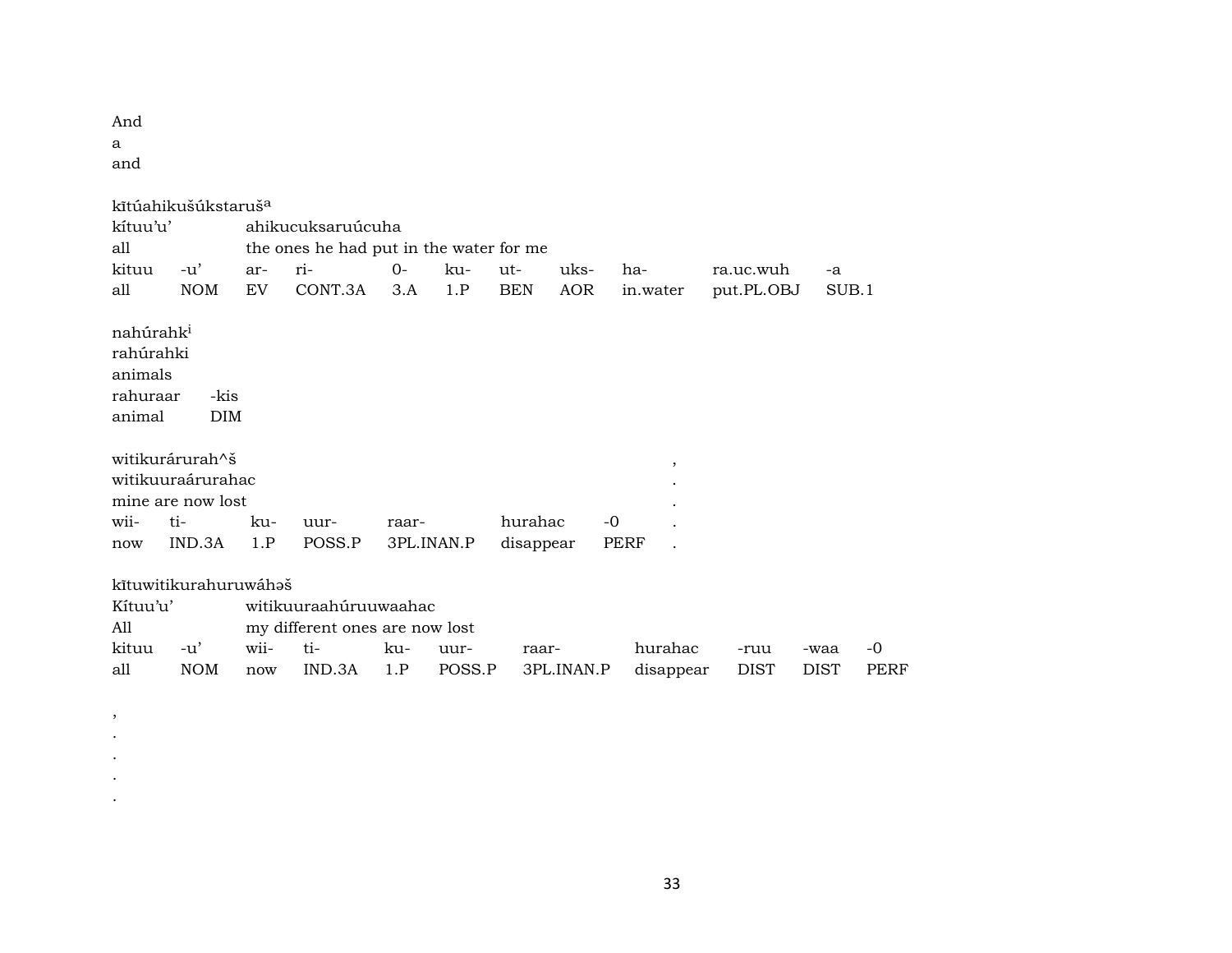| kuwikakaháruhk <sup>u</sup> |                          |                   |             |                  |             |            |       |                          |                          |               |
|-----------------------------|--------------------------|-------------------|-------------|------------------|-------------|------------|-------|--------------------------|--------------------------|---------------|
| Kuwikaakaaháruhku'          |                          |                   |             |                  |             |            |       |                          |                          |               |
| None of mine are any more   |                          |                   |             |                  |             |            |       |                          |                          |               |
| ku-                         | wii-                     | kaaka-            |             |                  | t-          | raar-      |       |                          | ruhka'uk                 | -0            |
| INDF                        | $\operatorname{now}$     |                   | NEG.ID.1/2A |                  | 1.A         | 3PL.INAN.P |       |                          | have.DIST                | PERF          |
|                             |                          |                   |             |                  |             |            |       |                          |                          |               |
|                             |                          |                   |             |                  |             |            |       |                          |                          |               |
|                             |                          |                   |             |                  |             |            |       |                          |                          |               |
|                             |                          |                   |             |                  |             |            |       |                          |                          |               |
|                             |                          |                   |             |                  |             |            |       |                          |                          |               |
|                             |                          |                   |             |                  |             |            |       |                          |                          |               |
|                             |                          |                   |             |                  |             |            |       |                          |                          |               |
| Náwa                        |                          | irár <sup>i</sup> |             |                  |             |            |       |                          | $\, ,$                   |               |
| Ráwa                        |                          | iraári'           |             |                  |             |            |       |                          |                          |               |
| <b>Now</b>                  | $\overline{\phantom{a}}$ | brother           |             |                  |             |            |       |                          |                          |               |
| rawa                        | $\overline{ }$           | $i-$              |             | -raar-           |             |            | -ri'  |                          | ,                        |               |
| now                         |                          | 3.POSS.A          |             | same.sex.sibling |             |            |       | 3.POSS.B                 | $\,$                     |               |
|                             |                          |                   |             |                  |             |            |       |                          | $\overline{\phantom{a}}$ |               |
| írawariki                   |                          |                   |             |                  |             |            |       |                          | kúrau                    |               |
| írawaariki                  |                          |                   |             |                  |             |            |       |                          | kúraa'u'                 |               |
| those                       |                          |                   |             |                  |             |            |       |                          | doctors                  |               |
| ii-                         |                          |                   |             |                  |             |            |       |                          |                          |               |
|                             | ra-                      | 0-                | wa-         | arik             |             |            | -i    |                          | kuraa                    | $-u^{\prime}$ |
| that                        | <b>ABS</b>               | 3.A               | <b>DIST</b> |                  | be.standing |            | SUB.2 |                          | doctor                   | <b>NOM</b>    |
|                             |                          |                   |             |                  |             |            |       |                          |                          |               |
| nikuwitiruhú <sup>u</sup>   |                          |                   |             |                  |             |            |       |                          |                          |               |
| rikuwitiruuhú'u             |                          |                   |             |                  |             |            |       |                          | Atí'as                   |               |
| that is what He did         |                          |                   |             |                  |             |            |       |                          | our Father               |               |
| riku-                       | wi-                      |                   | ti-         | 0-               |             | ruuhur     |       | $\overline{\phantom{0}}$ | ati-                     | as            |
| that.is                     | QUOT                     |                   | IND.3A      | 3.A              |             | be.the.way |       | EX                       | 1.POSS                   | father        |
|                             |                          |                   |             |                  |             |            |       |                          |                          |               |
| tirahúraš <sup>a</sup>      |                          |                   |             |                  |             |            |       |                          |                          |               |
| tirahúraahca                |                          |                   |             |                  |             |            |       |                          |                          |               |
| this earth                  |                          |                   |             |                  |             |            |       |                          |                          |               |
| tii-                        | ra-                      | $0-$              | huraar-     |                  | sa          |            | $-0$  |                          |                          |               |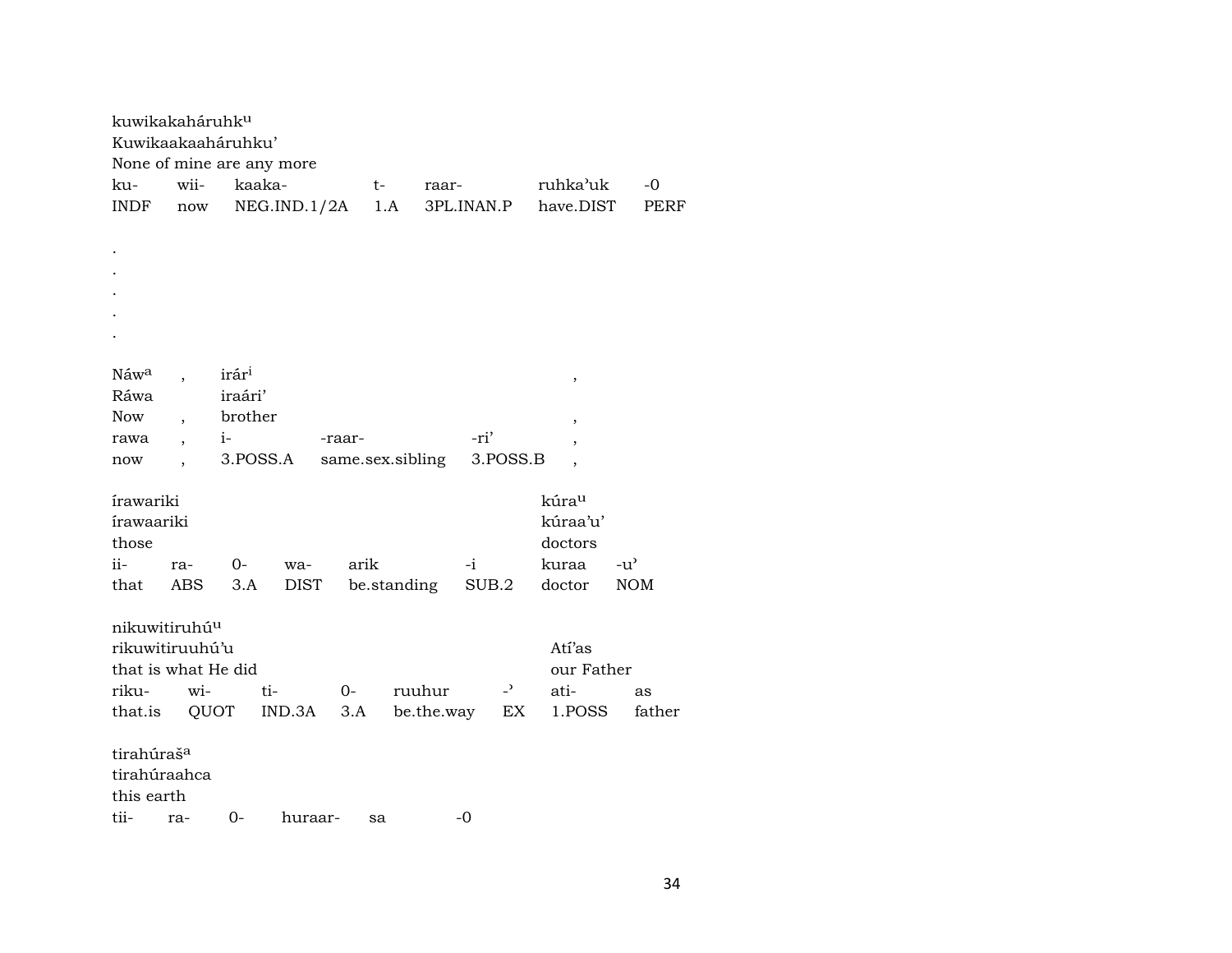| ahašakúha <sup>u</sup><br>ahacakúha'u<br>His making it for us<br>ra'uk<br>$0-$<br>ut-<br>$-0$<br>ra-<br>ku-<br>ar-<br>aca-<br><b>ABS</b><br>IN.DU.P<br>1.P<br><b>BEN</b><br>make<br>SUB.3<br>EV<br>3.A<br>tirahúraš <sup>a</sup><br>tirahúraahca<br>this earth<br>tii-<br>$0-$<br>$-0$<br>huraar-<br>ra-<br>sa<br><b>ABS</b><br>this<br>earth<br>be.lying<br>SUB.3<br>3.A<br>tirašíturarastaiwari<br>tiraciíturaarasta'iwari<br>this ground that we walk on<br>tii-<br>aciir-<br>tawi<br>-hus<br>ut-<br>huraar-<br>warii<br>ra-<br>as-<br>this<br>ABS<br>IN.DU.A<br>be.going.about.IMPF<br>PREV<br>earth<br>foot<br>be.among<br>tirašíhwari<br>$\overline{\phantom{a}}$<br>tiracíhwari<br>we who live here<br>tii-<br>aciir-<br>warii<br>-hus<br>ra-<br><b>IMPF.SUB</b><br>this<br>ABS<br>IN.DU.A<br>be.going.about.IMPF<br>káhšu<br>Nikúwitira<br>Rikúwitira'<br>káhcu'<br>That is what it is<br>medicine<br>kahc<br>riku-<br>wi-<br>ti-<br>$\mathbf 0$<br>$-0$<br>$-u^{\prime}$<br>$0-$<br>raa-<br>IND.3A<br><b>NOM</b><br>that.is<br>QUOT<br>3.A<br>PERF<br>herb<br>be<br>way | this | ABS | 3.A | earth | be.lying | SUB.3 |  |                 |
|----------------------------------------------------------------------------------------------------------------------------------------------------------------------------------------------------------------------------------------------------------------------------------------------------------------------------------------------------------------------------------------------------------------------------------------------------------------------------------------------------------------------------------------------------------------------------------------------------------------------------------------------------------------------------------------------------------------------------------------------------------------------------------------------------------------------------------------------------------------------------------------------------------------------------------------------------------------------------------------------------------------------------------------------------------------------------------|------|-----|-----|-------|----------|-------|--|-----------------|
|                                                                                                                                                                                                                                                                                                                                                                                                                                                                                                                                                                                                                                                                                                                                                                                                                                                                                                                                                                                                                                                                                  |      |     |     |       |          |       |  |                 |
|                                                                                                                                                                                                                                                                                                                                                                                                                                                                                                                                                                                                                                                                                                                                                                                                                                                                                                                                                                                                                                                                                  |      |     |     |       |          |       |  |                 |
|                                                                                                                                                                                                                                                                                                                                                                                                                                                                                                                                                                                                                                                                                                                                                                                                                                                                                                                                                                                                                                                                                  |      |     |     |       |          |       |  | <b>IMPF.SUB</b> |
|                                                                                                                                                                                                                                                                                                                                                                                                                                                                                                                                                                                                                                                                                                                                                                                                                                                                                                                                                                                                                                                                                  |      |     |     |       |          |       |  |                 |
|                                                                                                                                                                                                                                                                                                                                                                                                                                                                                                                                                                                                                                                                                                                                                                                                                                                                                                                                                                                                                                                                                  |      |     |     |       |          |       |  |                 |

ahakawáwuha , ahakaawaáwuha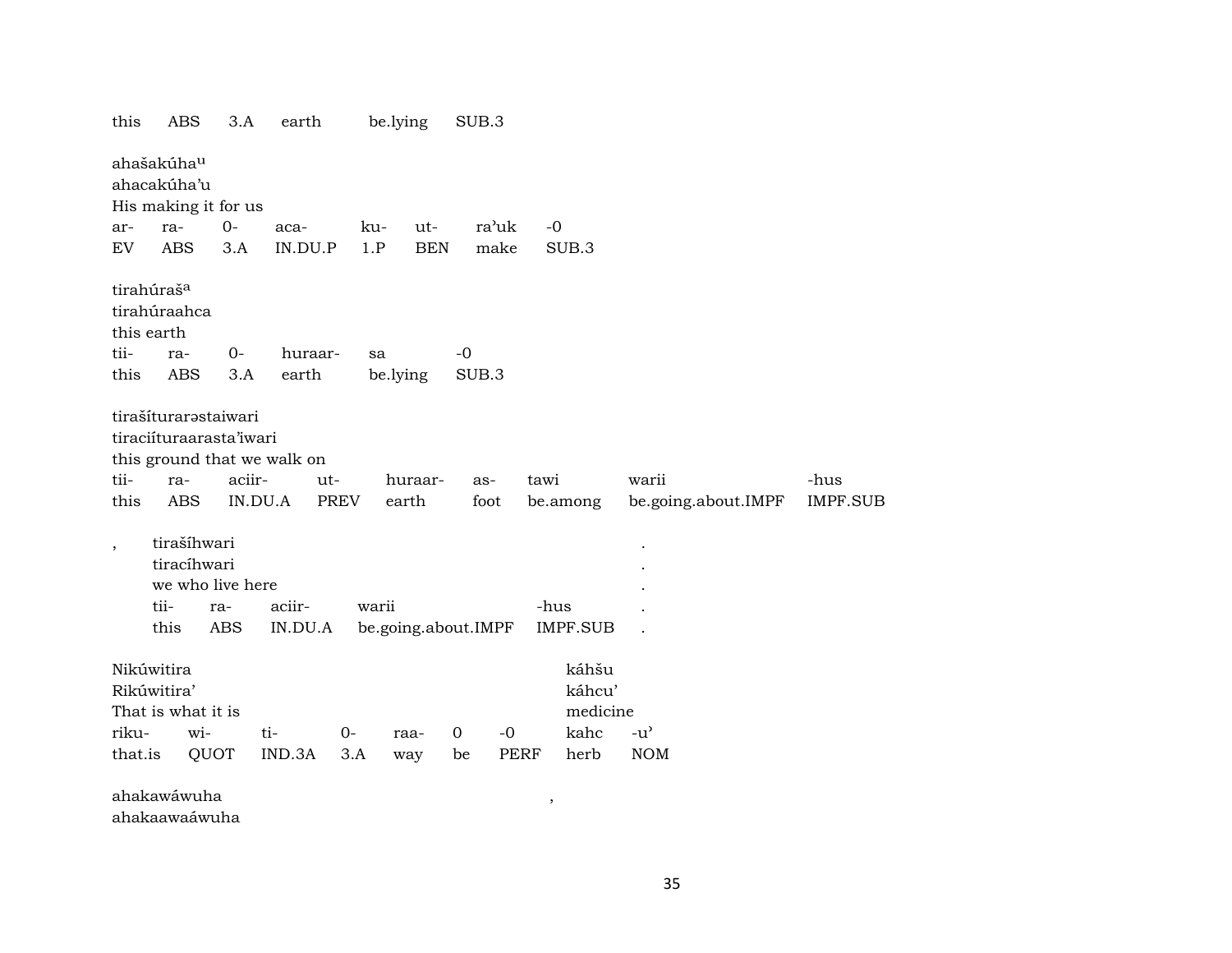|                     |                  |                      | His putting different ones in it |               |                 |               | $\,$           |       |             |
|---------------------|------------------|----------------------|----------------------------------|---------------|-----------------|---------------|----------------|-------|-------------|
| ar-                 | ra-              | $0-$                 | kaa-                             | waa-          | wuh             | -a            | $\overline{ }$ |       |             |
| EV                  | <b>ABS</b>       | 3.A                  | inside                           | <b>DIST</b>   | put             | SUB.1         | $\overline{ }$ |       |             |
|                     |                  |                      |                                  |               |                 |               |                |       |             |
| kápahšu<br>kápahcu' |                  |                      | kītu<br>kítuu'u'                 |               |                 |               |                |       |             |
| roots               |                  |                      | all                              |               |                 |               |                |       |             |
| kapahc-             |                  | $-u^{\prime}$        | kituu                            | $-u'$         |                 |               |                |       |             |
| root                |                  | <b>NOM</b>           | all                              | <b>NOM</b>    |                 |               |                |       |             |
|                     |                  |                      |                                  |               |                 |               |                |       |             |
|                     | tírahapawi       |                      |                                  |               |                 |               |                |       |             |
|                     | tírahaapaawi     |                      |                                  |               |                 |               |                |       |             |
|                     | these trees      |                      |                                  |               |                 |               |                |       |             |
| tii-                | ra-              | $0-$                 | haak-                            | waa           |                 | -wi           |                |       |             |
| this                | ABS              | 3.A                  | wood                             |               | be.upright.DIST |               | SUB.L          |       |             |
|                     |                  |                      |                                  |               |                 |               |                |       |             |
| kápaš <sup>u</sup>  |                  |                      |                                  | hirútihataku  |                 |               |                |       |             |
| kápahcu'            |                  |                      | $\mathcal{C}\mathcal{C}$         | Hirú          | tihaátaku       |               |                |       |             |
| roots               |                  |                      | $\mathcal{C}\mathcal{C}$         | There         |                 | at this place |                |       |             |
| kapahc-             |                  | $-u^{\prime}$        | Н<br>н                           | hiruu         | tii-            | haa-          | -taku          |       |             |
| root                |                  | <b>NOM</b>           |                                  | there         | here            | here          | LOC            |       |             |
| kasíhuras           |                  |                      |                                  |               |                 |               |                |       |             |
|                     | kaasíhuras       |                      |                                  |               |                 |               |                |       |             |
|                     | you will find it |                      |                                  |               |                 |               |                |       |             |
| kaas-               |                  | $i-$<br>$S-$         |                                  | $-0$<br>huras |                 |               |                |       |             |
| POT.2A              |                  | 2.A                  | <b>SEQ</b><br>find               |               | PERF            |               |                |       |             |
|                     |                  |                      |                                  |               |                 |               |                |       |             |
|                     |                  | hirarukaririsihurásu |                                  |               |                 |               |                |       |             |
| hi                  |                  |                      | raaruukariiriisihuraásu'         |               |                 |               |                |       |             |
| but                 |                  |                      | you do not just find it          |               |                 |               |                |       |             |
| hi                  | raa-             | ruu-                 | karii-                           |               | rii-            | $S-$          | $i-$           | huras | -:hus       |
| and                 | just             | then                 |                                  | EMPH.NEG      | <b>ASSR</b>     | 2.A           | <b>SEQ</b>     | find  | <b>IMPF</b> |
|                     |                  |                      |                                  |               |                 |               |                |       |             |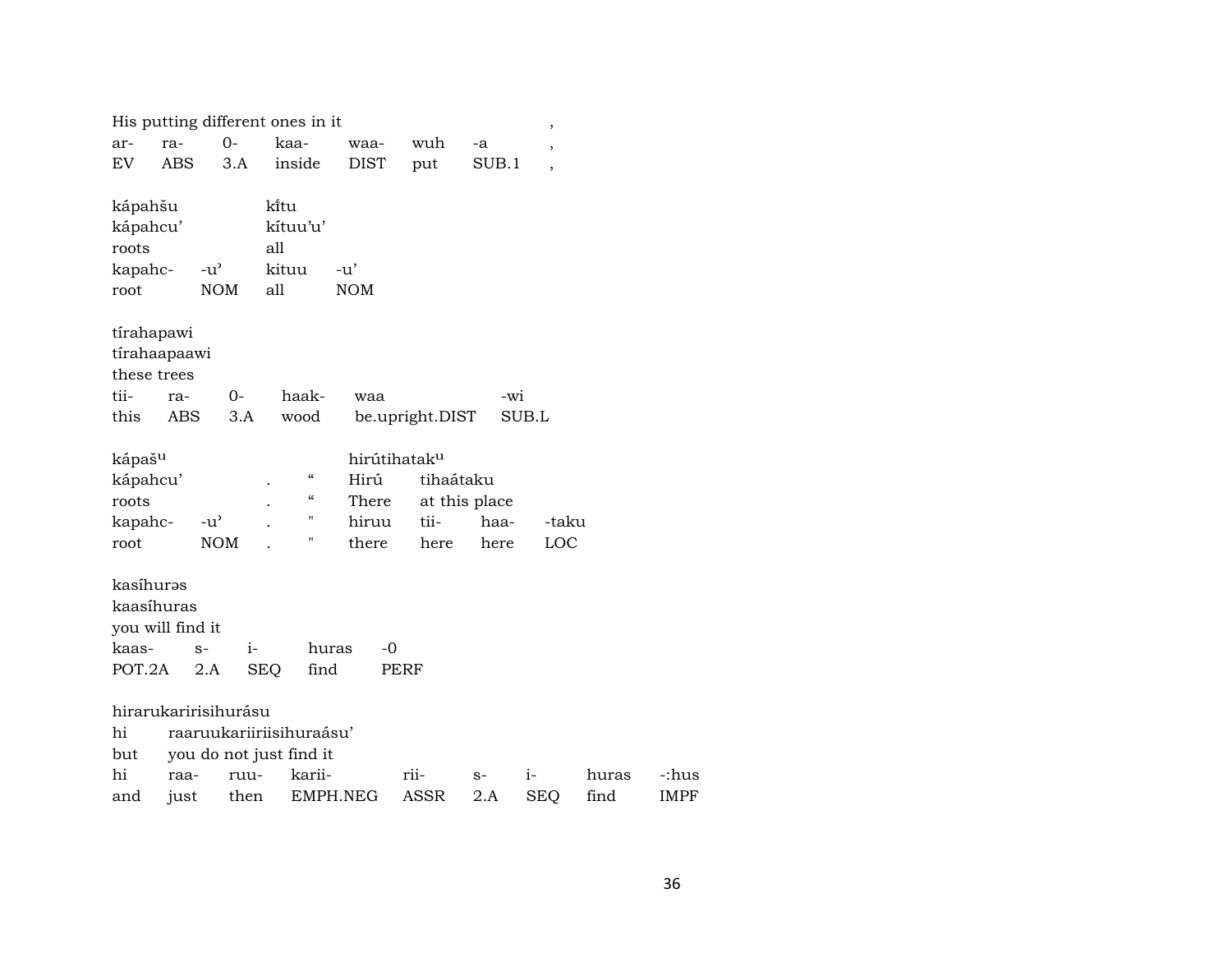| ,                    | hirutuhá <sup>a</sup>     |                       |       |                  |       |                |                                        |  |
|----------------------|---------------------------|-----------------------|-------|------------------|-------|----------------|----------------------------------------|--|
|                      | Hirú                      | tuuhá'a               |       |                  |       |                |                                        |  |
|                      | There                     | He is the one         |       |                  |       |                |                                        |  |
|                      | hiruu                     | ti-                   | $0-$  | ut-              | raar  | $\overline{a}$ |                                        |  |
|                      | there                     | IND.3A                | 3.A   | <b>PREV</b>      | do    | EX             |                                        |  |
|                      |                           |                       |       |                  |       |                |                                        |  |
| tiráwa               |                           |                       |       |                  |       |                |                                        |  |
|                      | Tiráwaahat                |                       |       |                  |       |                |                                        |  |
|                      | the Heavens               |                       |       |                  |       |                |                                        |  |
| tii-                 | ra-                       | 0-                    | waa-  | ahak             |       | -0             |                                        |  |
|                      | this ABS                  | 3.A                   | DIST  | extend.in.a.line |       | SUB.4          |                                        |  |
|                      |                           |                       |       |                  |       |                |                                        |  |
|                      | nahkuwíška <sup>a</sup>   |                       |       |                  |       |                |                                        |  |
|                      | raahkuwicka'a             |                       |       |                  |       |                | $\epsilon$                             |  |
|                      |                           |                       |       |                  |       |                | $\boldsymbol{\zeta}\boldsymbol{\zeta}$ |  |
|                      | His wanting it<br>$0-$    |                       |       |                  |       | $\ddot{\cdot}$ | П                                      |  |
| ra-                  |                           | ar-                   | ku-   | wicka            | -a    | ,              | п                                      |  |
| INF.A                | 3.A                       | EV                    | INF.B | want             | SUB.1 |                |                                        |  |
|                      |                           |                       |       |                  |       |                |                                        |  |
| tihárak <sup>u</sup> |                           |                       |       |                  |       |                |                                        |  |
|                      | Tiháraaku                 |                       |       |                  |       |                |                                        |  |
|                      | This one sitting          |                       |       |                  |       |                |                                        |  |
| tii-                 | haa-                      | ra-                   | 0-    | kus              | -0    |                |                                        |  |
| this                 | here                      | ABS                   | 3.A   | be.sitting       |       | SUB.4          |                                        |  |
|                      |                           |                       |       |                  |       |                |                                        |  |
|                      | suhuhuráskaš <sup>u</sup> |                       |       |                  |       |                |                                        |  |
|                      | suhuúhuraas               |                       |       |                  |       | káhcu'         |                                        |  |
|                      | you'll find it at last    |                       |       |                  |       | medicine       |                                        |  |
| $i-$                 |                           | $S-$                  | uhur- | huras            | -0    | kahc           | $-u'$                                  |  |
|                      |                           | CONT.1/2A 2.A finally |       | find             | PERF  | herb           | <b>NOM</b>                             |  |
|                      |                           |                       |       |                  |       |                |                                        |  |
| hírikuis             |                           |                       |       |                  |       |                | šáhiks                                 |  |
| Hi                   | ríku'is                   |                       |       |                  |       |                | cáhiks                                 |  |
| And                  |                           | you are the one       |       |                  |       |                | person                                 |  |
| hi                   | riku-                     | $i-$                  |       | $S-$             | 0     | -0             | icaahiks                               |  |
|                      |                           |                       |       |                  |       |                |                                        |  |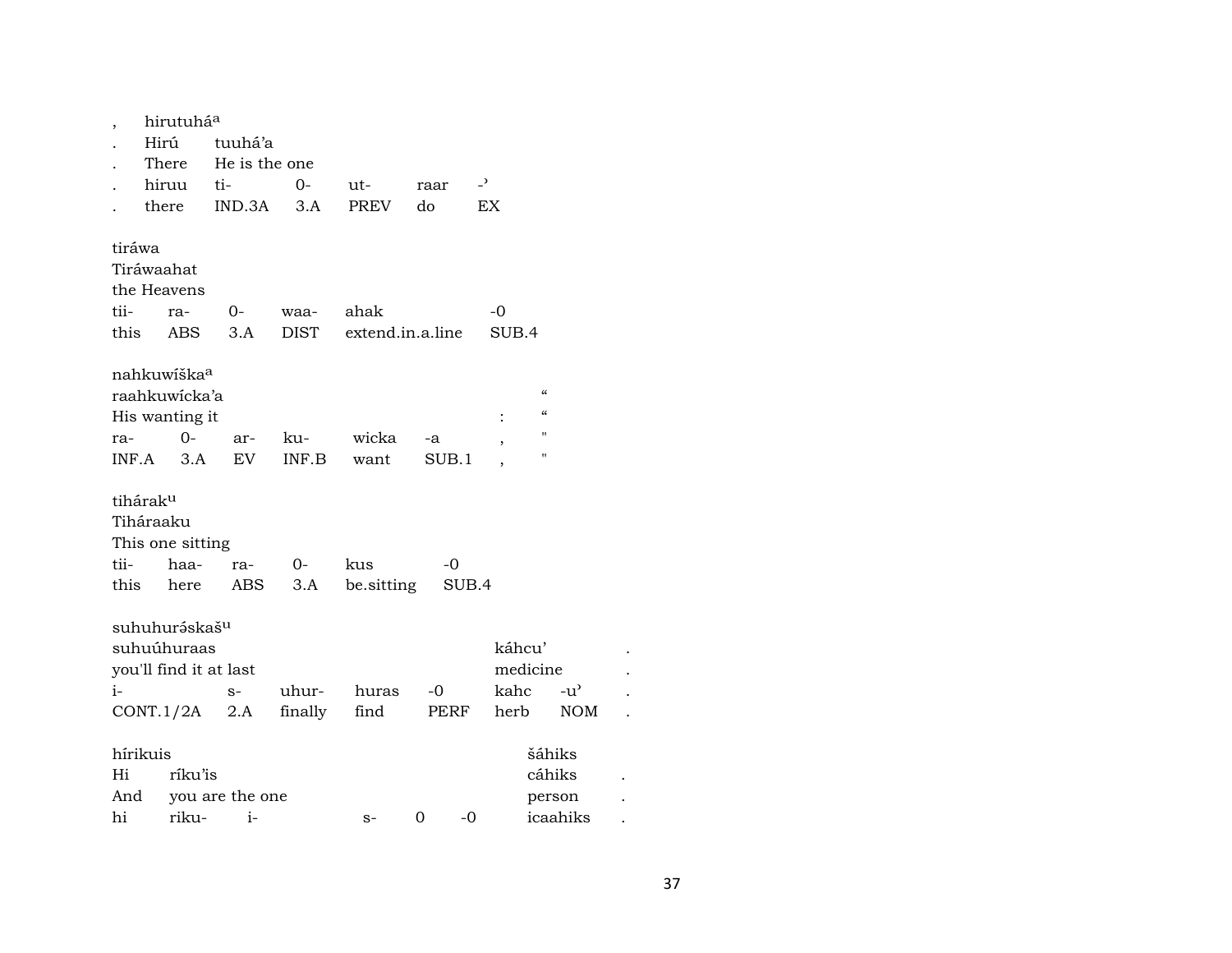| and                                                  | that.is                                                         |                    | CONT.1/2A                                                      | 2.A                  | be         | PERF                             |             | person                            |                                                   |  |
|------------------------------------------------------|-----------------------------------------------------------------|--------------------|----------------------------------------------------------------|----------------------|------------|----------------------------------|-------------|-----------------------------------|---------------------------------------------------|--|
| $i-$                                                 | isuhahúruku<br>Isuuhahúruuku'<br>You'll doctor him<br>CONT.1/2A | $S-$<br>2.A        | ut-<br>PREV                                                    | rahur.ra'uk<br>treat |            | -:hus<br><b>IMPF</b>             |             | н<br>"<br>$\pmb{\mathsf{H}}$<br>П | $\bf{I}$<br>$\rm I$<br>And<br>$\mathbf{i}$<br>and |  |
| irári<br>iraári'<br>brother<br>i-<br>3.POSS.A        |                                                                 | -raar-             | same.sex.sibling                                               | -ri'                 | 3.POSS.B   | $\,$<br>$\overline{\phantom{a}}$ |             |                                   |                                                   |  |
| nikúrisiks<br>rikúriiciks<br>riku-<br>that.is        | that is how they used to be<br>ra-<br>ABS                       | $0-$<br>3.A        | ir-<br>PL.3A                                                   | ut-<br>PREV          |            | $i-$<br>SEQ                      | uks-<br>AOR | $\overline{0}$<br>be              | $-0$<br>PERF                                      |  |
| Indian<br>icaahiks<br>person                         | šahiksíšahiks<br>cahiksícahiks                                  | icaahiks<br>person | ákitar <sup>u</sup><br>ákitaaru'<br>tribe<br>akitaar-<br>tribe | -u'                  | <b>NOM</b> |                                  |             |                                   |                                                   |  |
| iriråtu<br>iriiraátu<br>one of mine<br>irii-<br>that | ra-<br><b>ABS</b>                                               | $t-$<br>1.A        | 0<br>be                                                        | -u<br>SUB.D          |            |                                  |             |                                   |                                                   |  |
| tikspárusti                                          | tikspaáruksti'                                                  |                    |                                                                |                      |            |                                  |             |                                   |                                                   |  |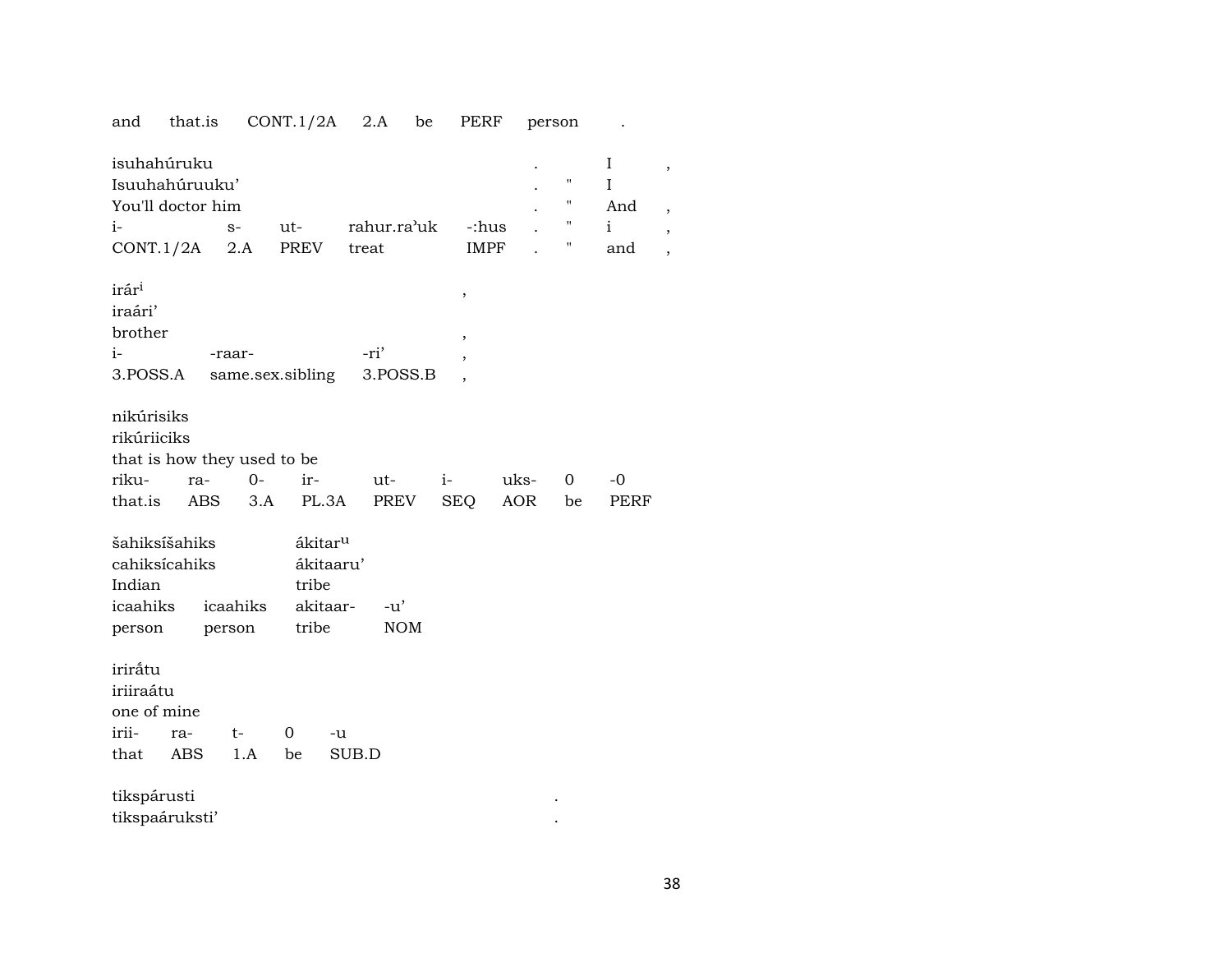|             |     |             | they were powerful   |                            |             |             |               |                  |                      |                          |             |             |
|-------------|-----|-------------|----------------------|----------------------------|-------------|-------------|---------------|------------------|----------------------|--------------------------|-------------|-------------|
| ti-         |     | $0-$        |                      | ir-                        | uks-        |             | waarukstii    | $-0$             |                      |                          |             |             |
| IND.3A      |     | 3.A         |                      | PL.3A                      | <b>AOR</b>  | be.holy     |               | <b>PERF</b>      |                      |                          |             |             |
|             |     |             |                      | Wiruksawahsuráhašu         |             |             |               |                  |                      |                          |             |             |
|             |     |             |                      | Wiruksawahcuráhacu         |             |             |               |                  |                      |                          |             |             |
|             |     |             | Even if he was dying |                            |             |             |               |                  |                      |                          |             |             |
| wii-        |     | ri-         |                      | $0-$                       | uks-        |             | awahc-        | hurahac          |                      | -hus                     |             |             |
| now         |     |             | CONT.3A              | 3.P                        | <b>JUSS</b> |             | even.if       | die              |                      | <b>IMPF.SUB</b>          |             |             |
| hiruhahúru  |     |             |                      |                            |             |             |               |                  | šáhiks               |                          |             |             |
| hi          |     |             | ruuhahúru'           |                            |             |             |               |                  | cáhiks               | $\overline{\phantom{a}}$ |             |             |
| and         |     |             |                      | he doctored him            |             |             |               |                  |                      |                          |             |             |
| hi          |     |             | $0-$                 | ut-                        |             | rahur.ra'uk |               | $-0$             | a person<br>icaahiks |                          |             |             |
|             |     | ra-<br>ABS. |                      |                            | PREV        |             |               |                  |                      |                          |             |             |
| and         |     |             | 3.A                  |                            | treat       |             |               | PERF             | person               |                          |             |             |
|             |     |             |                      | hirawitakarahisurikisikita |             |             |               |                  |                      |                          |             |             |
| hi          |     |             |                      | raawiitakaaraáhisu'        |             |             |               | riikísikita      |                      |                          |             |             |
| and         |     |             | suddenly             |                            |             |             |               | he becomes alive |                      |                          |             |             |
| hi          |     | raa-        |                      | wii-                       | takaaraahis |             | $-u^{\prime}$ | rii-             | $0 -$                | kisikit                  | -aar        | -0          |
| and         |     | just        |                      | now                        | all.at.once |             | <b>NOM</b>    | ASSR             | 3.A                  | be alive                 | <b>INCH</b> | <b>PERF</b> |
|             |     |             |                      |                            |             |             |               |                  |                      |                          |             |             |
|             |     |             |                      | hirawitakarahisu           |             |             |               |                  |                      |                          |             |             |
|             | hi  |             |                      | raawiitakaaraáhisu'        |             |             |               |                  |                      |                          |             |             |
|             | and |             |                      | suddenly                   |             |             |               |                  |                      |                          |             |             |
|             | hi  |             | raa-                 | wii-                       | takaaraahis |             | $-u^{\prime}$ |                  |                      |                          |             |             |
|             | and |             | just                 | now                        | all.at.once |             |               | <b>NOM</b>       |                      |                          |             |             |
|             |     |             |                      |                            |             |             |               |                  |                      |                          |             |             |
| níkisitn    |     |             |                      |                            |             | $\,$        |               |                  |                      |                          |             |             |
| riíkisit    |     |             |                      |                            |             |             |               |                  |                      |                          |             |             |
| he is alive |     |             |                      |                            |             |             |               |                  |                      |                          |             |             |
| rii-        |     | $0-$        |                      | kisik                      | -0          |             |               |                  |                      |                          |             |             |
| ASSR        |     | 3.A         |                      | survive                    | PERF        |             |               |                  |                      |                          |             |             |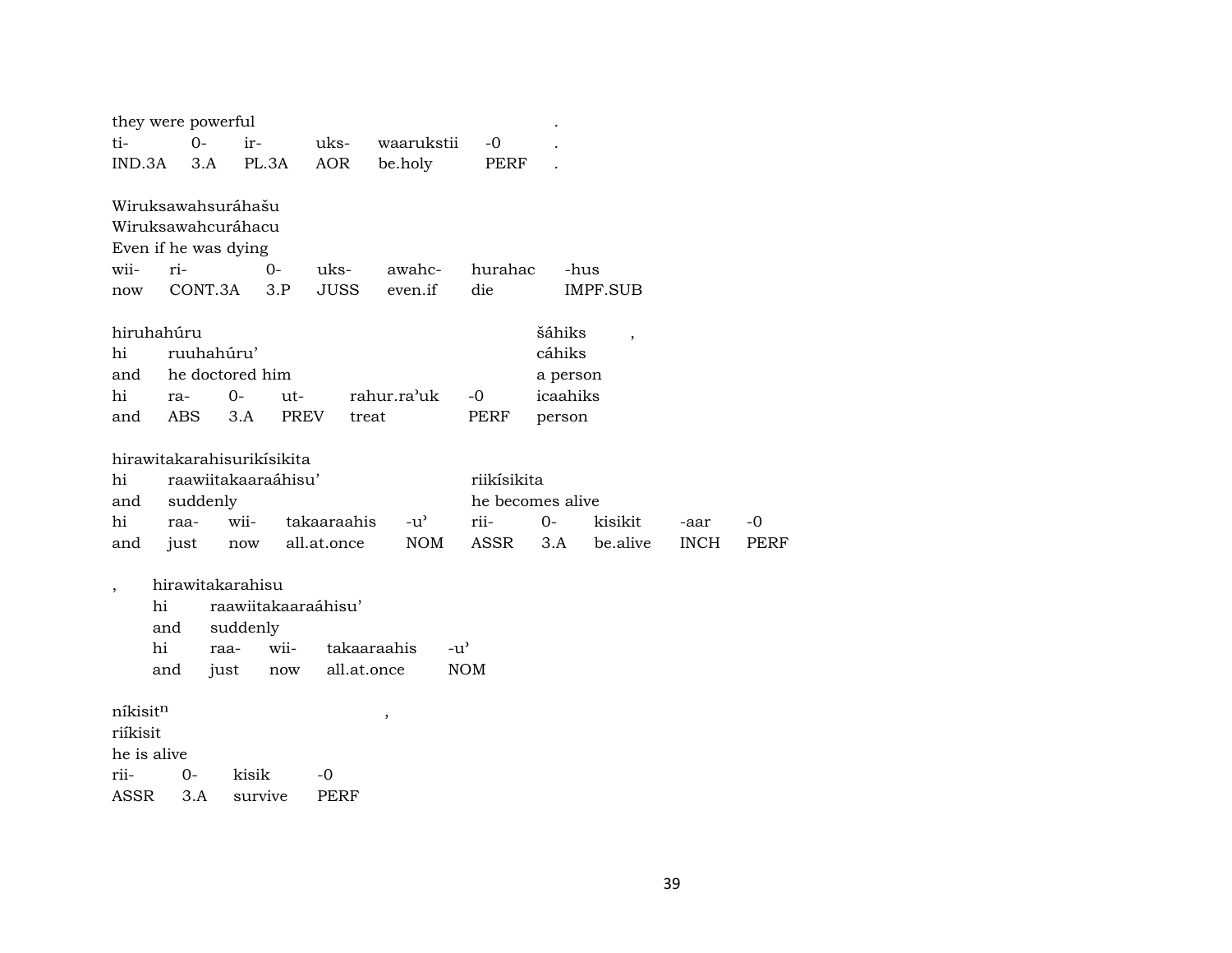| aríwari                                         |                                                         |                              |            |                     |                   |                                    |       |
|-------------------------------------------------|---------------------------------------------------------|------------------------------|------------|---------------------|-------------------|------------------------------------|-------|
| a                                               | riíwari'                                                |                              |            |                     |                   |                                    |       |
| and                                             | he goes around                                          |                              |            |                     |                   |                                    |       |
| a                                               | rii-                                                    | $0-$                         | warii      |                     |                   | -:hus                              |       |
| and                                             | ASSR                                                    | 3.A                          |            | be.going.about.IMPF |                   | <b>IMPF</b>                        |       |
| Hiru<br>There                                   | Hirutirákawawi                                          | tirákaawaawi<br>these inside |            |                     |                   |                                    |       |
|                                                 |                                                         |                              |            |                     |                   |                                    |       |
| hiruu                                           | tii-                                                    | ra-                          | $O-$       | kaa                 | -waa              | -wi                                |       |
| there                                           | this                                                    | ABS                          | 3.A        | be.inside           | <b>DIST</b>       | SUB.L                              |       |
| nikuwitúta<br>rikuwituúta<br>riku-<br>that.is   | that is what He did<br>wi-<br>QUOT                      | ti-                          | IND.3A     | 0-<br>ut-<br>3.A    | aar<br>PREV<br>do | -0<br>PERF                         |       |
| ati^s<br>Atí'as<br>our Father<br>ati-<br>1.POSS | as<br>father                                            |                              |            |                     |                   |                                    |       |
| ahikuráruh <sup>a</sup><br>ar-<br>EV.           | ahikuraáruha<br>when He gave it to me<br>ri-<br>CONT.3A | $0-$<br>3.A                  | ku-<br>1.P | raar-               | 3PL.INAN.P        | uh<br>-a<br>SUB.1<br>give          |       |
| tirahúraš <sup>a</sup><br>this earth<br>tii-    | tirahúraahca<br>ra-                                     | 0-                           | huraar-    | sa                  | -0                | ki̇̃tu<br>kítuu'u'<br>all<br>kituu | $-u'$ |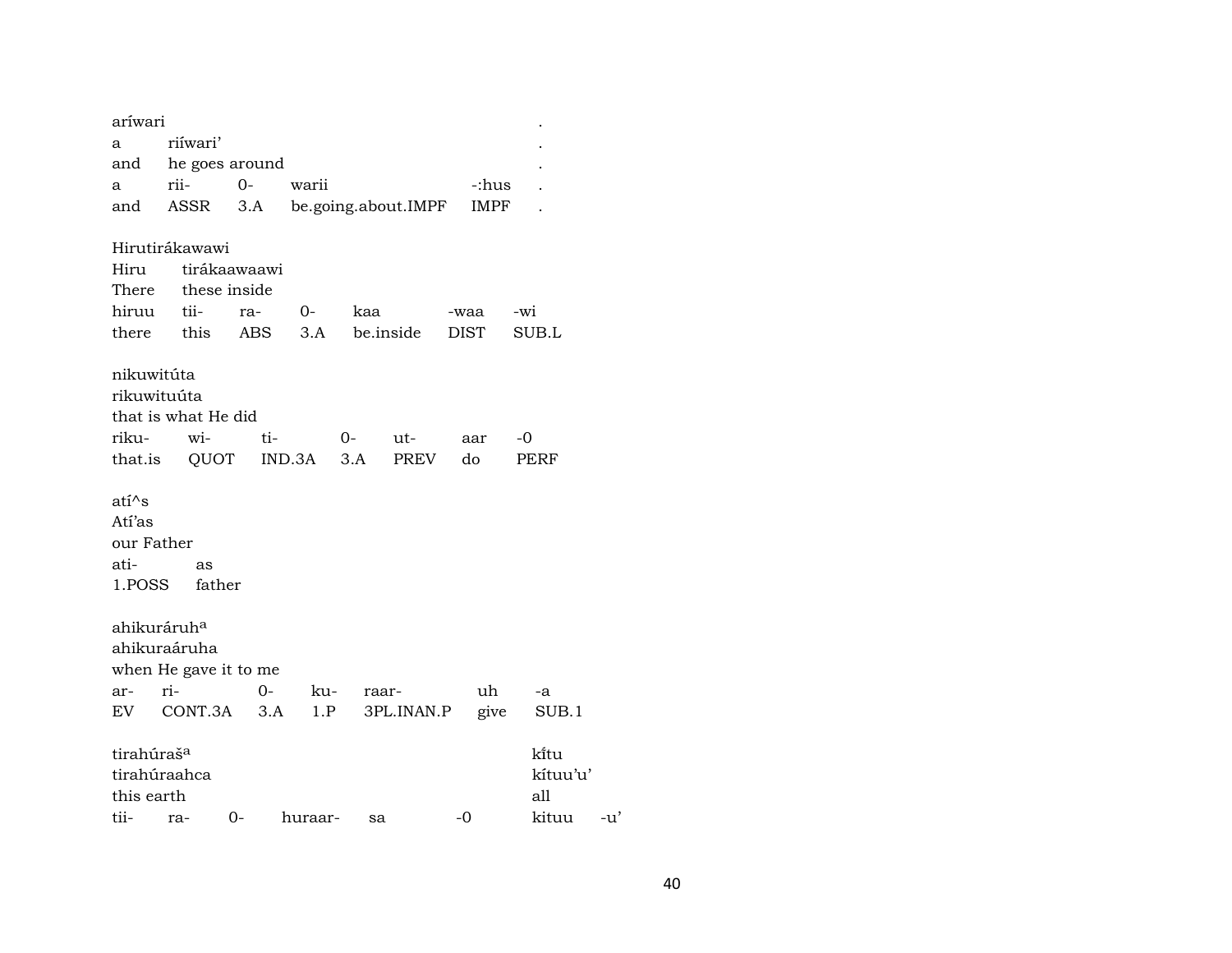| this                                                   | <b>ABS</b>                                                                 | 3.A                | earth            | be.lying                             | SUB.3                                                                            | all                                                                | <b>NOM</b>  |                                                                                  |             |      |             |
|--------------------------------------------------------|----------------------------------------------------------------------------|--------------------|------------------|--------------------------------------|----------------------------------------------------------------------------------|--------------------------------------------------------------------|-------------|----------------------------------------------------------------------------------|-------------|------|-------------|
| tirararása<br>tiraraárasa                              | these in the water                                                         |                    |                  |                                      |                                                                                  |                                                                    |             |                                                                                  |             |      |             |
| tii-                                                   |                                                                            | $0-$               |                  | ha-                                  |                                                                                  | $-0$                                                               |             |                                                                                  |             |      |             |
|                                                        | ra-                                                                        |                    | raar-            |                                      | sa                                                                               |                                                                    |             |                                                                                  |             |      |             |
| this                                                   | <b>ABS</b>                                                                 | 3.A                | PL.INDV.A        | in.water                             | be.lying                                                                         |                                                                    | SUB.3       |                                                                                  |             |      |             |
| Irári<br>Iraári'<br><b>Brother</b><br>$i-$<br>3.POSS.A |                                                                            | -raar-             | same.sex.sibling | -ri'<br>3.POSS.B                     | $\overline{\phantom{a}}$<br>$\overline{\phantom{a}}$<br>$\overline{\phantom{a}}$ | nahúrak <sup>i</sup><br>rahúrahki<br>animals<br>rahuraar<br>animal | -kis<br>DIM |                                                                                  |             |      |             |
|                                                        | hirunikutisíkstawa <sup>u</sup>                                            |                    |                  |                                      |                                                                                  |                                                                    |             |                                                                                  |             |      |             |
| hiru                                                   |                                                                            | rikutiicikstaáwa'u |                  |                                      |                                                                                  |                                                                    |             |                                                                                  |             |      |             |
| then                                                   |                                                                            |                    |                  | they were the ones who gave the ways |                                                                                  |                                                                    |             |                                                                                  |             |      |             |
| hiruu                                                  | riku-                                                                      | ti-                |                  | $0 -$<br>ir-                         | ut-                                                                              | $i-$                                                               | uks-        | raa-                                                                             | wa-         | uh   | $-0$        |
| then                                                   | that.is                                                                    |                    | IND.3A           | PL.3A<br>3.A                         | <b>PREV</b>                                                                      | <b>SEQ</b>                                                         | <b>AOR</b>  | way                                                                              | <b>DIST</b> | give | <b>PERF</b> |
| ra-<br>INF.A                                           | nihkuhaitáwuha<br>rihkuuhaa'iitáwuha<br>their teaching him<br>$0 -$<br>3.A | ir-<br>PL.3A       | ku-<br>INF.B     | ut-<br><b>PREV</b>                   | raa.iita.wuh<br>teach                                                            | -a                                                                 | SUB.1       | $\pmb{\zeta}\pmb{\zeta}$<br>$\pmb{\zeta}\pmb{\zeta}$<br>$\pmb{\mathsf{H}}$<br>11 |             |      |             |
| tiháraku<br>Tiháraaku<br>This one                      |                                                                            |                    |                  |                                      |                                                                                  |                                                                    |             |                                                                                  |             |      |             |
| tii-                                                   | haa-                                                                       | ra-                | $0-$             | kus                                  | $-0$                                                                             |                                                                    |             |                                                                                  |             |      |             |
| this                                                   | here                                                                       | ABS                | 3.A              | be.sitting                           | SUB.4                                                                            |                                                                    |             |                                                                                  |             |      |             |
| kíraiskutitn                                           |                                                                            |                    |                  |                                      |                                                                                  | nahúrahki                                                          |             |                                                                                  |             |      |             |
|                                                        | kíra iskuútit                                                              |                    |                  |                                      |                                                                                  | rahúrahki                                                          |             |                                                                                  |             |      |             |
|                                                        |                                                                            |                    |                  |                                      |                                                                                  |                                                                    |             |                                                                                  |             |      |             |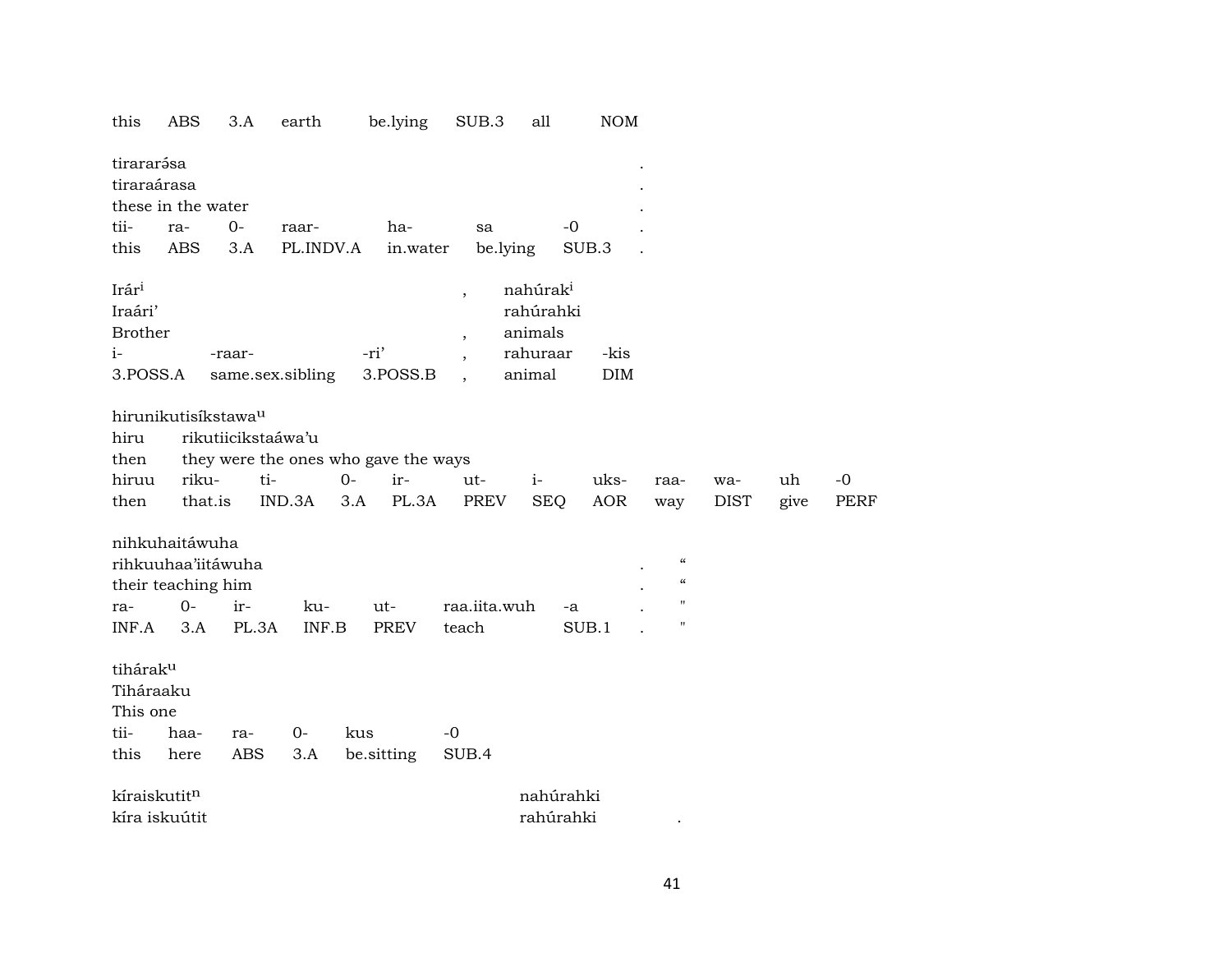| you may kill it<br>animal(s)                                                |  |
|-----------------------------------------------------------------------------|--|
| kira<br>$i-$<br>kuut.ik<br>$-0$<br>rahuraar<br>-kis<br>$S-$                 |  |
| kill<br>CONT.1/2A<br>2.A<br><b>PERF</b><br>animal<br><b>DIM</b><br>perhaps  |  |
|                                                                             |  |
| kasirúwa                                                                    |  |
| Kaasirúwa                                                                   |  |
| You must take it out                                                        |  |
| $i-$<br>-0<br>kaas-<br>$S-$<br>ru.waah                                      |  |
| POT.2A<br>2.A<br><b>SEQ</b><br>PERF<br>remove                               |  |
| irirarakáwawi                                                               |  |
| iriiraraahkaáwaawi                                                          |  |
| the things that are inside it                                               |  |
| irii-<br>0-<br>ra-<br>kaa<br>-wi<br>raar-<br>-waa                           |  |
| be.inside<br><b>ABS</b><br>3.A<br>PL.INDV.A<br>that<br><b>DIST</b><br>SUB.L |  |
|                                                                             |  |
| tirašípiškawaw <sup>i</sup>                                                 |  |
| Tiracihpickaáwaawi                                                          |  |
| This heart that we have inside                                              |  |
| tii-<br>aciir-<br>wiic-<br>kaa<br>-wi<br>ra-<br>-waa                        |  |
| this<br>IN.DU.A<br>be.inside<br>SUB.L<br>ABS<br>heart<br>DIST               |  |
|                                                                             |  |
| kasíkarukaš <sup>u</sup>                                                    |  |
| kaasíkaru'<br>káhcu'                                                        |  |
| medicine<br>you will make it                                                |  |
| ka.ra'uk<br>$-0$<br>kahc<br>$-u^{\prime}$<br>$i-$<br>kaas-<br>$S-$          |  |
| make.PL.P<br>POT.2A<br>2.A<br><b>SEQ</b><br>PERF<br>herb<br><b>NOM</b>      |  |
| šáhiks<br>kasušírahuruk <sup>u</sup>                                        |  |
| Cáhiks<br>kaasucirahuruuku'                                                 |  |
| you will minister to him<br>A person                                        |  |
| icaahiks<br>rahur.ra'uk<br>$i-$<br>$-0$<br>kaas-<br>ut-<br>$S-$             |  |
| POT.2A<br><b>PREV</b><br>2.A<br><b>SEQ</b><br>PERF<br>treat<br>person       |  |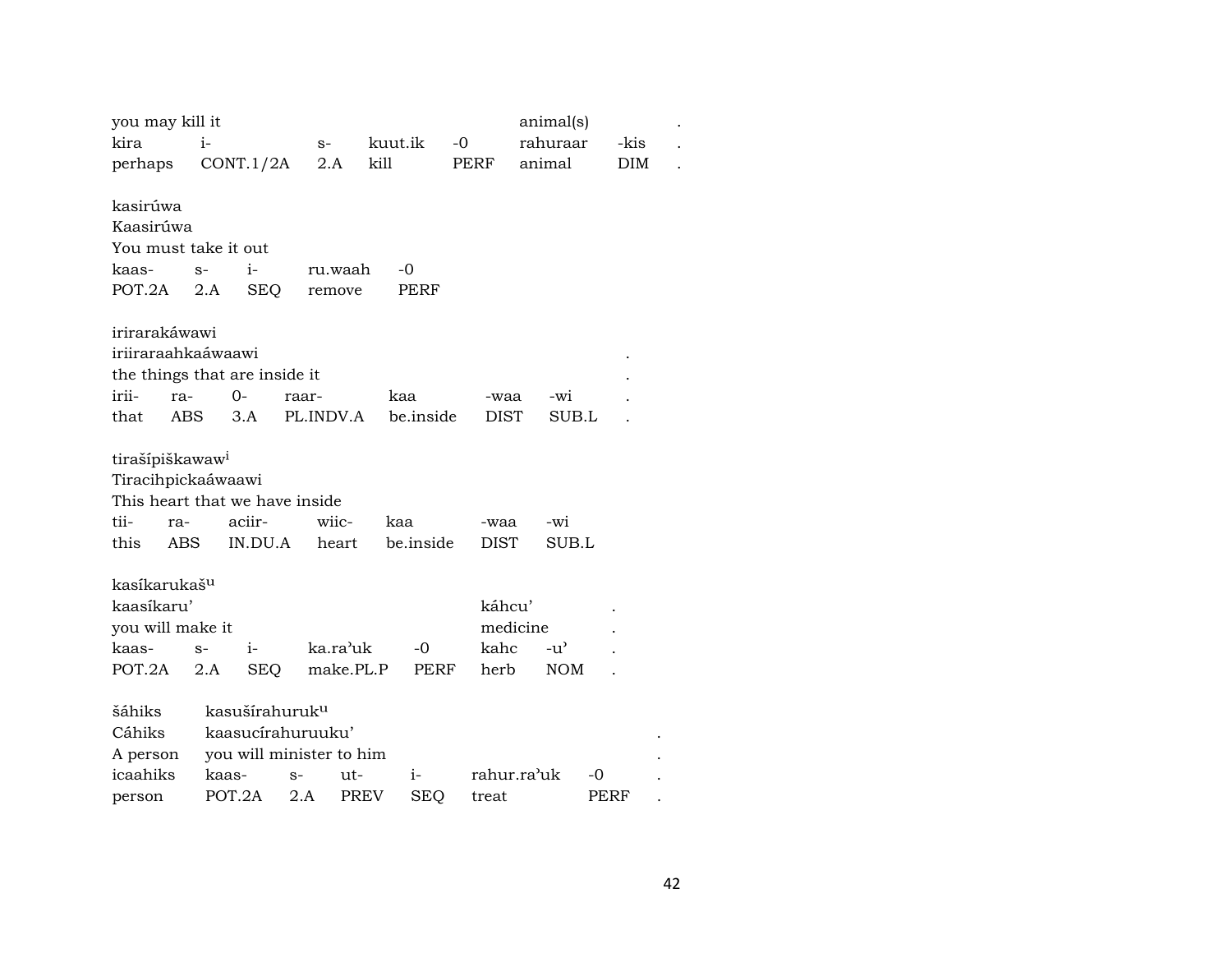| irikúsušira <sup>a</sup>              |       |            |             |       |                  |      |            |     |                          |              |    |         |                |                          |        |
|---------------------------------------|-------|------------|-------------|-------|------------------|------|------------|-----|--------------------------|--------------|----|---------|----------------|--------------------------|--------|
| Irikuúsucira'a                        |       |            |             |       |                  |      |            |     |                          |              |    |         |                |                          |        |
| That will be the cause                |       |            |             |       |                  |      |            |     |                          |              |    |         |                |                          |        |
| irii-                                 | kuus- |            |             | $O -$ |                  | ut-  | $i-$       |     | raar                     |              |    |         | $\overline{a}$ |                          |        |
| that                                  |       | POT.1/3A   |             | 3.A   |                  | PREV | <b>SEQ</b> |     |                          | be.the.cause |    |         | EX             |                          |        |
| isparúksti <sup>u</sup>               |       |            |             |       |                  |      |            |     |                          |              |    | a       |                | $\, ,$                   |        |
| ispaarúkstii'u                        |       |            |             |       |                  |      |            |     |                          |              | Π  | A       |                |                          |        |
| your being powerful                   |       |            |             |       |                  |      |            |     |                          |              | "  | And     |                | $\overline{\phantom{a}}$ |        |
| i-                                    |       |            | $S-$        |       | waarukstii       |      | -u         |     |                          |              | 11 | a       |                | $\overline{\phantom{a}}$ |        |
| CONT.1/2A                             |       |            | 2.A be.holy |       |                  |      | SUB.D      |     |                          |              | 11 | and     |                | $\overline{\phantom{a}}$ |        |
| irár <sup>i</sup>                     |       |            |             |       |                  |      |            |     | ,                        |              |    |         |                |                          |        |
| iraári'                               |       |            |             |       |                  |      |            |     |                          |              |    |         |                |                          |        |
| brother                               |       |            |             |       |                  |      |            |     | ,                        |              |    |         |                |                          |        |
| i-                                    |       | -raar-     |             |       |                  | -ri' |            |     | $\overline{\phantom{a}}$ |              |    |         |                |                          |        |
| 3.POSS.A                              |       |            |             |       | same.sex.sibling |      | 3.POSS.B   |     |                          |              |    |         |                |                          |        |
| nikúahuta                             |       |            |             |       |                  |      |            |     |                          |              |    | $ati^s$ |                |                          |        |
| riku'ahuúta                           |       |            |             |       |                  |      |            |     |                          |              |    | Atí'as  |                |                          |        |
| that is what He did                   |       |            |             |       |                  |      |            |     |                          |              |    |         | our Father     |                          |        |
| riku-                                 |       | ar-        | ra-         |       | $0-$             | ut-  |            | aar |                          | -0           |    | ati-    |                |                          | as     |
| that.is                               |       | EV         | ABS         |       | 3.A              | PREV |            | do  |                          | PERF         |    |         | 1.POSS         |                          | father |
| nahúrahki                             |       |            |             |       |                  |      |            |     |                          |              |    |         |                |                          |        |
| rahúrahki                             |       |            |             |       |                  |      |            |     |                          |              |    |         |                |                          |        |
| animals                               |       |            |             |       |                  |      |            |     |                          |              |    |         |                |                          |        |
| rahuraar                              |       | -kis       |             |       |                  |      |            |     |                          |              |    |         |                |                          |        |
| animal                                |       | <b>DIM</b> |             |       |                  |      |            |     |                          |              |    |         |                |                          |        |
| ahíkut <sup>n</sup> kára <sup>u</sup> |       |            |             |       |                  |      |            |     |                          |              |    |         |                |                          |        |
| ahikutkára'u                          |       |            |             |       |                  |      |            |     |                          |              |    |         |                |                          |        |
| his having made them for me           |       |            |             |       |                  |      |            |     |                          |              |    |         |                |                          |        |
|                                       |       |            |             |       |                  |      |            |     | ka ra'uk                 |              |    | $-()$   |                |                          |        |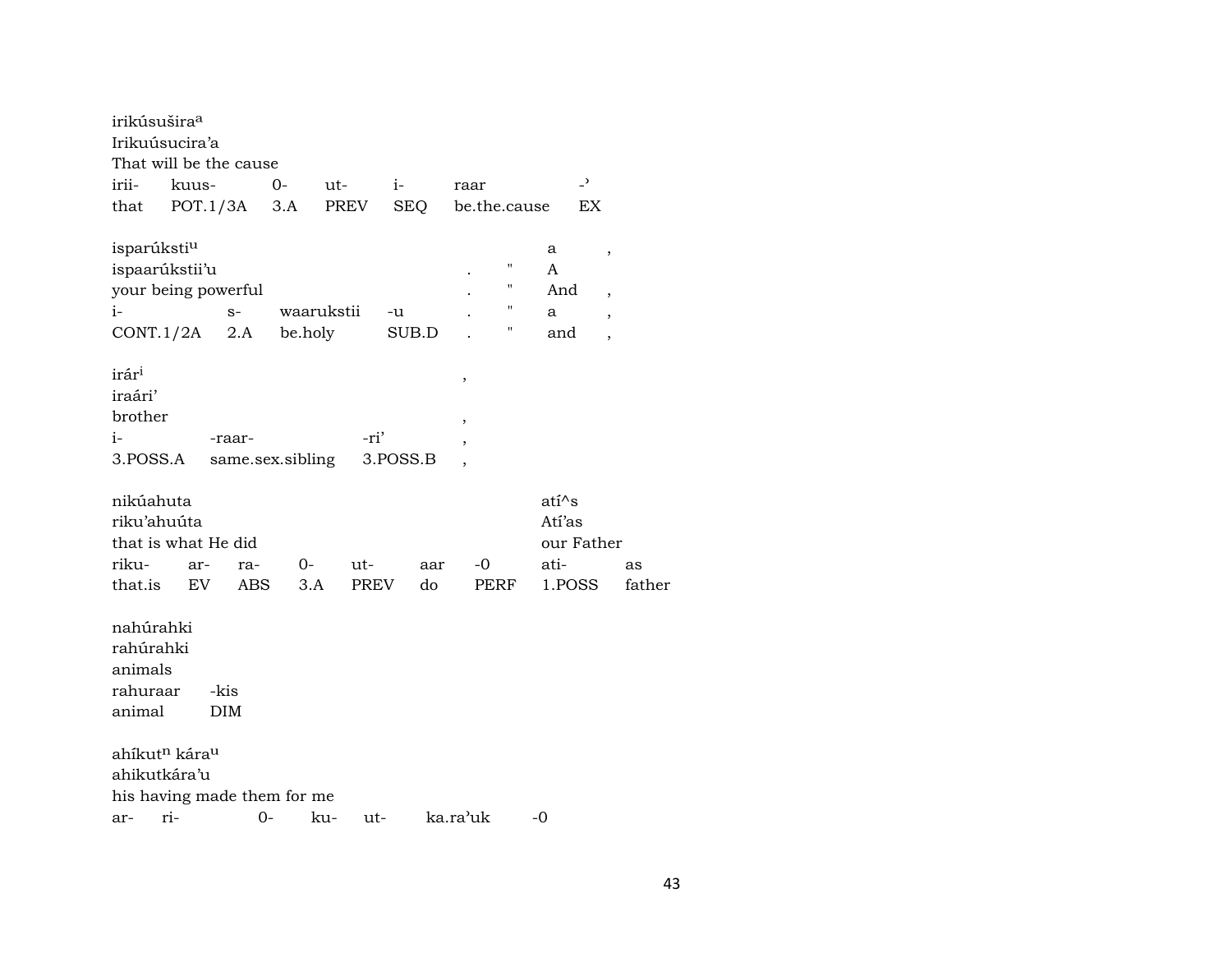#### EV CONT.3A 3.A 1.P BEN make.PL.P SUB.3

| ki̇̃tu             |     | táraha   | kītukúruks |     |         |      |
|--------------------|-----|----------|------------|-----|---------|------|
| kítuu'u'           |     | táraha'  | kítuu'u'   |     | kúruks  |      |
| all                |     | buffalos | all        |     | bears   |      |
| kituu              | -u' | tarahaa  | kituu      | -u' | kuuruks |      |
| all                | NOM | buffalo  | all        | NOM | bear    |      |
| o komunika sukumat |     |          |            |     |         | 1.5. |

| iriririšarisik <sup>i</sup> |                    |                  |                                      |  | kîtu     |         |
|-----------------------------|--------------------|------------------|--------------------------------------|--|----------|---------|
|                             | iriiriiricariisiki |                  |                                      |  | kítuu'u' |         |
|                             | ones that are mean |                  |                                      |  | all      |         |
|                             |                    | irii- ra- 0- ir- | icaris -ik -i                        |  | kituu    | $-11$ ' |
| that                        |                    |                  | ABS 3.A PL.3A be.mean DIST SUB.2 all |  |          | NOM     |

### nutpášatkîtu .

| rutpaácat  | kituu'u' |            | ٠ |            |
|------------|----------|------------|---|------------|
| snakes     | all      |            |   | $\epsilon$ |
| rut.waacat | kituu    | $-11'$     |   | "          |
| snake      | a11      | <b>NOM</b> |   | "          |

#### Iriririšarísiki

| Iriiriiricariisiki |                        |  |  |                                       |  |  |  |  |  |  |
|--------------------|------------------------|--|--|---------------------------------------|--|--|--|--|--|--|
|                    | The ones that are mean |  |  |                                       |  |  |  |  |  |  |
|                    |                        |  |  | irii- ra- 0- ir- icaris -ik -i        |  |  |  |  |  |  |
|                    |                        |  |  | that ABS 3.A PL.3A be.mean DIST SUB.2 |  |  |  |  |  |  |

nahúrahki , rahúrahki

| 1411UL 411N |            |  |
|-------------|------------|--|
| animals     |            |  |
| rahuraar    | -kis       |  |
| animal      | <b>DIM</b> |  |

tiharáwari tihaaráwari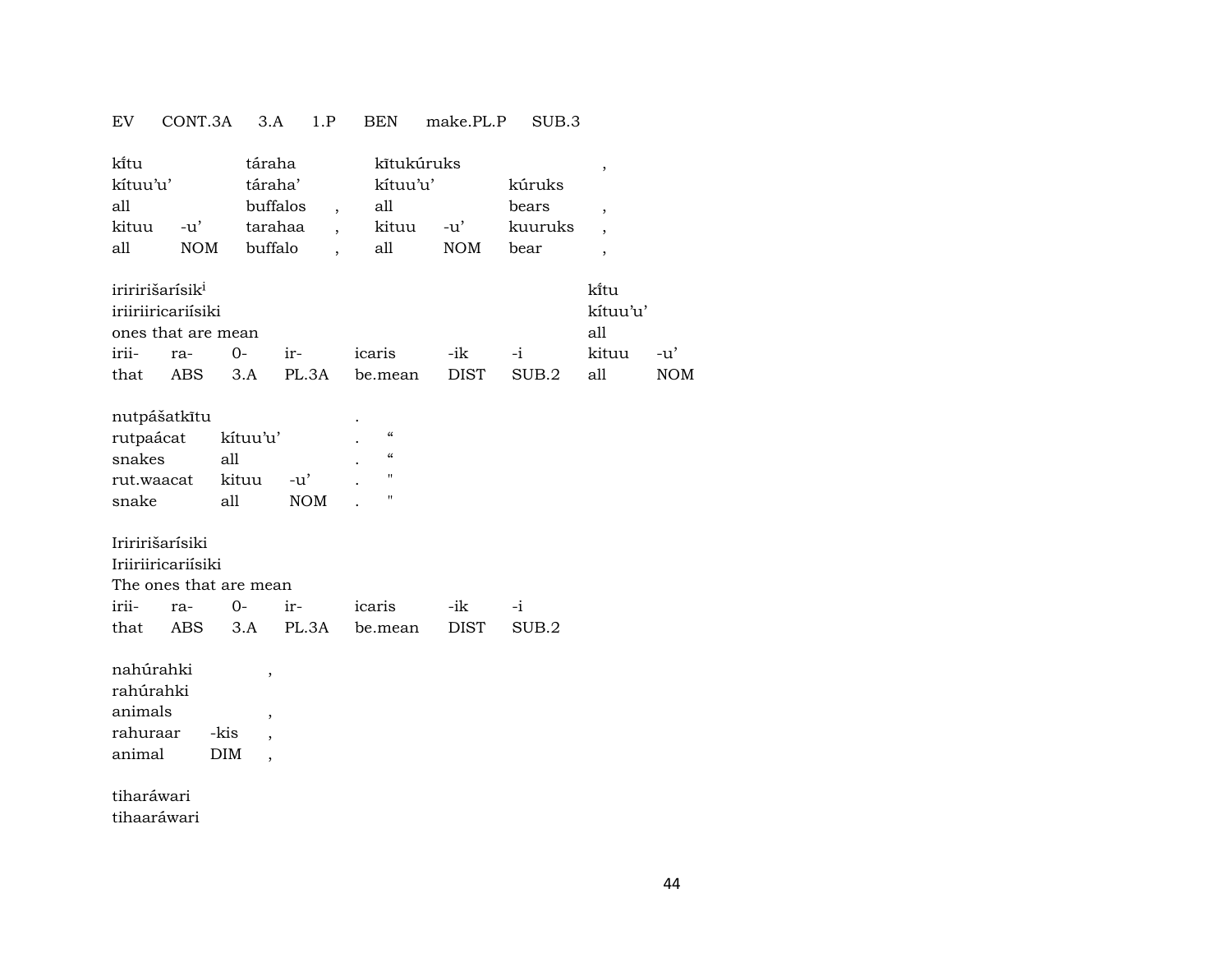|                          | here the one going around      |                 |                         |                    |           |                     |             |                 |             |               |             |
|--------------------------|--------------------------------|-----------------|-------------------------|--------------------|-----------|---------------------|-------------|-----------------|-------------|---------------|-------------|
| tii-                     | haa-                           | ra-             | $O-$                    | warii              |           |                     |             | -hus            |             |               |             |
| this                     | here                           | <b>ABS</b>      | 3.A                     |                    |           | be.going.about.IMPF |             | <b>IMPF.SUB</b> |             |               |             |
| nuhúrahki                |                                |                 | iskútik <sup>a</sup>    |                    |           |                     |             |                 |             |               |             |
| rahúrahki                |                                |                 | iskuútika               |                    |           |                     |             |                 |             |               |             |
| animal                   |                                |                 | when you kill it        |                    |           |                     |             |                 |             |               |             |
| rahuraar                 |                                | -kis<br>$i-$    |                         |                    | $S-$      | kuut.ik             |             | -a              |             |               |             |
| animal                   |                                | <b>DIM</b>      | CONT.1/2A               |                    | 2.A       | kill                |             | SUB.1           |             |               |             |
|                          | hirukasirúwa                   |                 |                         |                    |           |                     |             |                 |             |               |             |
| hiru                     |                                | kaasirúwa       |                         |                    |           |                     |             |                 |             |               |             |
| there                    |                                |                 | you should take it out  |                    |           |                     |             |                 |             |               |             |
| hiruu                    | kaas-                          | $S-$            | $i-$                    |                    | ru.waah   | $-0$                |             |                 |             |               |             |
| there                    | POT.2A                         |                 | 2.A                     | <b>SEQ</b>         | remove    |                     | <b>PERF</b> |                 |             |               |             |
| hirukawihiri             |                                |                 |                         |                    |           |                     |             |                 |             |               |             |
| hiru                     | kaawihiri'                     |                 |                         |                    |           |                     |             |                 |             |               |             |
| there                    | inside                         |                 |                         |                    |           |                     |             |                 |             |               |             |
| hiruu                    | kaa-                           | -wi             |                         | -hiri <sup>3</sup> |           |                     |             |                 |             |               |             |
| there                    | inside                         |                 | SUB.L                   | <b>LOC</b>         |           |                     |             |                 |             |               |             |
| tiraspiškáw <sup>i</sup> |                                |                 |                         |                    |           |                     |             |                 |             |               |             |
|                          | tiraspickaáwi                  |                 |                         |                    |           |                     |             |                 |             |               |             |
|                          | this heart of yours inside     |                 |                         |                    |           |                     |             | $\, ,$          |             |               |             |
| tii-                     | ra-                            | $S-$            | wiic-                   | kaa                |           | -wi                 |             | $\cdot$         |             |               |             |
| this                     | ABS                            | 2.A             | heart                   |                    | be.inside | SUB.L               |             |                 |             |               |             |
|                          | hiruirikusarúhkit <sup>a</sup> |                 |                         |                    |           |                     |             |                 |             |               |             |
| hiru                     |                                | irikuusarúhkita |                         |                    |           |                     |             |                 |             |               |             |
| then                     |                                |                 | that will be the reason |                    |           |                     |             |                 |             |               |             |
| hiruu                    | irii-                          | kuus-           |                         | $0-$               | $a-$      |                     | $ri-$       |                 | uur-        | kita          | $-0$        |
| then                     | that                           |                 | POT.1/3A                | 3.A                |           | PREV.3A             |             | PHYS.POSS       | <b>PREV</b> | be.the.reason | <b>PERF</b> |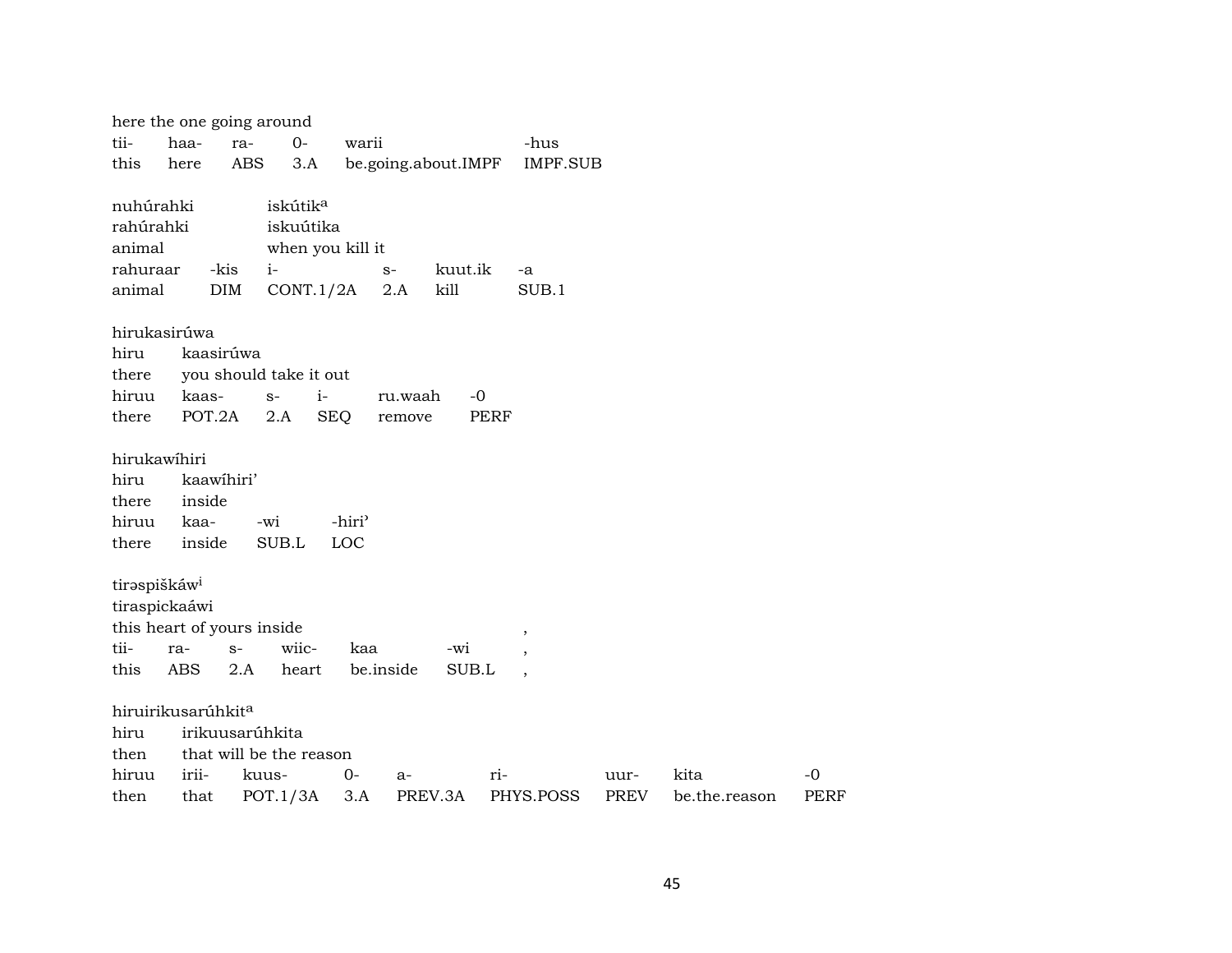| šáhiks<br>cáhiks<br>a person<br>icaahiks<br>person |                |                                |       |          |                     |          |             |                 |                    |
|----------------------------------------------------|----------------|--------------------------------|-------|----------|---------------------|----------|-------------|-----------------|--------------------|
|                                                    |                | wiruksawahšuráhaš <sup>u</sup> |       |          |                     |          |             |                 |                    |
|                                                    |                | wiruksawahcuráhacu             |       |          |                     |          |             |                 |                    |
| even if he is dying                                |                |                                |       |          |                     |          |             |                 |                    |
| wii-                                               | ri-            |                                | $0 -$ | uks-     | awahc-              | hurahac  |             | -hus            |                    |
| now                                                |                | CONT.3A                        | 3.P   | JUSS     | even.if             | die      |             | <b>IMPF.SUB</b> |                    |
| hiisuhahúru                                        |                |                                |       |          |                     |          |             |                 |                    |
| hi                                                 |                | isuuhahúru'                    |       |          |                     |          |             |                 |                    |
| and                                                |                | you'll doctor him              |       |          |                     |          |             |                 |                    |
| hi                                                 | $i-$           |                                | $S-$  | ut-      | rahur.ra'uk         |          | -0          |                 |                    |
| and                                                |                | CONT.1/2A                      |       | 2.A PREV | treat               |          | <b>PERF</b> |                 |                    |
|                                                    |                |                                |       |          |                     |          |             |                 |                    |
| hiríwari                                           |                |                                |       |          |                     |          | sístu       |                 |                    |
| hi                                                 | riiwari'       |                                |       |          |                     |          | sístu       |                 | $\pmb{\mathsf{H}}$ |
| and                                                |                | he'll walk around              |       |          |                     |          | again       |                 |                    |
| hi                                                 | rii-           | 0-                             | warii |          |                     | -:hus    | sistu       |                 |                    |
| and                                                | ASSR           | 3.A                            |       |          | be.going.about.IMPF | IMPF     | again       |                 | $^{\prime}$        |
| I                                                  |                | irár <sup>i</sup>              |       |          |                     |          | ,           |                 |                    |
| T                                                  |                | iraári'                        |       |          |                     |          |             |                 |                    |
| And                                                | $\overline{ }$ | brother                        |       |          |                     |          | ,           |                 |                    |
| i                                                  |                | $i$ -                          |       | -raar-   |                     | -ri'     |             |                 |                    |
| and                                                |                | 3.POSS.A                       |       |          | same.sex.sibling    | 3.POSS.B |             |                 |                    |
| nikuahátisuks<br>riku'aháticuks<br>I was that way  |                |                                |       |          |                     |          |             |                 |                    |
| riku-                                              | ar-            | ra-                            | t-    | ir-      |                     | ut-      | uks-        | 0               | -0                 |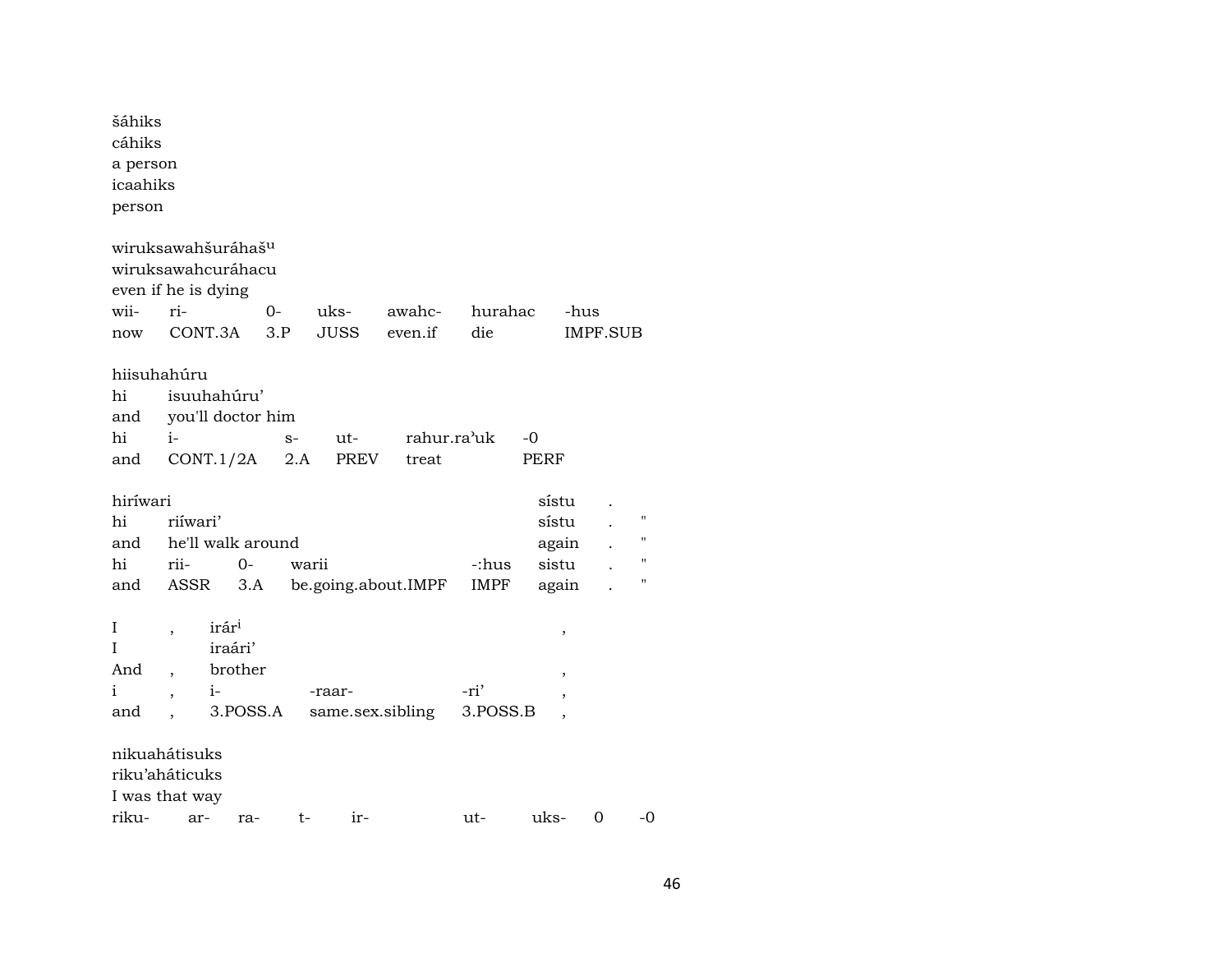PREV.1/2A PREV that.is EV ABS  $1.A$ AOR be PERF nahurarahkitu rahúraaraahkítuu'u' all the animals rahuraarraarkituu  $-u^{\prime}$ animal PL all **NOM** aharahkúš<sup>a</sup> aharaahkuúca the ones He put on earth  $O$ arraraarka--a  $uc$ in.the.brush  $SUB.1$ EV ABS  $3.A$ 3PL.INAN.P lay  $ati^s$  $\cdot$ Atí'as our Father atias 1.POSS father tirukskáhuriwaw<sup>i</sup> tirukskáhuriiwaawi these who used to roam in the woods tiira- $0$ ukskahurii -wi -waa this **ABS**  $3.A$ **AOR** in.the.brush go.around.PL **DIST** SUB.L . I irári  $\overline{\phantom{a}}$  $\,$  $\mathbf{I}$ iraári' And brother  $\overline{\phantom{a}}$ ,  $i \mathbf{i}$ -ri' -raar- $\overline{\phantom{a}}$ 3.POSS.A same.sex.sibling 3.POSS.B and  $\overline{\phantom{a}}$  $\mathbf{r}$  $\overline{\phantom{a}}$ kuwikaririwarikírik<sup>u</sup> kuwikariiriiwari'

kíriku'